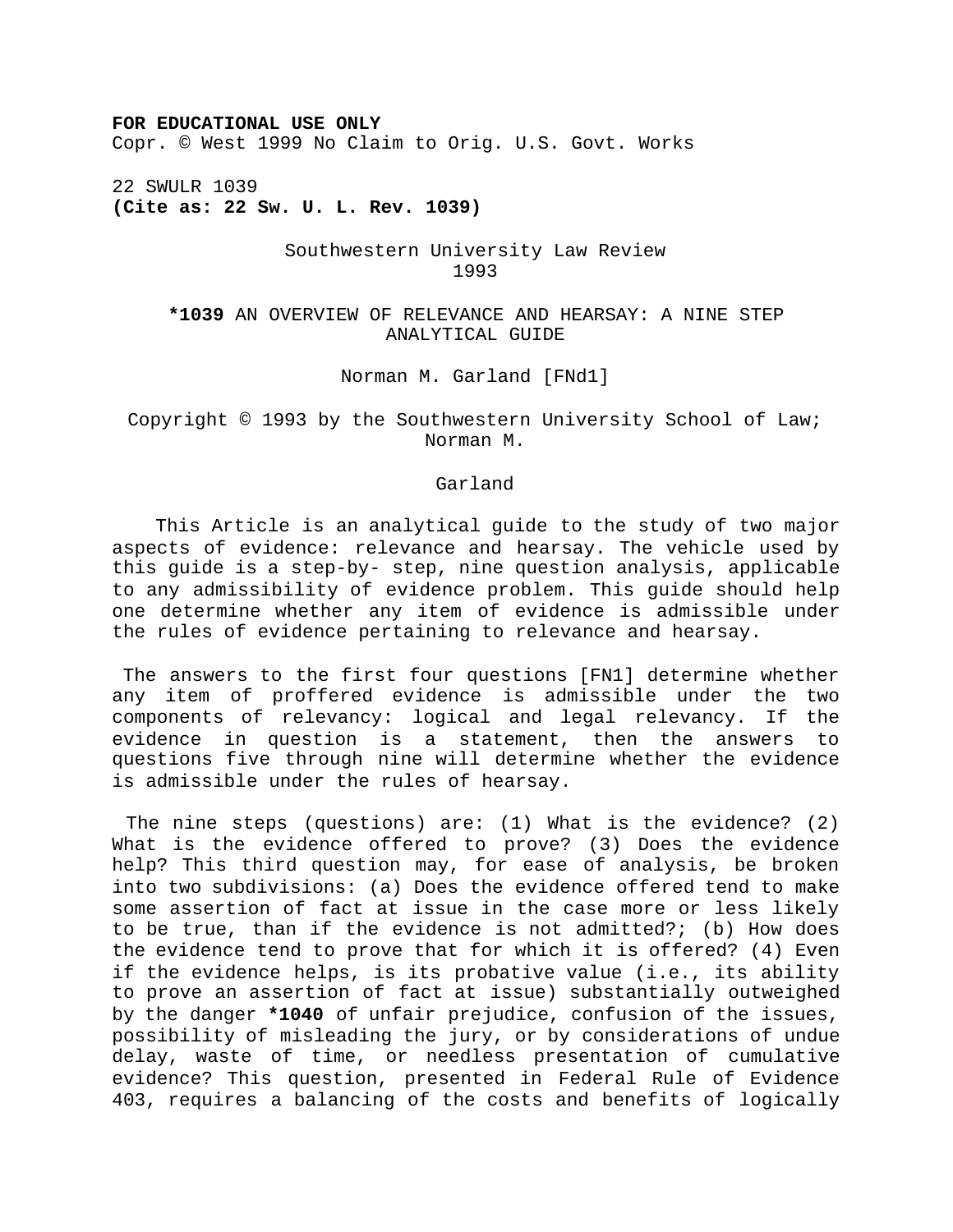relevant evidence (this balancing concept will be referred to herein as the Rule 403 balancing test). These first four questions constitute the analysis for logical relevance and the Rule 403 balancing test.

The remaining five questions are: (5) Is the evidence a statement? (6) If so, is the evidence of the statement offered for the truth of the matter asserted (or, alternatively, does the statement have to be true to be probative)? (7) If so, is the statement either within an exemption from or an exception to the hearsay rule? (8) If the statement is not admissible under a traditional exemption from or exception to the hearsay rule, is it admissible under a catch-all exception (Rules 803(24) or 804(b)(5))? (9) Finally, in a criminal prosecution, is admission of the hearsay statement forbidden by the Confrontation Clause or required by the Due Process Clause?

By using this easily learned, step-by-step analysis, most of the difficult problems of the rules of evidence can be solved by the beginning student.

1. What is the evidence?

Although it seems self-evident, this question must be answered before the next steps in the analytical process may be pursued. Do not skip this step or go on to the subsequent questions without first articulating what the evidence is. If more than one item of evidence in question exists, be sure to isolate each piece, each component. The best approach is to make a list of each item of evidence (i.e., is it a statement, a document, or a piece of physical evidence?).

One should be aware that step five (Is the evidence a statement?) is a "subset" of this question. "Statement" is a legal conclusion that requires the detailed analysis of step five. At this point, identification of the evidence should be by type: Is the evidence physical, such as a knife? Is it demonstrative, such as a model of the accident scene? Is it simply the observation of an incident as related by a witness in open court? Is it an utterance or conduct by some person which occurred out of court? Isolate and identify each piece of evidence. For example, each utterance is a discreet piece of evidence: All utterances by one person cannot be lumped together as a single evidentiary offer; some may be admissible under the rules of hearsay, which will be discussed in steps five through nine; other utterances may not be admissible.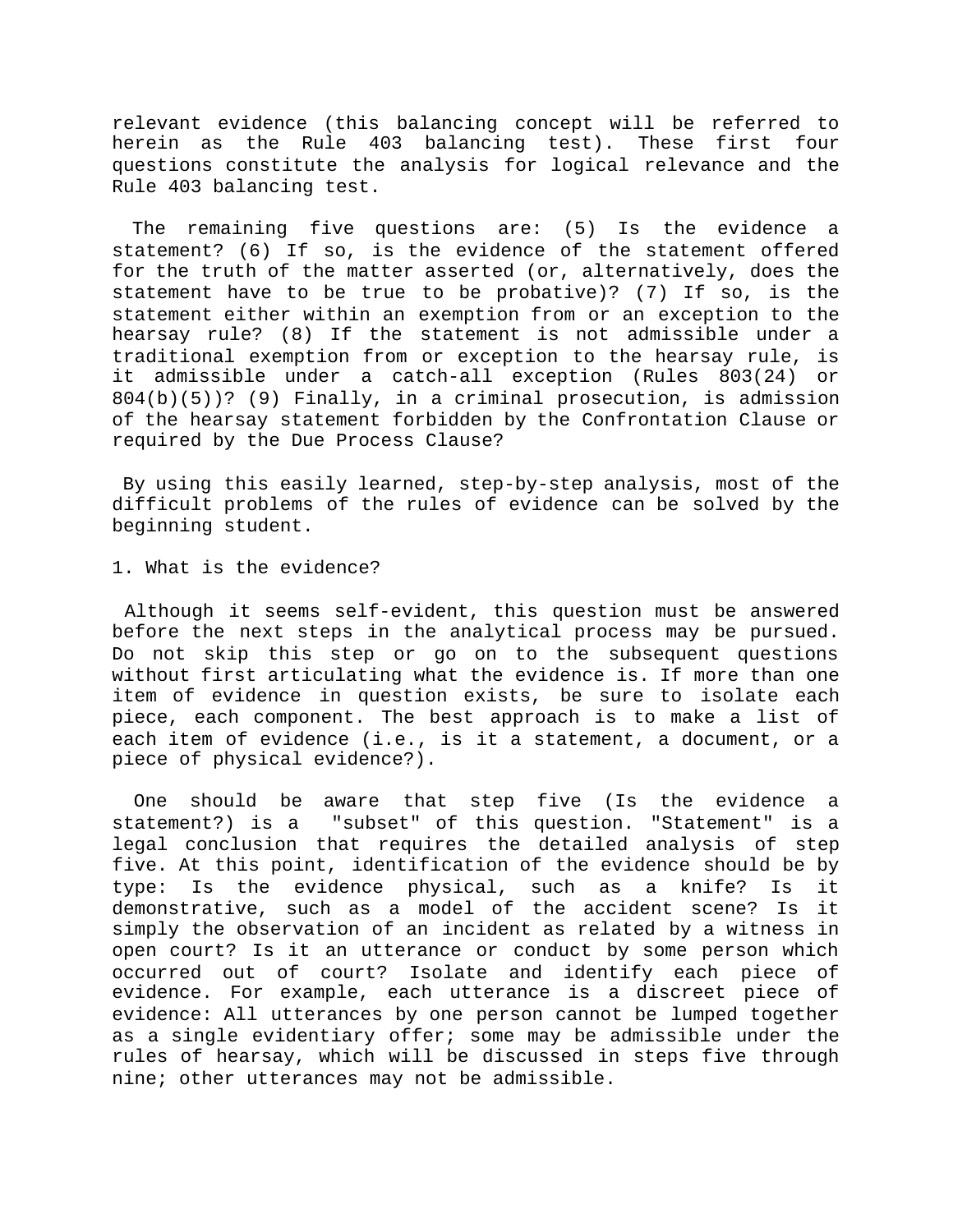**\*1041** 2. What is the evidence offered to prove?

This step requires knowledge of the elements of substantive law pertaining to criminal and civil actions (e.g., murder, theft, negligence). Some element of a crime or civil cause of action, or some defense to either is always the ultimate object of the evidentiary offer. However, one usually seeks to prove some intermediate proposition leading to an element of the case. Issue spotting--a process familiar to law students--will provide the answer sought by the second question most of the time. However, as with issue spotting, the problem is not always what it first seems to be. Take care to clearly identify what it is that needs to be proven--spell it out completely.

For example, assume that V is dead, apparently a homicide victim, and D is charged with V's murder. The prosecution discovers that D wrote a love letter to V's wife and offers it in evidence. The evidence of the love letter is evidence of D's desire for V's wife, and is ultimately probative of the element of intent (or the intermediate fact of motive). [FN2] The letter is therefore logically relevant.

If one cannot articulate what the evidence is offered to prove, the possibility exists that the case has not been sufficiently thought out. One must either reanalyze what must be proven (i.e., what are the elements of the particular action), or creatively contemplate different ways that the elements can be proven by circumstantial evidence. If it is the former, merely start over again at this step and reanalyze the problem with the elements correctly stated. Again, write down the answer to this question.

3. Does the evidence help to prove that for which it is offered?

Two essential ingredients are necessary to answer this inquiry: First, the definition of logical relevance; and, second some consideration of the reasoning process. The syllogism is the most useful tool here.

As discussed above, this analysis consists of two parts: (a) Does the evidence tend to make it more or less likely that some assertion of fact at issue in the case is really true; (b) How does the evidence tend to do so? Actually, the first part cannot be answered without first answering the second. The two subdivisions of the question are merely a focusing mechanism for a general inquiry about how the evidence does help to prove or disprove the assertion.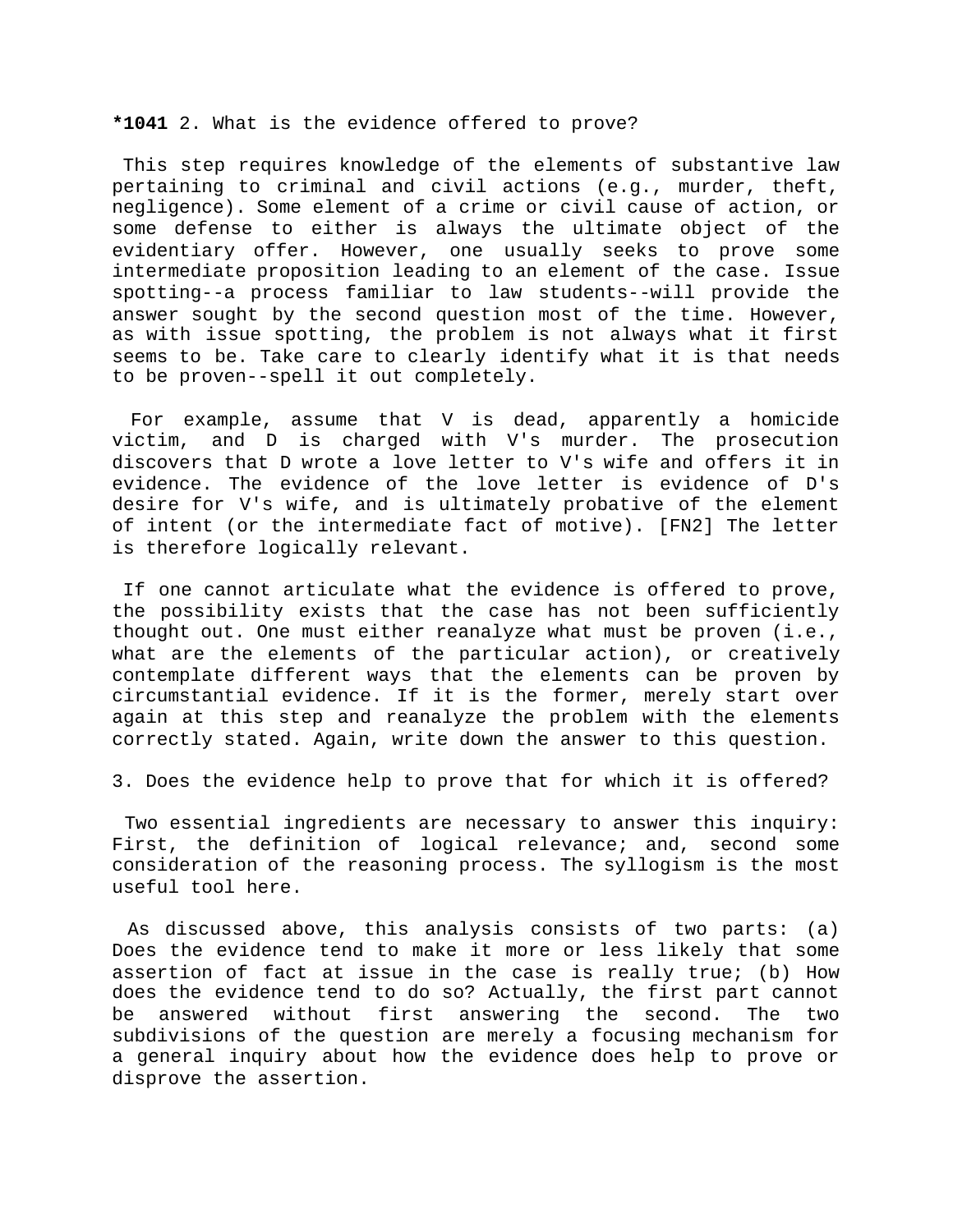## **\*1042** A. Logical Relevance Defined

The modern approach to relevance breaks the definition into two components: logical relevance [FN3] and the Rule 403 balancing test. [FN4] Moreover, the modern view is that all relevant evidence is admissible, unless excludible for some reason other than irrelevancy, and all evidence that is irrelevant is inadmissible. [FN5] So, " 'relevant evidence' [logically relevant] means evidence having any tendency to make the existence of any fact that is of consequence to the determination of the action more probable or less probable than it would be without the evidence." [FN6] Evidence is logically relevant if it makes the fact of consequence more likely or less likely. So, the evidence may tend to prove or disprove the fact for which it is to be considered.

Evidence that is otherwise logically relevant "may be excluded if its probative value [logical relevance value] is substantially outweighed by the danger of unfair prejudice, confusion of the issues, or misleading the jury, or by considerations of undue delay, waste of time, or needless presentation of cumulative evidence." [FN7] This balancing test of Rule 403 provides a basis for testing admissibility of evidence on policy grounds, as distinguished from testing on grounds of logical relevance. [FN8]

Only the definition of logical relevance will be considered in answering the third question, i.e., does the evidence tend to prove or disprove the proposition for which it is offered? Incorporating the definition into the question, the question becomes: Does the evidence have any tendency to make it more or less likely that the fact that the evidence is offered to prove is true than it would be without the offer of that evidence?

A few points are worth noting here. First, the evidence will be logically relevant if it has any tendency (even the slightest) to make the fact of consequence more or less likely. [FN9] Thus, the evidence does not have to **\*1043** conclusively prove the fact. The evidence does not even have to prove the fact clearly, beyond a reasonable doubt, or to a certainty. Perhaps the best exposition of this legal reality is McCormick's observation that: "A brick is not a wall." [FN10] Whether the evidence is quantitatively enough to sustain the proponent's burden of proof goes to the sufficiency or the weight of the evidence, and is an altogether different question from whether the evidence is relevant. [FN11] Thus, if insufficient admissible and relevant evidence (a brick) is introduced on a point on which the proponent of the evidence bears the burden of proof, the proponent will lose that point and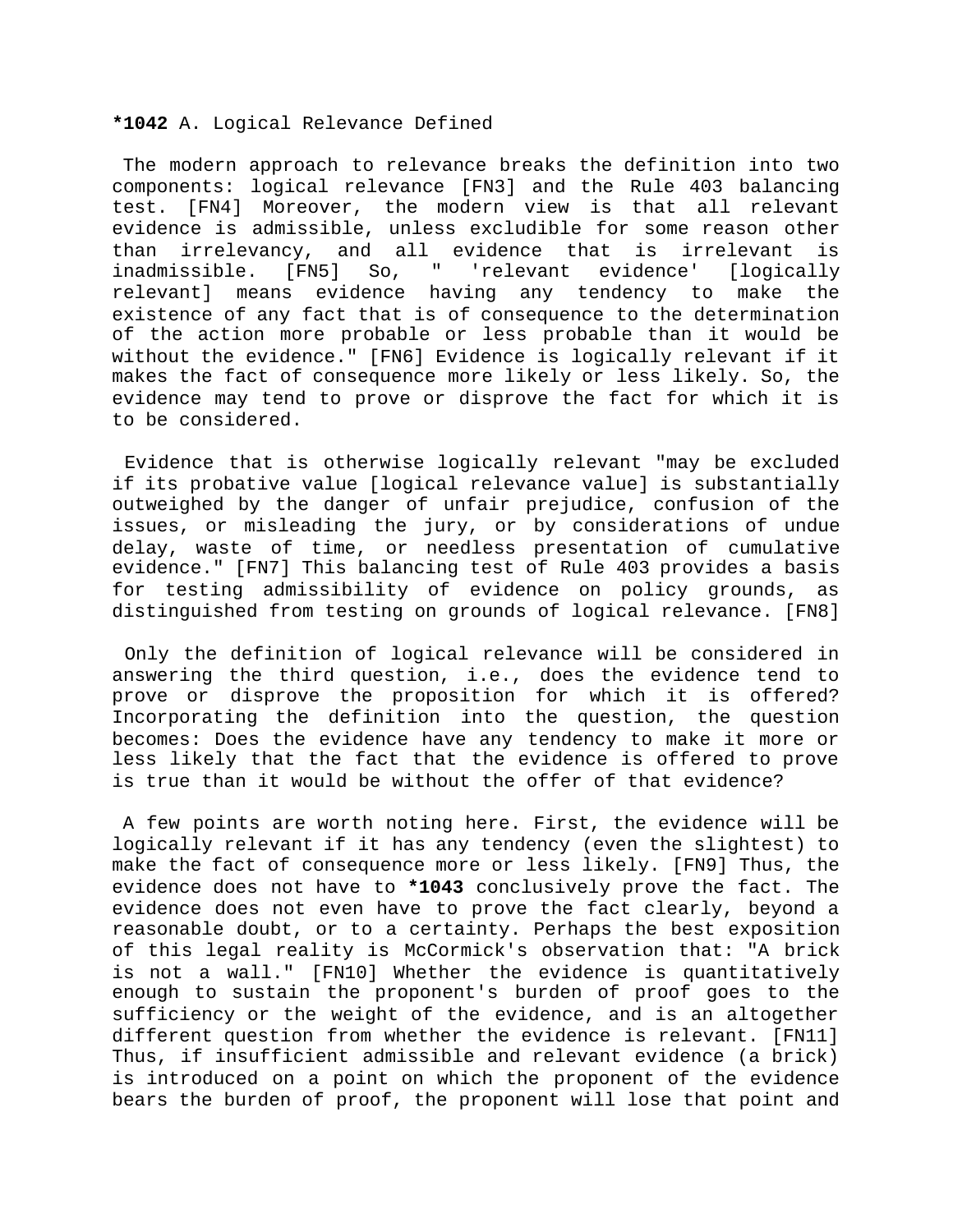the case (the wall) even though all the evidence tended to prove that point.

Second, the definition states that the evidence is logically relevant if the evidence makes the asserted fact to be proven more (or less) likely to exist than the fact would be without the evidence. In other words, taking all things into consideration, and adding just this one piece of evidence, does the addition of it tip the scales even slightly? If so, then the evidence is logically relevant. [FN12]

Third, special rules of evidence govern the admissibility of statements. The analysis of the logical relevance of a statement to an issue in the case is the same as determining whether the statement is "offered for the truth of the matter asserted" (step six below). Thus, if the evidence is a statement, one may find it helpful to read the analysis following step six below at this point.

Now, considering all the various factors subsumed under the rubric, "logical relevance," (i.e., (1) the evidence need only make the fact more or less likely; (2) "A brick is not a wall"; and (3) how the evidence "tips the scales,") the result is that one need only be able to show that some **\*1044** likelihood is evident that the fact exists or does not exist from the evidence offered. This determination is all that the law requires by its definition of logical relevance.

B. Using a Syllogism: Identifying the Inference (Logical Premise)

The ultimate step in this process of articulating the logical relevance of any item of evidence requires acceptance of some premise that cannot be proven absolutely, but that is accepted based upon common human experience. [FN13] Behind every inference upon which the relevance of circumstantial evidence depends is a logical premise. By articulating both the inference and the premise, one will expose the sometimes surprising fact that the law of evidence, at least as it is applied to the definition of logical relevance, is principally predicated upon common sense. However, one must learn to articulate the assumed principle of common sense.

The crucial point here is that unless the premise is articulated, one cannot focus on why the evidence has some tendency to prove or disprove the fact for which it is offered. Thus, the question, "does the evidence help?" must be answered with an analysis of how the evidence helps, put in a syllogistic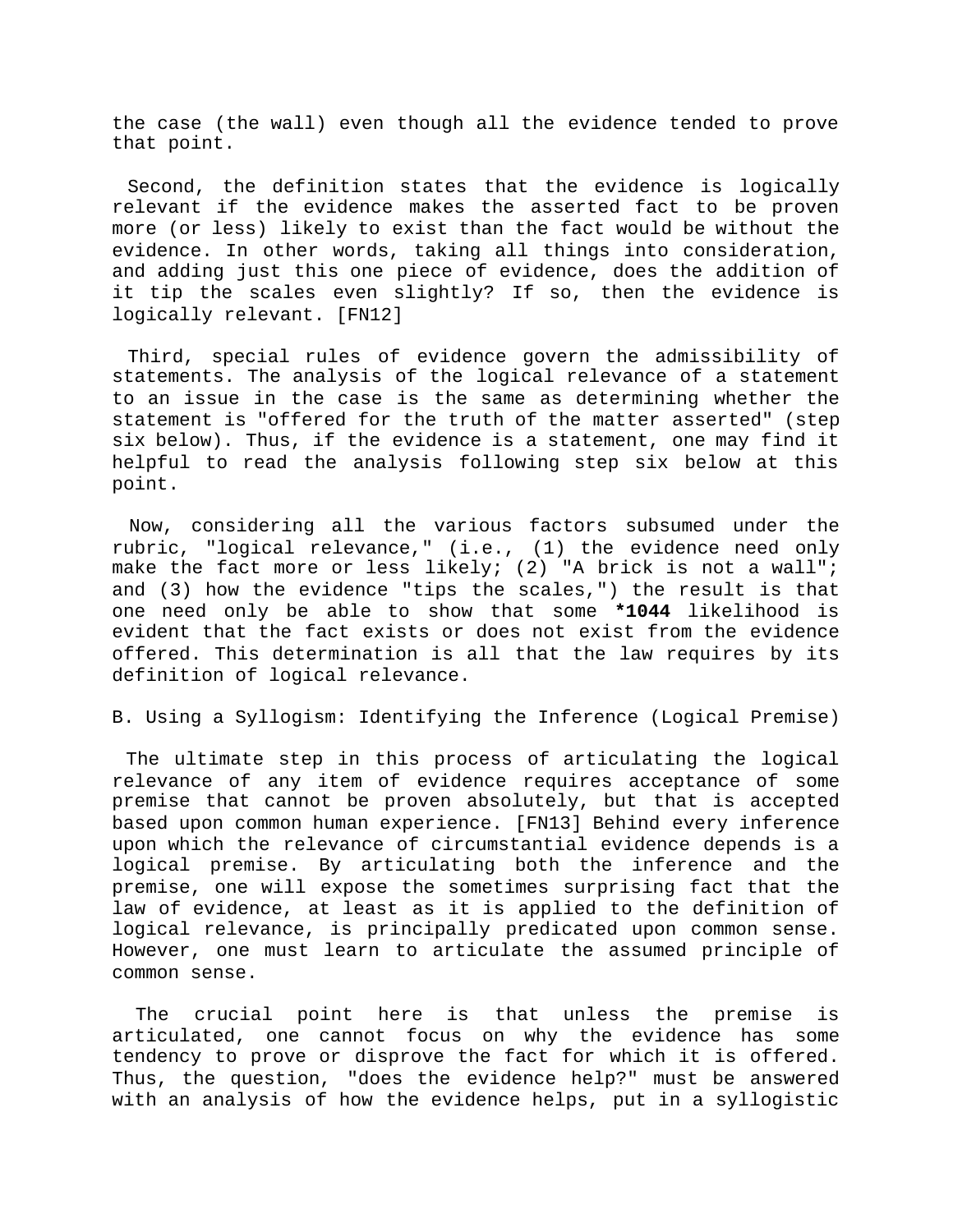form, or at least in some form that articulates the otherwise unarticulated premise. For example, one who is seen running away from a building where a burglar alarm is ringing (and that building has been broken into), is more likely to be the burglar than if one had not been seen running from the building. [FN14] The premise will usually begin with a generalization, such as, "one who ..." or "people **\*1045** who...." Actually, in this example, the underlying, unarticulated premise is "people who flee from the scene of a crime are more likely guilty than if they did not flee."

Many people have been exposed to formal logical reasoning and are aware of the two forms: inductive and deductive. The inductive form goes from the specific to the general. One reasons from specific points to a broader premise. The deductive form goes from the general to the specific. Either reasoning process is dependent upon a generalization. In the deductive form, the generalization is articulated and may be examined. An oversimplified example is useful.

The evidence, a love letter to V's wife states that D planned to kill V. Does this evidence demonstrate that D did in fact kill V? Assume that V is dead of an apparent homicide. The precise inquiry is: Why is it that evidence of D's plan to kill V tends to prove that D did, in fact, kill V? The inductive form of the reasoning process is: D planned to kill V, therefore D probably did kill V. The inference of D's guilt is predicated upon an unarticulated premise. By stating the reasoning in the deductive form, that premise may be exposed: One who has a fixed design to kill is more likely to kill. D had a fixed design to kill V; therefore D probably killed V. In formal logic, the first statement is called the major premise, the second statement the minor premise and the third statement, the conclusion. Also, remember that this evidence is not offered as conclusive on the issue of D's killing of V. If it were the only evidence, then the case against D would be insufficient to take to the jury (or, perhaps even to charge D with any crime).

The "truth," or acceptability, of the underlying logical premise, however, is based upon common human experience, or common sense, not truth that is provable or even truth in some abstract, metaphysical sense. [FN15] One may, of course, debate how true that premise really is. The lawyer's job is advocacy and creativity in advancing arguments; [FN16] and so one must learn to articulate how D's fixed design has some tendency to make it more likely that D in fact killed V than it would be without the evidence of D's plan.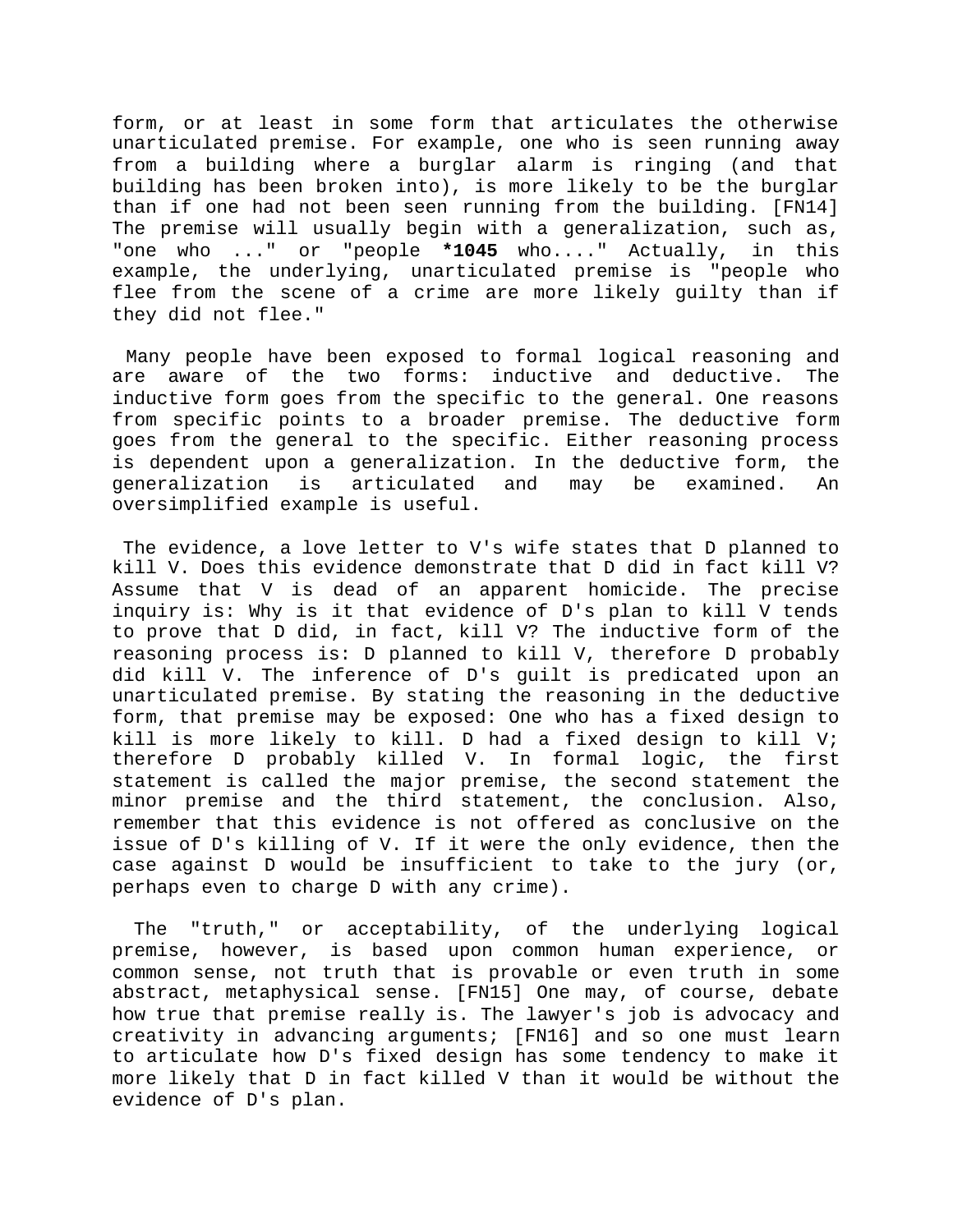**\*1046** Another example will help. [FN17] The evidence is that after P's injury at D's machinery, D repaired the machinery. The evidence is offered to prove that D was conscious of negligence. The unarticulated premise is: People who make repairs of machinery after an accident show a consciousness of negligence. [FN18] D made such repairs. Therefore D was conscious of negligence, which tends to prove D's negligence. [FN19]

Thus, one must answer the question of how the evidence tends to prove the proposition for which it is offered and articulate the premise upon which it is based. Later, this Article demonstrates how this information is also utilized in the sixth step of this process to determine whether the evidence is hearsay. Therefore, it is important to spend whatever effort is required to answer this third inquiry.

4. Is the evidence, though logically relevant, inadmissible because it is unduly unfair?

Even though logically relevant (i.e., having probative value), evidence nevertheless may be excluded if to admit it would "entail risks which range all the way from inducing decision on a purely emotional basis, at one extreme, to nothing more harmful than merely wasting time, at the other extreme." [FN20] Thus Federal Rule of Evidence 403 provides that otherwise relevant evidence "may be excluded if its probative value is substantially outweighed by the danger of unfair prejudice, confusion of the issues, or misleading the jury, or by considerations of undue delay, waste of time, or needless presentation of cumulative evidence." [FN21] The federal rule does no more than codify the common law discretionary power of the judge to exclude otherwise relevant evidence on those, as well as other grounds. [FN22]

Rule 403 is, by its terms, a balancing test for the admissibility of **\*1047** evidence. The cost of admission of otherwise relevant evidence is to be balanced against its probative worth, or benefit. Accordingly, the analysis is one of cost-benefit. If photographs of the victim of a murder are offered to prove the fact of death or even its cause, the court would have to balance the probative value against the potential for unfair emotional appeal to the jury that the pictures might have.

Some types of evidence recur in enough cases to warrant the creation of a special rule for this type of problem. [FN23] In such cases, rules have been established that predetermine the policy balance and state how such evidence should be treated.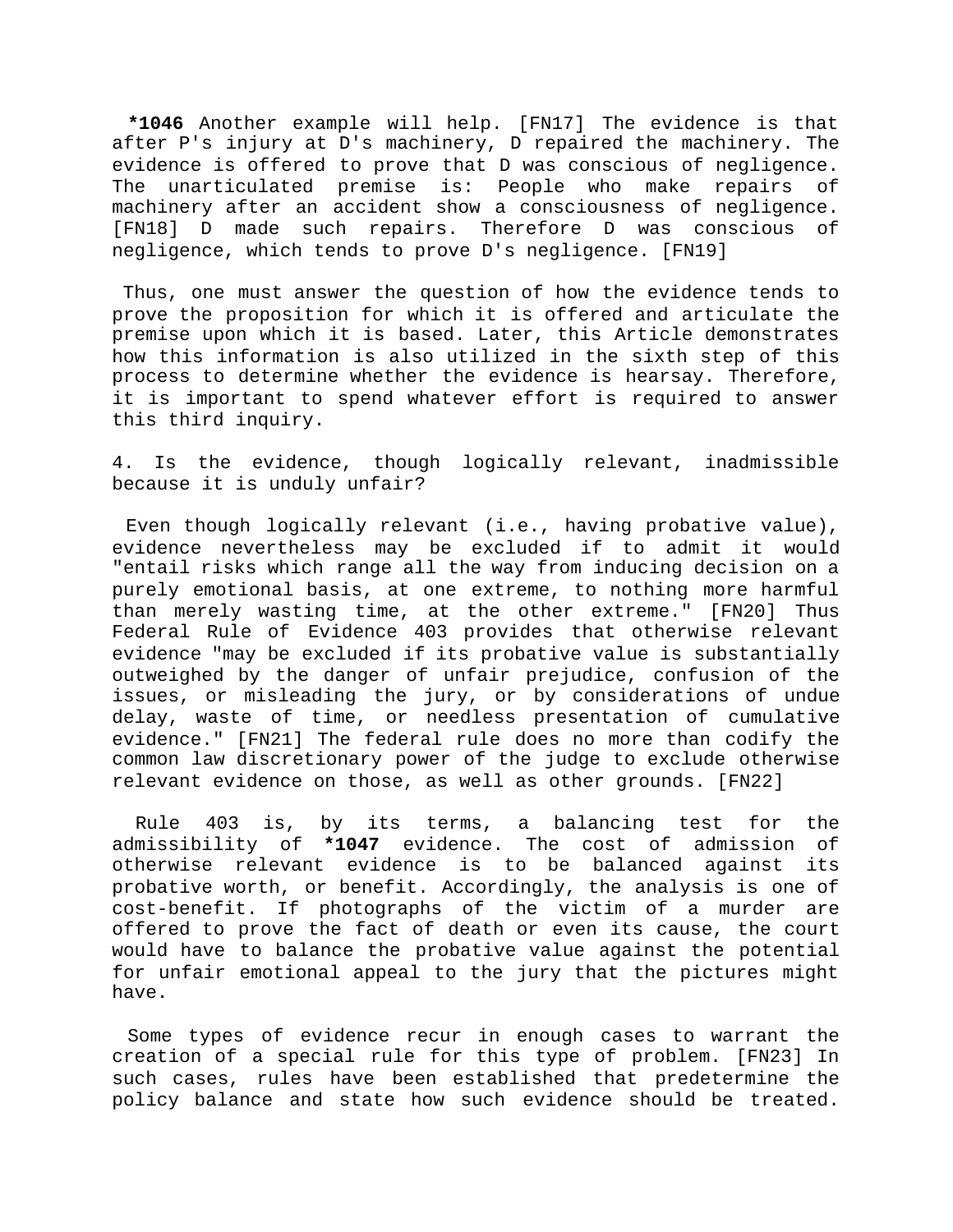Examples of such rules are those dealing with evidence of character, [FN24] habit (or routine practice), [FN25] subsequent remedial measures, [FN26] compromise and offers to compromise, [FN27] payment of medical and similar expenses, [FN28] withdrawn pleas of guilty (or nolo contendere) and related discussions, [FN29] evidence related to liability insurance, [FN30] and rules determining the admissibility of evidence of a rape victim's past behavior. [FN31] All of these specific rules are particularized applications of the balancing test notion of Rule 403.

No formula or bright line rule exists as to how to decide a Rule 403 balancing question, other than to work with the language of the rule and articulate arguments and reasons. However, according to the language of Rule 403, the cost to be weighed against the assumed probative value must be substantial, before the evidence is excluded. Moreover, most students, and many lawyers for that matter, fail to articulate which Rule 403 ground they believe applies to exclude the otherwise relevant evidence. And, at the same time, they often fail to state how that ground will be manifested in the specific case. Failure to articulate either of these matters is an insufficient invocation of the rule.

Rule 403 is also known as the rule of "legal relevance." McCormick argues that this terminology is misleading and should be avoided. [FN32] Since the term is in general usage, it may be used.

#### **\*1048** 5. Is the evidence a statement?

Having determined that the proffered evidence is logically and legally relevant from the first four steps of this process, it is now appropriate to consider whether the evidence is hearsay. The classic definition of hearsay and the one used here, is "an outof-court statement, offered to prove the truth of the matter asserted." [FN33] Thus, out-of-court statements are hearsay only if offered to prove the truth of the matter asserted, and hearsay evidence is inadmissible when it falls outside an exemption from the rule or an exception to the rule.

The first step in our inquiry is to determine whether the evidence is a statement. Of concern here is the legal definition from the Federal Rules of Evidence, [FN34] not the lay concepts of what a statement might be. By inquiring whether the evidence is a statement, the first element of the definition of hearsay is considered. If the conclusion is that the evidence is not a statement, then the evidence is not hearsay for that reason. Said another way, the evidence is definitionally excluded from the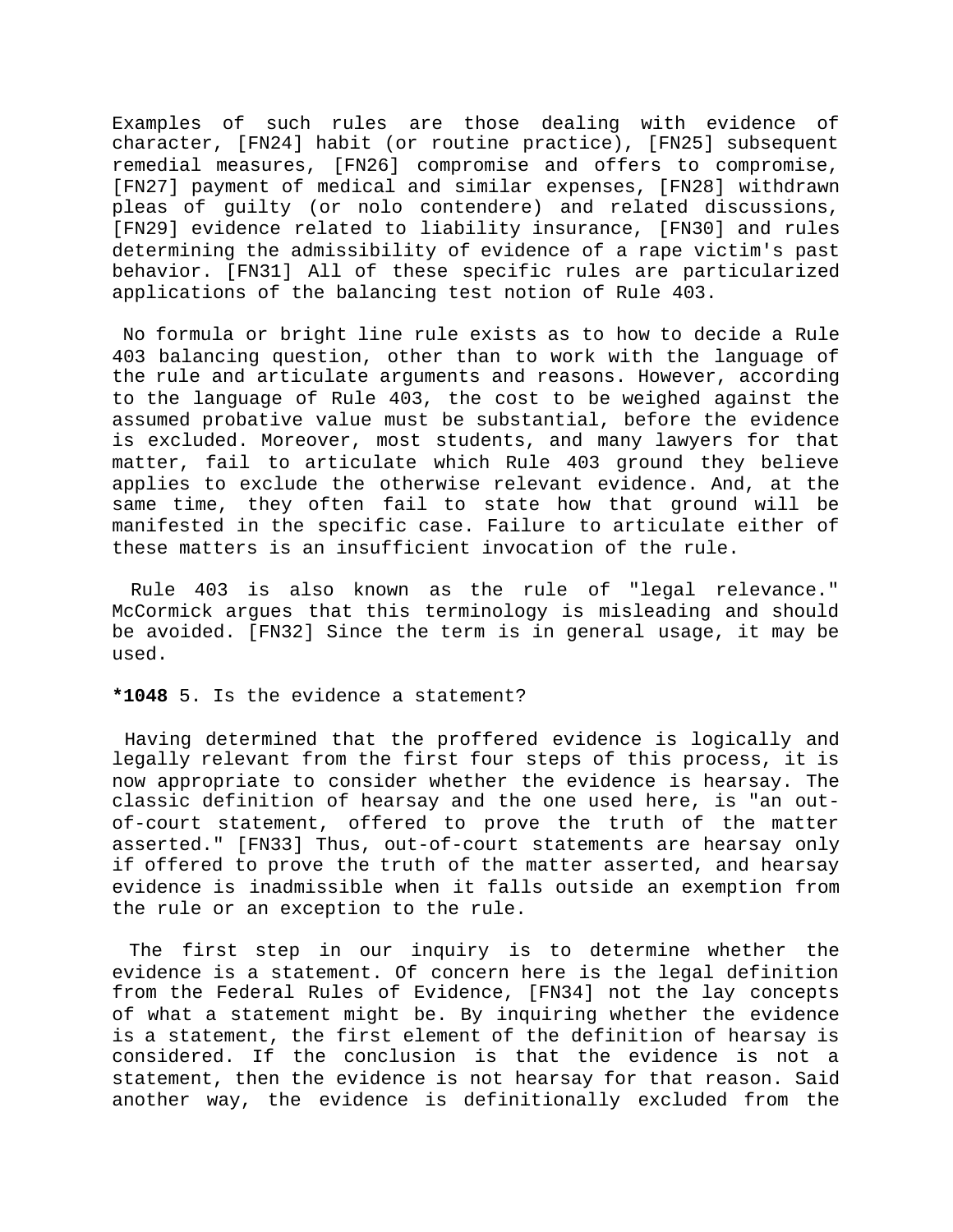hearsay rule. The hearsay inquiry in that event is thus terminated. If the conclusion is that the evidence is a statement, the analysis must further continue on to determine whether the statement fits within other aspects of the definition of hearsay. Not all evidence in the form of a statement is hearsay evidence, as shall be seen. When the conclusion is that the evidence is not hearsay because it is not a statement, such conclusion was reached under the definition of what is a statement in the hearsay rule.

Rule 801(a) of the Federal Rules of Evidence defines a statement as: "(1) an oral or written assertion or (2) nonverbal conduct of a person, if it is intended by the person as an assertion." This definition requires that an intent to assert exists before we may conclude that a statement exists. [FN35] The "statement" may be either in the form of an oral or written assertion or it may be in the form of assertive conduct. But the focus of the definition is that the hearsay declarant must intend to assert.

The definition talks about intent to assert on the part of the declarant when acting, speaking or writing. Such assertions constitute statements within the definition of a statement of the hearsay rule. As the drafters of the Federal Rules noted, "the key to the definition is that nothing is an assertion unless intended to be one." [FN36] Most verbal evidence **\*1049** is easily determined to be a statement within the definition. However, sometimes people say or do something without intending to assert. Perhaps they ask a question, or give a direction, or just act in a way that communicates a belief, but is not a direct assertion. [FN37] In such an instance, if the action was not intended as an assertion, then the conduct is not a statement within the definition of hearsay. Such "nonassertive conduct" as a matter of definition is not hearsay; it is not a statement, because it is not intended as a statement.

For example, assume that the captain of a seagoing vessel, after inspecting the ship and before departing on a long journey across the ocean, takes his wife and two small children out for a weekend jaunt as a "farewell outing." [FN38] Looking at the conduct of the captain, it may be taken to prove that he believed that the vessel was seaworthy. [FN39] However, absent some other evidence that the captain probably intended to go sailing; it is not likely that he intended to assert anything, much less assert something on the subject of the seaworthiness of the vessel, and thus, the conduct is not a statement within the definition of a statement for hearsay purposes. Therefore, the statement is not hearsay. This conclusion follows from the Federal Rules of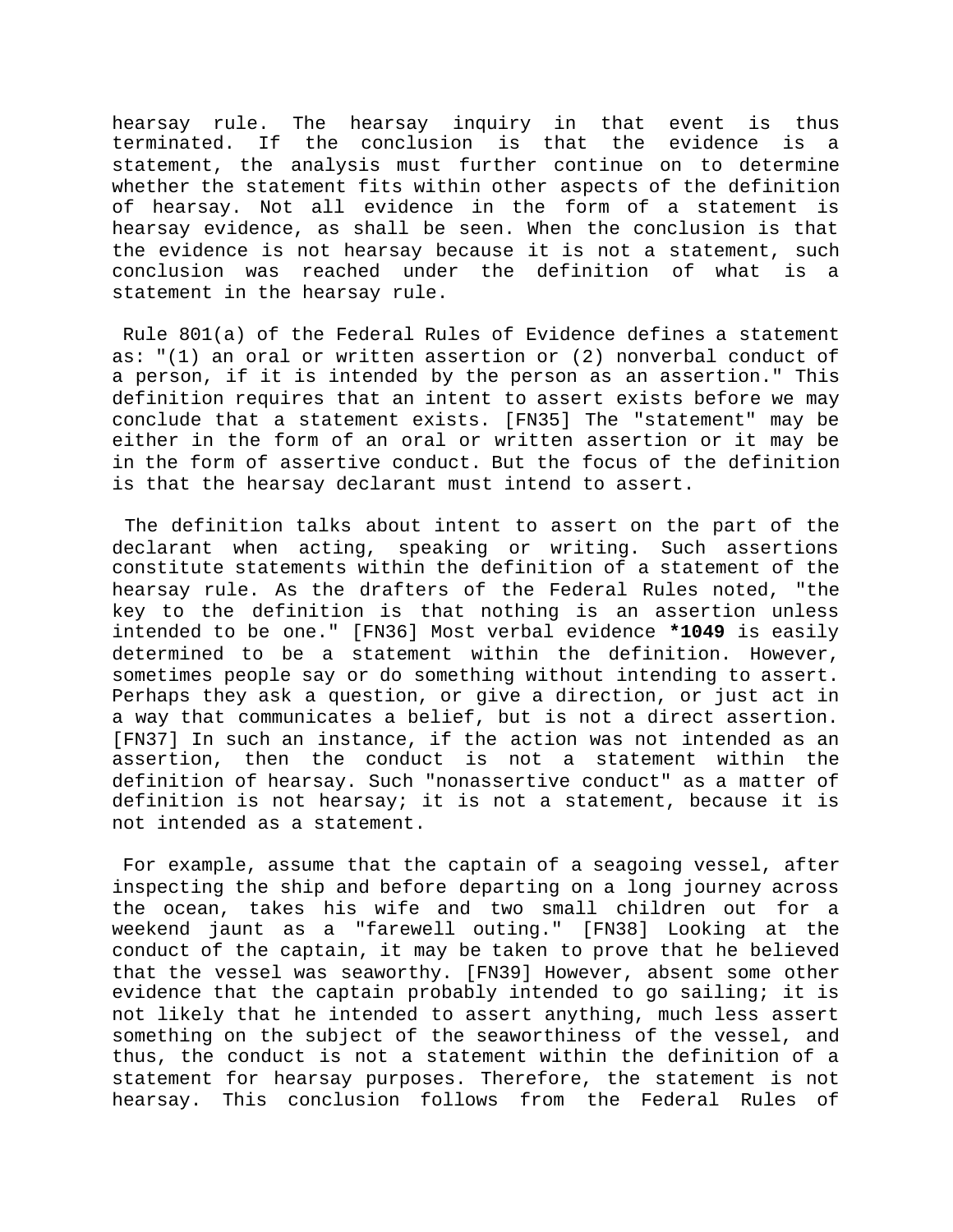Evidence, [FN40] because the ship captain's conduct constitutes what is known as nonassertive conduct. [FN41]

**\*1050** Actually, the form of such nonassertiveness on the part of the actor (or declarant) need not be conduct. It may be words and conduct together, or words alone. [FN42] Nonetheless, this category of nonstatement/nonhearsay is widely known as nonassertive conduct. [FN43]

Simply put, words alone, conduct alone, or words and conduct together are not a statement (and thus not hearsay) if the person acting, speaking, or both, does not intend to make an assertion. Please note that if the person makes an assertion, either in words or conduct alone or words and conduct together, but the assertion is offered as a basis for inferring something other than the truth of the matter asserted, the evidence is excluded from the definition of hearsay under Federal Rule of Evidence 801(c), not 801(a).

That such conduct or utterances are not hearsay is the result intended by the Federal Rules of Evidence. But, that result is not without controversy. In fact, there has been a debate on this point ever since the earliest discussions of the decision in Wright v. Doe dem. Tatham. [FN44] However, the drafters of the Federal Rules have adopted the conclusion of McCormick that

conduct (other than assertions) when offered to show the actor's beliefs and hence the truth of the facts so believed, being merely analogous to and not identical with typical hearsay, ought to be admissible whenever **\*1051** the trial judge in his discretion finds that the action so vouched the belief as to give reasonable assurance of trustworthiness. [FN45]

Finally, the issue arises as to who decides the question of intent and how. The Advisory Committee's note provides the answer:

When evidence of conduct is offered on the theory that it is not a statement, and hence not hearsay, a preliminary determination will be required to determine whether an assertion is intended. The rule [Rule 801(a) ] is so worded as to place the burden upon the party claiming that the intention existed; ambiguous and doubtful cases will be resolved against him in favor of admissibility. The determination involves no greater difficulty than many other preliminary questions of fact. [FN46]

Moreover, because the preliminary question of fact (intent) is one determining the admissibility of evidence, not merely a question of conditional relevancy, it is a question for the judge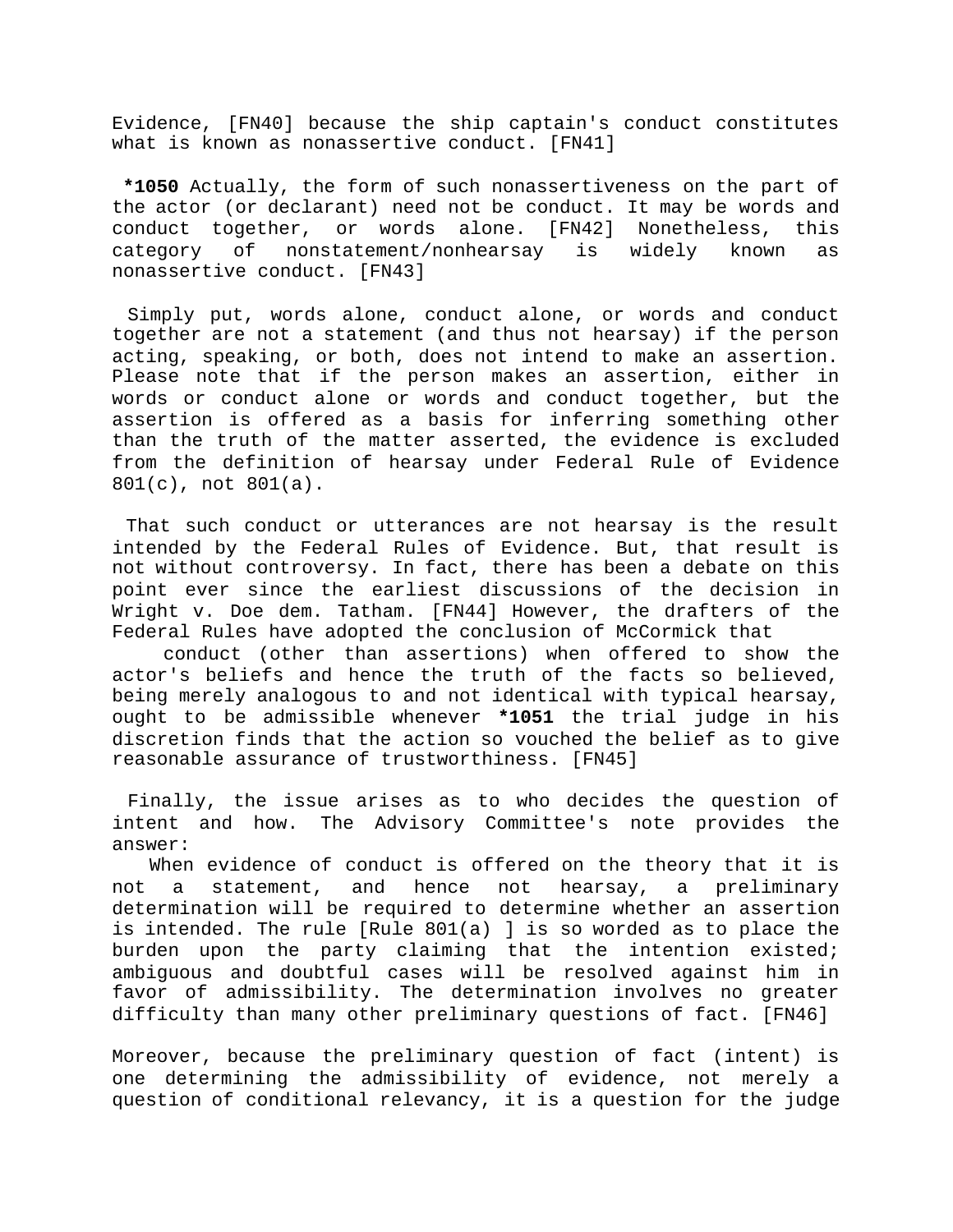under Federal Rule of Evidence 104(a), not for the jury under Federal Rule 104(b). [FN47]

So, one category of acts or utterances that are not statements are those that are nonassertive. Thus the vast categories of exclusions [FN48] from the definition of hearsay exist because no "statement" exists in the first instance.

6. If the evidence is a statement, is the evidence of the statement offered for the truth of the matter asserted (or, alternatively, need the statement be true to be probative)?

The next step, or question, in the process is simply an application of the heart of the definition of hearsay using the language of Rule 801(c) of the Federal Rules of Evidence. [FN49] Rule 801(c) provides that "a statement [as defined in Rule 801(a) ], other than one made by the declarant while **\*1052** testifying, is hearsay if it is offered to prove the truth of the matter asserted." [FN50] The inquiry requires a determination whether the words contained in the statement (or the import of the conduct which is assertive) are only relevant if they are true. Actually, the analysis for this step is the same as the analysis of relevance in the first three. All that is necessary now is to adapt the relevance analysis to the definition of hearsay! [FN51]

It is important to see that this inquiry may be expressed as either: (1) is the evidence of the statement offered for the truth of the matter asserted; or (2) need the statement be true to be probative?

These statements are alternative formulations of the same question. Both statements are derived from the language of Rule 801(c): "offered in evidence to prove the truth of the matter asserted." Moreover, note that the analysis relating to determining the evidence's logical relevance will help in deciding whether the statement is being offered for the truth of the matter asserted.

A statement may be logically relevant in two ways: (1) the mere fact that it was made, or heard, by a particular person, regardless of its truth of falsity, may tend to establish an ultimate fact in the case; or (2) the statement may be relevant only if the statement is true. If the statement is relevant under alternative (1), then it is not hearsay. If the statement is relevant only if it is true, alternative (2), then it is hearsay, and admissible only if it fits within an exemption or exception to the exclusionary rule of hearsay. [FN52]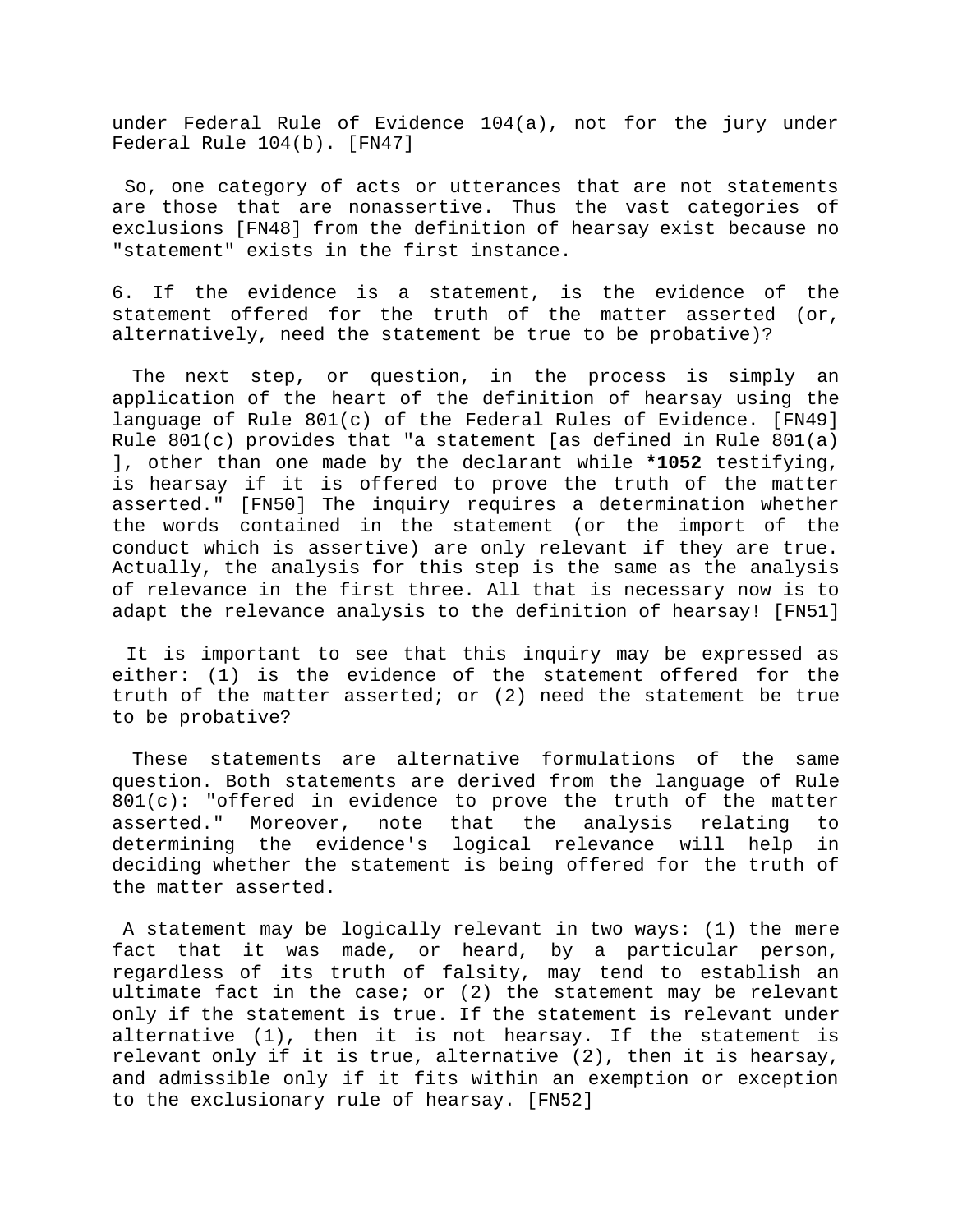**\*1053** The hearsay rule is designed to eliminate the repetition in court of statements by out-of-court declarants without the opportunity for cross- examination [FN53] and observation by the jury. The testimony of every witness involves elements for the jury's review relating to perception, memory, narration and sincerity. [FN54] The hearsay rule seeks to eliminate or overcome the risks involved when a jury hears evidence of such statements without the opportunity to observe the declarant's demeanor, evaluate the declarant's ability to perceive, remember, narrate and be sincere, and to consider the effect of cross-examination. In short, the hearsay rule seeks to overcome these hearsay risks by either excluding such evidence or only letting it in if the risks are balanced by other factors. [FN55]

Before turning to some examples to clarify the foregoing, an important observation is in order. When we exclude from the operation of the hearsay rule those statements that are not offered for the truth of the matter contained in them, we establish a category of statements that are definitionally excluded from the hearsay rule.

Another category of statements that are exempted from the hearsay rule under the Federal Rules of Evidence are witnesses' prior statements and admissions by a party opponent. [FN56] The first exclusion category, of **\*1054** course, includes evidence that is not a statement, either because no statement was involved or because the evidence constituted nonassertive conduct or words. By contrast, in the following examples, the evidence excluded from the hearsay rule are statements, but they are not offered for the truth of the matter asserted (NOTMA). They fall into the following subcategories: (a) operative legal facts; (b) state of mind of the auditor; (c) state of mind of the declarant (circumstantial state of mind); (d) state of mind (knowledge) of the declarant on the "traces of the mind" theory; and  $(e)$ evidence that is otherwise not offered for the truth of the matter asserted (NOTMA), but to prove something else.

In each of the following examples the "significance of [the] ... offered statement lies solely in the fact that it was made; no issue is raised as to the truth of anything asserted, and the statement is not hearsay." [FN57]

## A. Operative Legal Fact

Statements that are legally operative "create or extinguish legal rights, powers, or duties." [FN58] This category, known as operative legal facts, is also sometimes known as "verbal acts"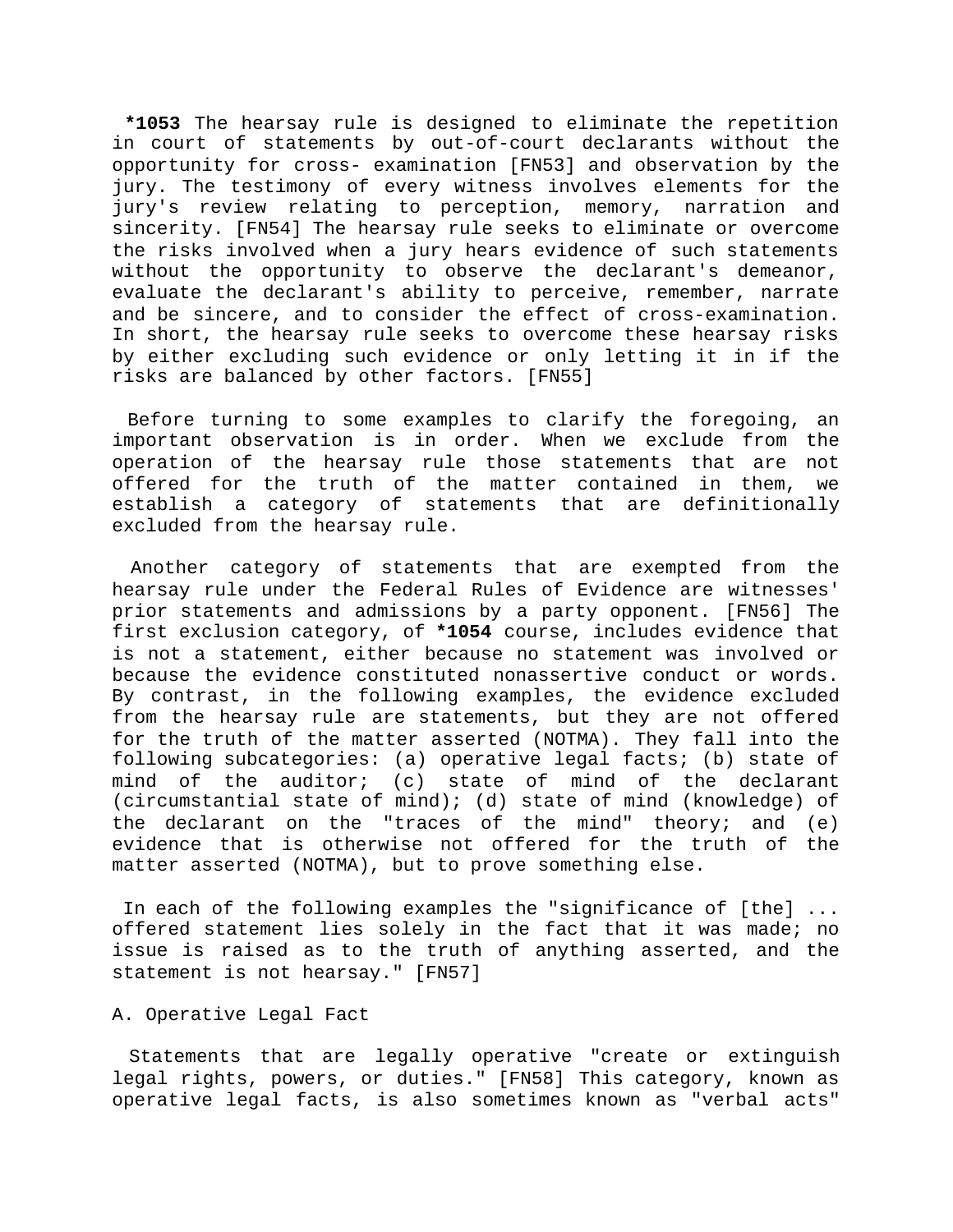or "verbal parts of an act." [FN59] The expression, "operative legal fact," seems to be preferred by the drafters of the Federal Rules of Evidence [FN60] and numerous commentators. [FN61] For purposes of specificity and clarity, "operative legal fact" shall be used here. As noted by the drafters of the Federal Rules of Evidence, an operative legal fact occurs when "the statement itself affects the legal rights of the parties or is a circumstance bearing on the conduct affecting their rights." [FN62] Actually, one might say that an operative legal fact occurs when the utterance of the very words themselves constitutes the legal effect.

One example of an operative legal fact that is easy to understand is **\*1055** an offer in a contract of sale. If A says to B, "I offer to sell you 20 widgets for \$50," the words uttered by A are significant merely because they were uttered. The words create in B the power to form a contract and constitute an element of a contract for sale. The statement need not be true to be probative of the fact of the formation of a contract. It is true that the words need to have been uttered, but this requirement may be proven by any witness who heard A speak. Such a witness could testify about hearing A utter the words, and then the witness could be cross-examined as to perception, memory, sincerity and clarity of communication. [FN63] If the witness was believed, an element of the contractual relationship would be proven by the mere fact that the words were uttered.

Some other examples also demonstrate that words of operative legal effect need only be uttered to be relevant: e.g., words of donative intent accompanying the delivery of a gift; [FN64] solicitation of a bribe; solicitation for prostitution; [FN65] the utterances that constitute a slander; and the speaking of marriage vows. [FN66] Note that often, though not always, the operative legal fact utterance is an element of a crime, tort or contract.

#### B. State of Mind of the Auditor [FN67]

The first of four types of state of mind form the next subcategory of definitional exclusions from hearsay where the statement is not offered for the truth of the matter asserted. The first three state of mind categories are treated here as definitional exclusions from hearsay, the fourth is, strictly speaking, hearsay, but falls within the state of mind exception. [FN68] All four of these categories, as the label implies, involve statements that tend to prove the existence of a particular state of mind of a person.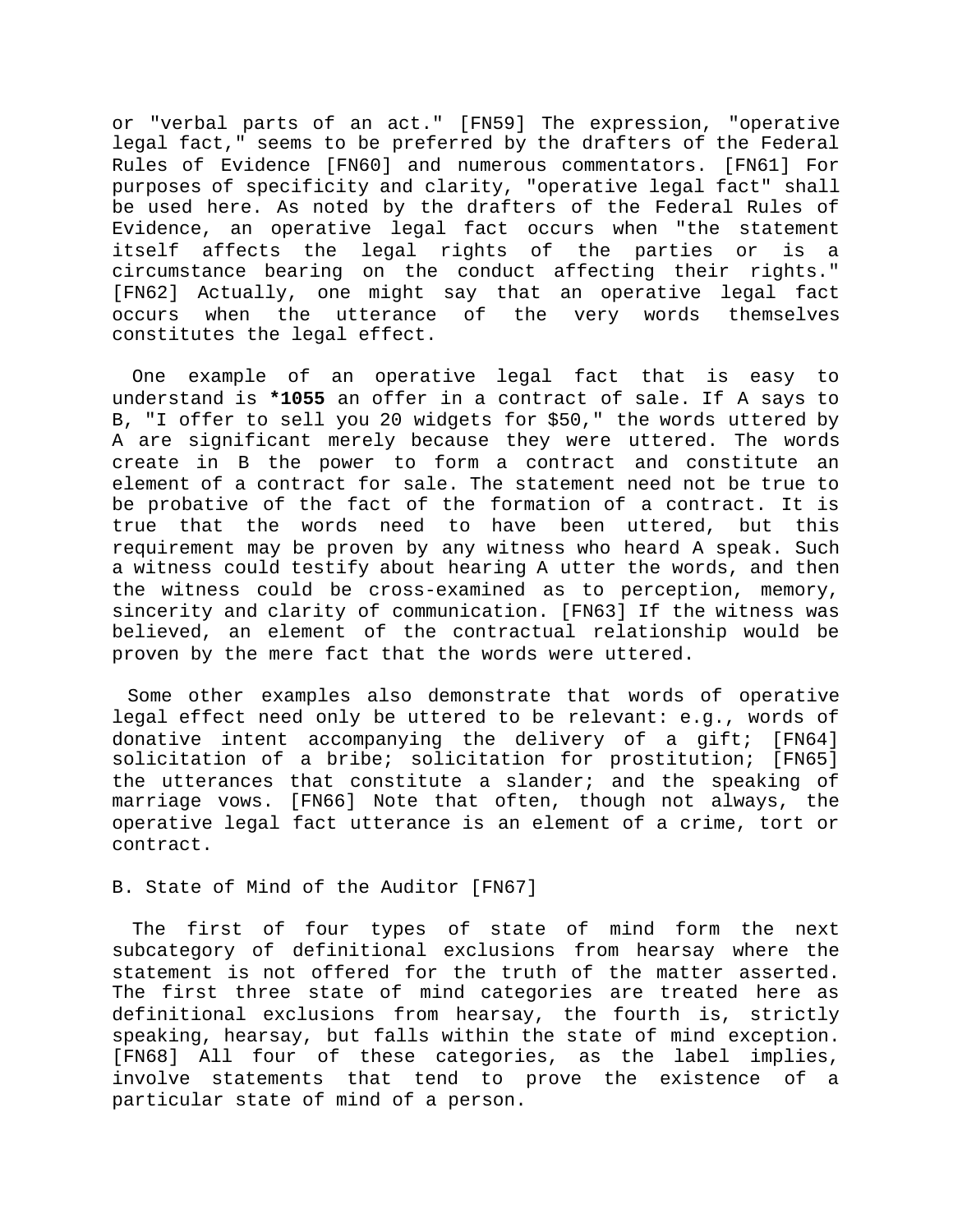**\*1056** Basically, a state of mind is, as the words suggest, what is in a person's head. Since we cannot see what is in a person's mind, we can only know their state of mind by what they say and do. This exclusion is the evidentiary application of the maxim "actions speak louder than words." Thus, it makes sense that we should consider evidence (words, conduct, or both) reflecting an individual's state of mind to be statements.

Note that in order for the definitional exclusions for state of mind (or the exception) to be used to admit evidence, the state of mind must be relevant. That is, under the analysis of the first three steps, we must have concluded that the pertinent state of mind is a fact of consequence to the outcome of the case.

Usually, evidence of state of mind is probative of what is in the mind of the person who makes utterances or engages in conduct that manifests the claimed state of mind. However, in the first exclusion for state of mind of the auditor, the acts or utterances of one person are claimed to create or affect the state of mind of another, who hears the utterance or observes the conduct.

A wonderful example of this exclusion [FN69] is the case of Subramaniam v. Public Prosecutor, [FN70] in which Subramaniam, a rubber tapper in Malaya, was found guilty of being in possession of ammunition in violation of government regulations. [FN71] In his defense he asserted that "he had been captured by terrorists, [and] at all times was acting under duress." [FN72] He sought to give evidence of what the terrorists said to him but was prevented from doing so. [FN73] On appeal, the court held that the evidence was not hearsay because it was offered, not to prove the truth of the statement, but "the fact it was made" to show that it might "reasonably have induced in him [the appellant] an apprehension of instant death if he failed to conform to their wishes." [FN74] In other words, the evidence of the statement was admissible to show its effect upon the appellant, the auditor of the statement.

Other examples include being put on notice or having knowledge; [FN75] showing motive; [FN76] or showing how the information that one possessed **\*1057** had a bearing on the reasonableness, good faith or voluntariness of that person's subsequent conduct. [FN77] For example, this information includes claimed grounds for fear of the victim asserted by the accused in a homicide case to support a claim of self-defense based on reasonable apprehension of danger. [FN78]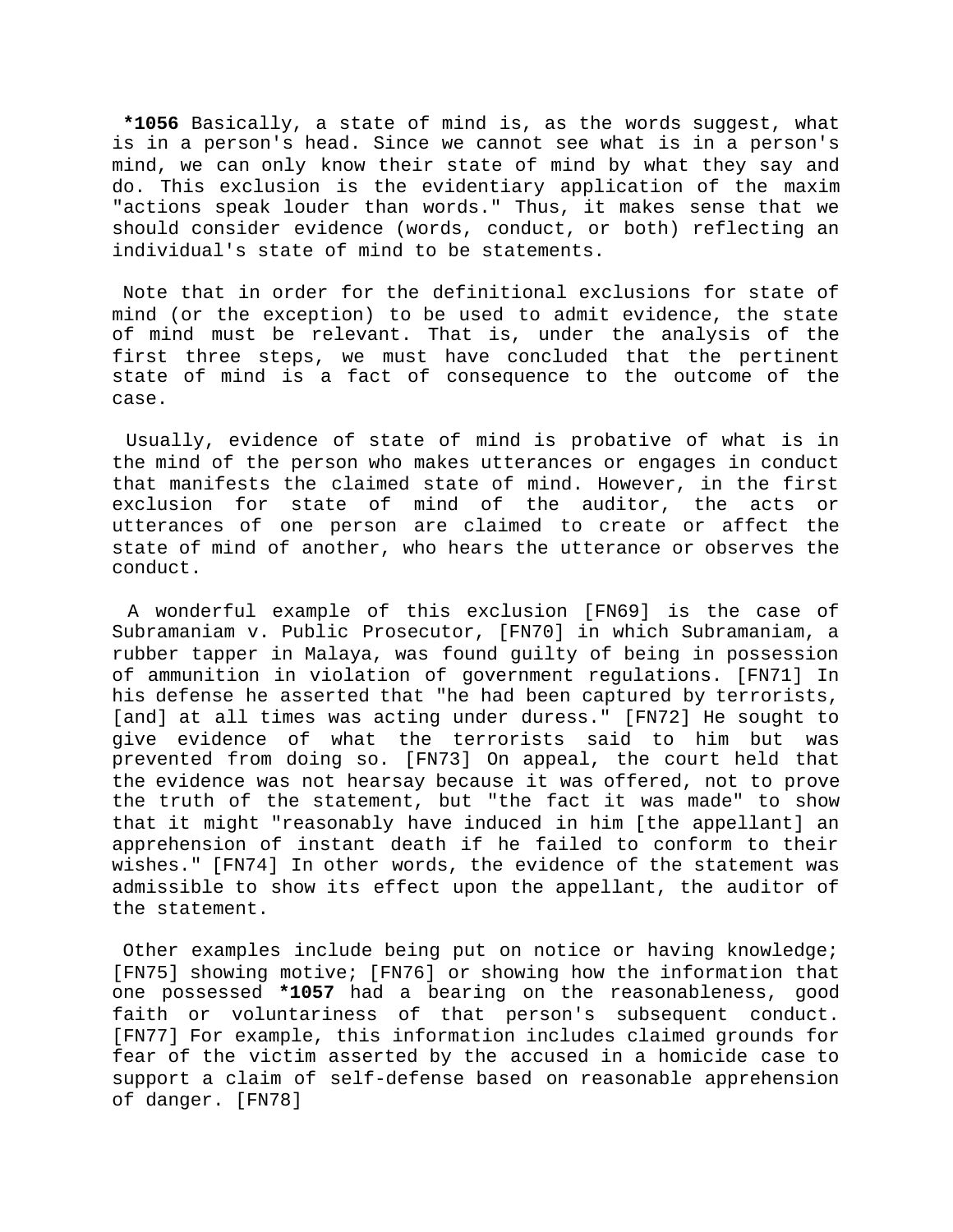Another matter of passing concern in connection with this type of evidence, as well as other types of evidence, is where the evidence may be admissible for one purpose but inadmissible for another. For instance, a defendant in a homicide case may claim that he heard reports that the victim was a violent man, having attacked and killed or injured others. This evidence would be admissible to prove that the defendant was in fear of the victim to support the defendant's claim of self-defense. However, the evidence would not be admissible to prove that the victim in fact was a violent person.

This result usually poses no difficult problem. Generally, the evidence would be admitted with an instruction to limit its use to the proper purpose, unless the need for such evidence is substantially outweighed by the danger of its improper use (or, as it has been colorfully stated, if the jury cannot forget that they were shown a blue horse). [FN79]

C. State of Mind of the Declarant (Circumstantial Evidence of State of Mind)

If a woman were to tell her husband that she has been having an affair with another man, the utterance, by the mere fact it was made, shows that the woman has lost affection for her husband. If offered for that purpose, then the utterance would not be hearsay. The words spoken need not be true to prove that affection is lacking. She need not in fact be having an affair; saying such a thing to one's spouse demonstrates a lack of affection. [FN80] On the other hand, if the wife said, "I have lost my **\*1058** affection for you," that utterance is a direct assertion of her state of mind. Such an assertion is a statement, and thus hearsay.

Another example of such circumstantial state of mind utterances is in the area of manifestations of mental incompetency. Evidence that a woman whose mental capacity was in question said, "I am the Pope," would probably be admitted as proof of her lack of capacity. [FN81] As McCormick notes, such an utterance "is offered as a response to environment, not to prove anything that may be asserted and is not hearsay." [FN82] As with the previous example, if the speaker said "I believe I am the Pope," the utterance would be assertive and would be hearsay. [FN83]

This subcategory of exclusion from the hearsay definition as a statement not offered for the truth of the matter asserted (NOTMA) is probably no different from nonassertive conduct discussed previously. [FN84] In fact, analytically this category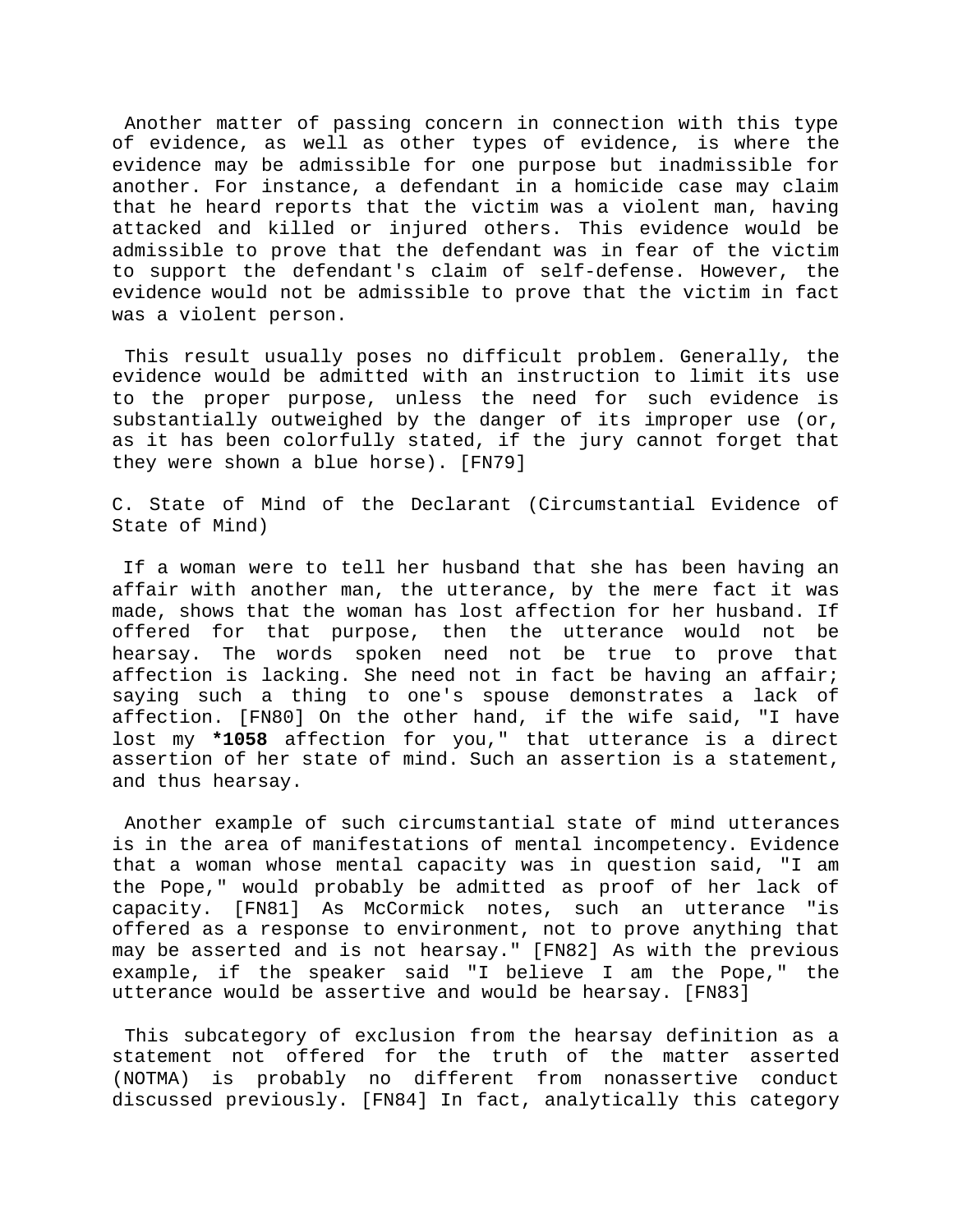is not offered for the truth of the matter asserted because the mere fact of the words having been uttered is circumstantial proof of a fact, just like the situation with nonassertive conduct. Also, just as with nonassertive conduct, the reason the utterance tends to prove the fact for which it is offered is that the utterance illustrates the declarant's belief in a condition necessary to support the inference that proves the point. [FN85] But, for the sake of ease of identification, it **\*1059** is wise to note this subcategory of exclusion and to carve it out.

D. State of Mind (Knowledge) of the Declarant on the "Traces of the Mind" Theory

This classification is another subcategory that is actually a species of circumstantial evidence. As with the last state of mind exclusion, carving out this class of utterances should make analysis easier. The focus of this subcategory is evidence of utterances that circumstantially prove the content of the declarant's mind in the form of knowledge, usually of particular facts, as opposed to memory or belief or other thoughts. The reasoning is circumstantial in this instance, as it is in the nonassertive categories, and is as follows: A person having peculiar knowledge, under certain circumstances, could only have obtained that knowledge by contact with an external reality giving the person that knowledge. Thus, having the knowledge supports the conclusion that the declarant in fact had contact with that external reality. One should note that the external reality must be proven by evidence other than that contained in the utterance of the declarant. Two examples will clarify this exclusion.

First, McCormick refers to "evidence that a person made statements indicating knowledge of matters likely to have been known only to X" to prove that the declarant was in fact X. [FN86] Another example is the oft-cited case of Bridges v. State, [FN87] discussed at length in McCormick when stating the "trace" of the mind or "knowledge" theory. [FN88] In Bridges, the defendant was charged with child molestation. [FN89] At his trial, the state sought to introduce evidence of statements of the victim, a child of seven, describing to her mother and a police officer several exterior and interior details of the house in which she was allegedly assaulted. [FN90] Other evidence showed that this description perfectly matched the house and room **\*1060** where the defendant lived. [FN91] Therefore, the utterances were held not within the hearsay ban, but rather as a " 'trace,' as it were, on her mind of her visit at the time of the crime." [FN92] Said another way, the evidence is offered to show the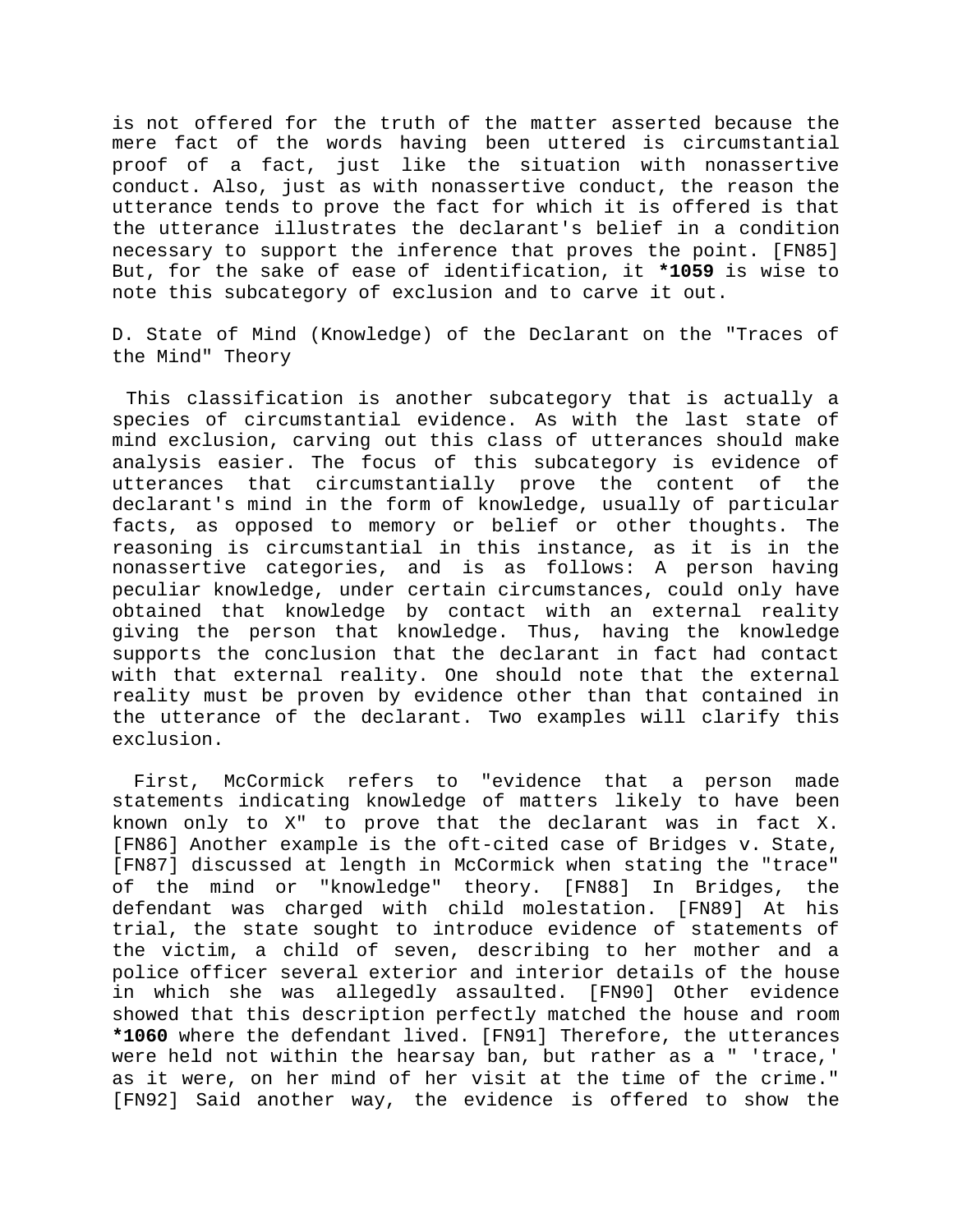impression that some alleged external reality made upon the mind of the declarant, to prove that declarant perceived (or experienced) the external reality.

In reasoning that the "trace" of the mind theory did in fact apply in Bridges, McCormick states as follows:

While it has been suggested that the evidence depended for its value upon the observation, memory, and veracity of the child, and thus shared the hazards of hearsay, the testimony nevertheless had value independently of these factors. Other witnesses had described the physical characteristics of the locale, and her testimony was not relied upon for that purpose. Once other possible sources of her knowledge were eliminated, which the court was satisfied was the case, the only remaining inference was that she had acquired that knowledge through a visit to the premises. [FN93]

As noted previously, [FN94] the fact that the evidence may be admissible for one purpose but inadmissible for another may be handled by a limiting instruction and the balancing test of Federal Rule of Evidence 403.

E. Evidence That is Otherwise Not Offered for the Truth of the Matter Asserted (NOTMA)

When analyzing evidence to determine whether or not it is hearsay, one should keep in mind that not all evidence, even oral evidence, is hearsay. It is only hearsay when the evidence is of a statement made by an out-of-court declarant and is offered in court to prove the truth of the matter contained in the statement. Thus, much evidence may be found not to be hearsay merely because the evidence is not offered for the truth of a statement.

A wonderful example of this comes from a dispute over whether a person is dead or alive. In such an instance, an utterance by that person, whatever the content of the statement might be, is evidence that the person is alive, without the statement having to be true. [FN95] This result, of course stems from the fact that dead people cannot talk.

**\*1061** One must remember that all of the subcategories discussed in this section are particularized instances of utterances that are not offered for the truth of the matter asserted. They may be conveniently classified into subgroups because the type of circumstance in which they arise recurs with enough frequency to warrant separate treatment. However, they are merely examples, or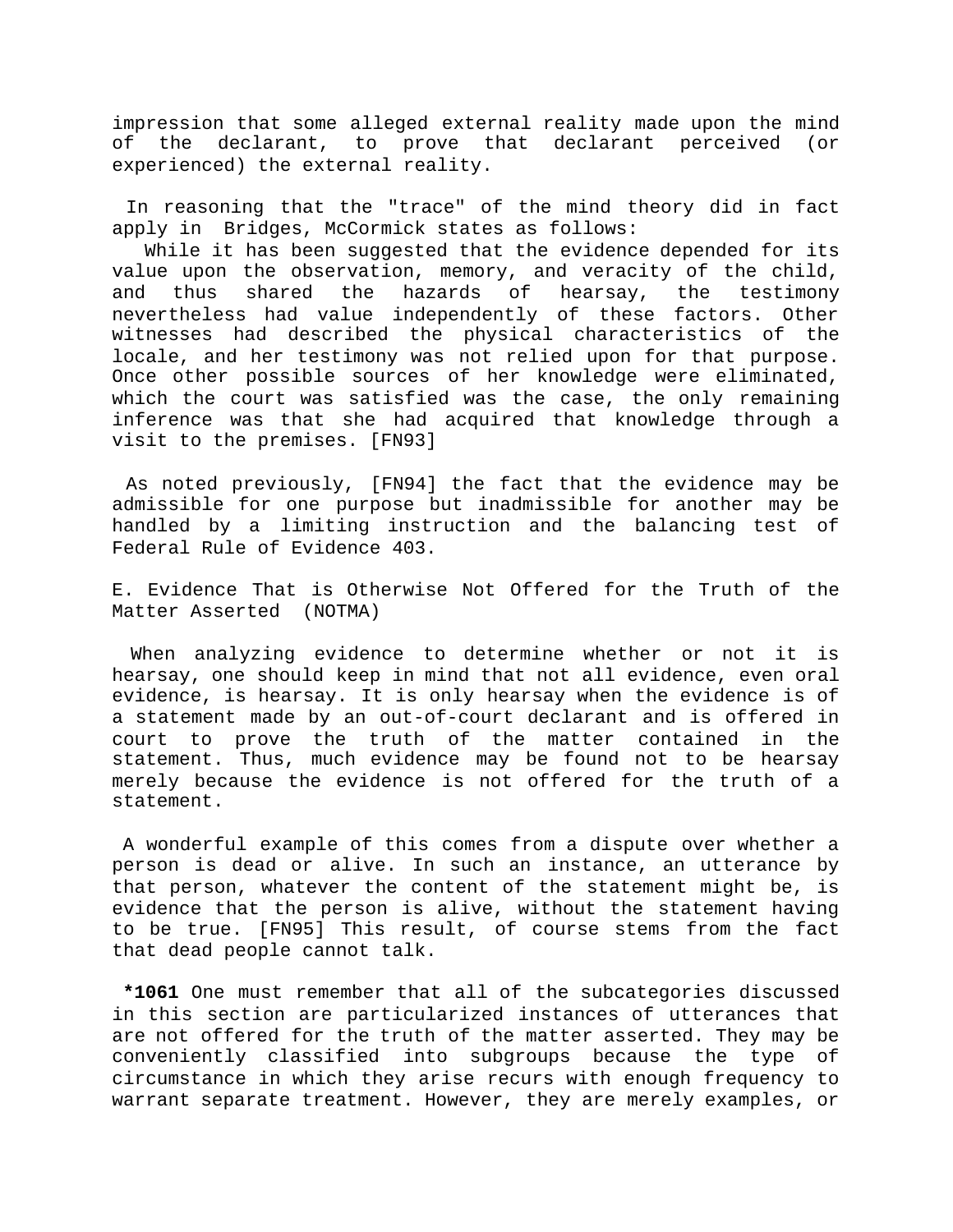instances of evidence in the form of words or conduct, or a combination of words and conduct, which is relevant without being offered for the truth of the content.

7. If the evidence of the statement is hearsay (i.e., offered for the truth of the matter asserted), is the statement within an exemption from or exception to the hearsay rule?

Even if evidence is in the form of a statement that is only logically relevant if offered for the truth of the matter asserted, the statement may nonetheless be admissible if it is within an exception to the hearsay rule. So far only exclusions arising from the very definition of hearsay have been considered here. Under this present step, or question, the evidence has already been determined to be hearsay under analysis of the first five questions.

Exceptions to the hearsay rule were developed over many years as legal commentators realized that many statements arise that, though hearsay, overcome basic hearsay risks, or for some other policy reason should be admitted into evidence. To consider in depth the rationale, policy and extent of the hearsay rule and its exceptions is beyond the scope of this Article. [FN96] But completing the process requires a determination whether the evidence which is being examined is within an exception to the hearsay rule. Thus, reviewing and applying one or more of the accepted exceptions to the hearsay rule is step number seven.

The Federal Rules of Evidence create two categories of exceptions to the hearsay rules in Rules 803 and 804(b). [FN97] The exceptions in Rule 803 apply whether the declarant is available or not; those listed in Rule 804 only apply if the declarant is unavailable. [FN98] Twenty-three specific exceptions listed in Rule 803 and four specific exceptions listed in Rule 804(b) exist. [FN99] In addition, Rules 803(24) and 804(b)(5) provide for a **\*1062** category of "other exceptions," sometimes known as the "equivalency," "catch-all," or "residual" exceptions. [FN100] Essentially, these "other exceptions" categories apply in unusual cases where the evidence does not quite fit into one of the traditional exceptions; yet, the evidence is very probative and necessary and has substantial guarantees of trustworthiness. Whether these "catch-all" exceptions should be liberally or strictly construed has been the subject of wide variation in the federal courts. [FN101]

In addition, the Federal Rules of Evidence Rule 801(d) exempts from the definition of hearsay two major categories of evidence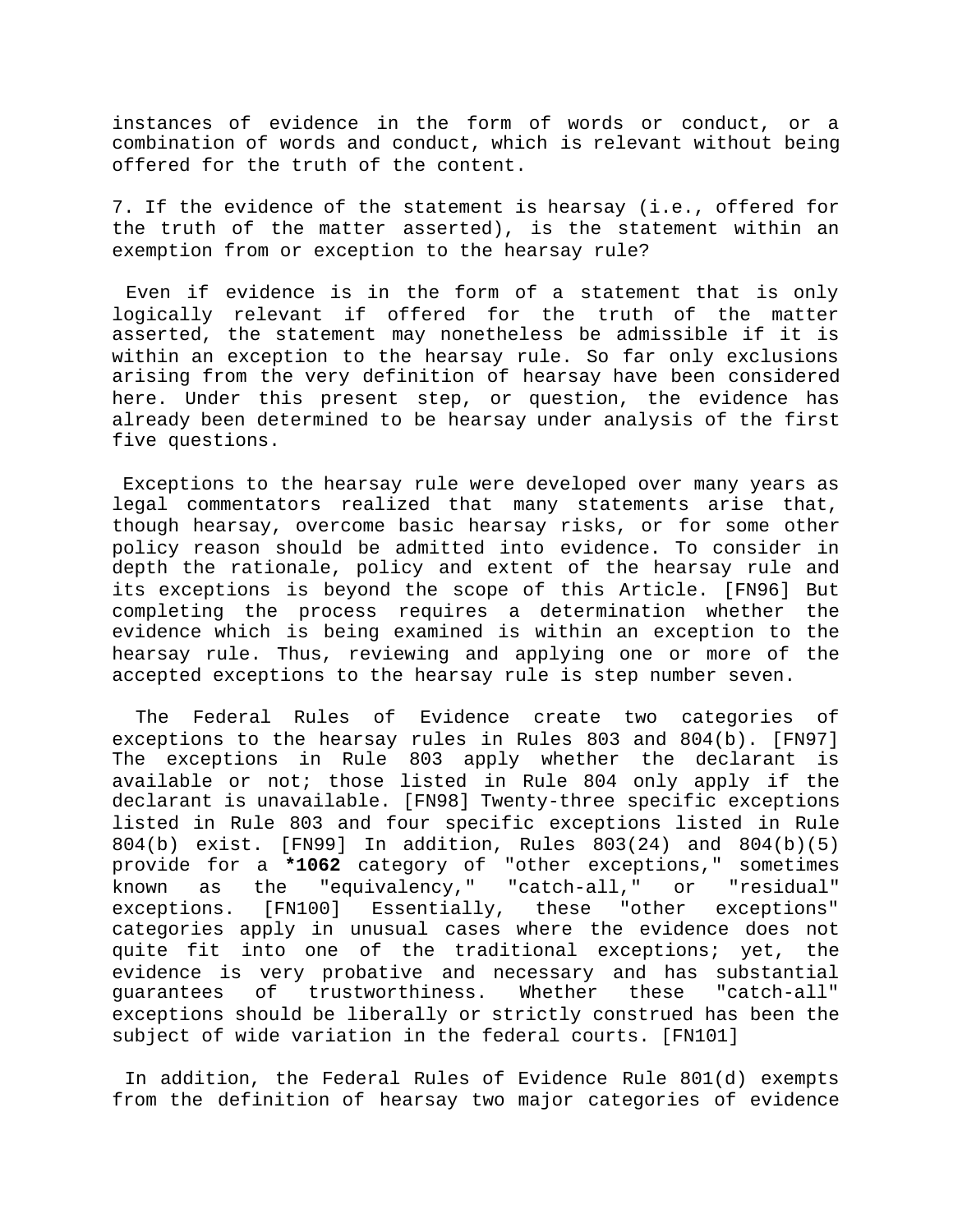treated as exceptions to the hearsay rule at common law. These exemptions are certain kinds of prior statements of witnesses and admissions by a party opponent. Although they are classified under the Federal Rules of Evidence as definitional exemptions, this Article recommends that they be treated analytically as hearsay to avoid confusion. In other words, one should analyze prior statements of witnesses and admissions as statements under Rule 801(a) and as offered for the truth of the matter asserted under  $801(c)$ . Then one should consider whether  $801(d)$  provides for admissibility as an exemption from the hearsay rule.

8. If the statement is not admissible under a traditional exemption from or exception to the hearsay rule, is it admissible under a catch-all exception (Rules 803(24) and 804(b)(5))?

Steps five through seven dealt with the mechanical, usually noncontroversial applications of the hearsay rule and the traditional exceptions to and exemptions from that rule. Answering this, the eighth question, requires knowledge and understanding of the basic policy considerations that underlie the hearsay rules. Rules 803(24) and 804(b)(5) are residual, "catch-all" exceptions, enacted by Congress to promote the "growth and development of the law of evidence in the hearsay area" [FN102] so that "the general purposes of these rules and the interests of justice" [FN103] will be served. Such language invites and necessitates policy-based analysis and argument.

As discussed previously, [FN104] the hearsay rule and its exceptions and **\*1063** exemptions are based on this rationale: Outof-court statements are of suspect trustworthiness and probative value because the declarant was not under oath at the time the statement was made, and the declarant's perception, demeanor and veracity are not subject to cross-examination in front of a jury that can judge the credibility and weight to be given to the statement. The exceptions are based on the theory that some types of statements, because of the circumstances under which they are made, are sufficiently trustworthy and of such probative value that the risks of using hearsay are outweighed by the trier of fact's need to consider the evidence if a just and reliable result is to be obtained. [FN105] Rules 803(24) and 804(b)(5) are expressions of these theories.

The controversy over these residual exceptions centers mainly on how narrowly Congress intended them to be construed, since Rules 803(24) and 804(b)(5) were innovative when enacted and the parameters still are not known. The legislative history suggests they should be given a narrow scope. The House originally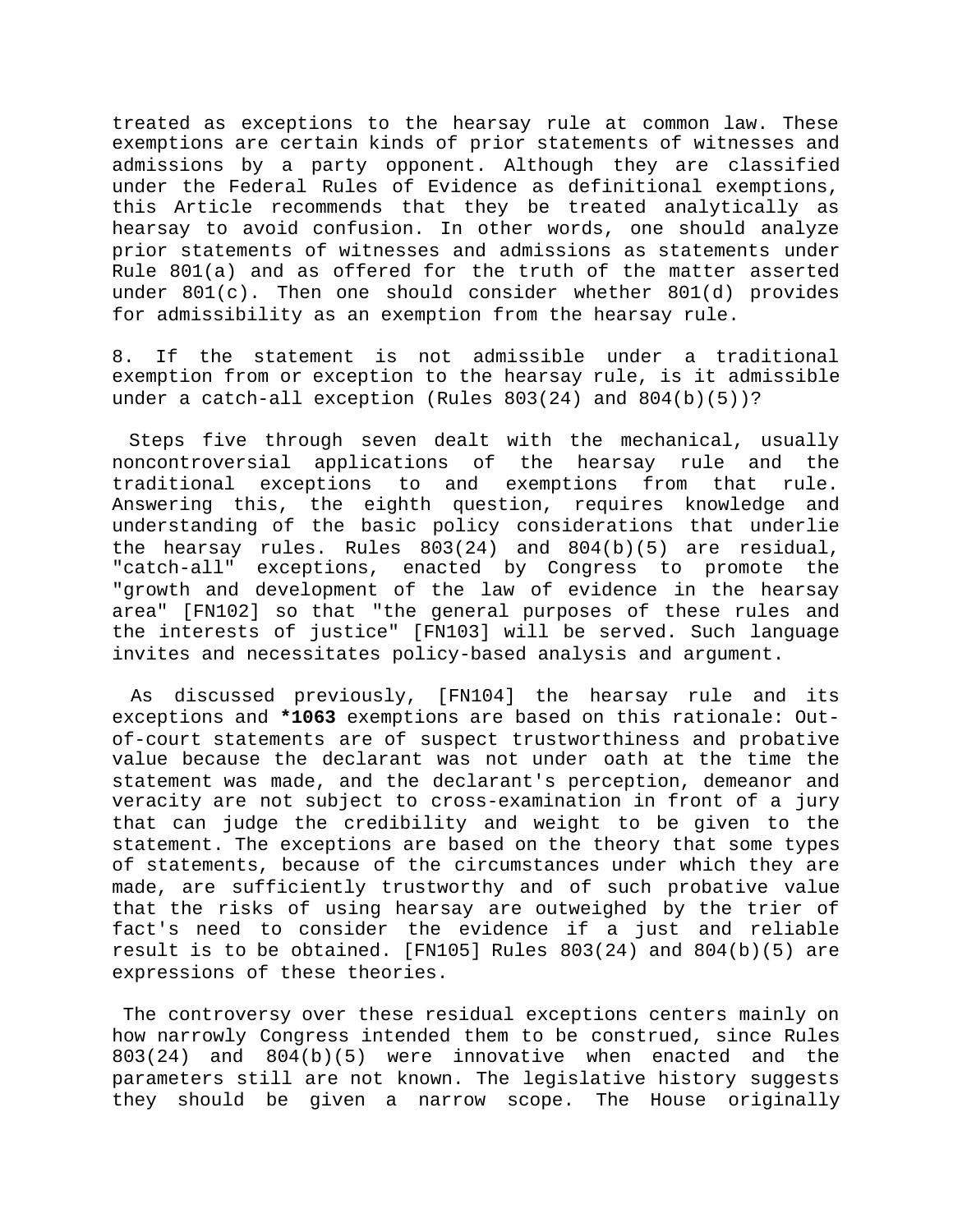rejected these exceptions. [FN106] The Senate adopted them and its views prevailed in Conference. [FN107] But the Senate Judiciary Committee's notes contain this caveat: "It is intended that the residual exceptions will be used very rarely and only in exceptional circumstances. The committee does not intend to establish a broad license for trial judges to admit hearsay statements that do not fall within one of the other exceptions in rule 803 and 804(b)." [FN108]

The language of Rules 803(24) and 804(b)(5) lays out five requirements for admission of a hearsay statement that does not fall within a traditional exception. These requirements are: (1) "circumstantial guarantees of trustworthiness" that are "equivalent" to those underlying the other exceptions; (2) the statement is offered as evidence of a material fact (apparently, this excludes its use on collateral matters such as impeachment); (3) the statement is more probative on the issue for which it **\*1064** is offered than other reasonably available evidence; (4) the general purposes of [the] rules and the interests of justice will be served; and (5) sufficient advance notice, including the declarant's name and address, of the intention to use the statement is given the adverse party to allow that party "a fair opportunity to meet it" [FN109] (presumably, this statement means an opportunity both to oppose the admission of the statement and to counteract its effects if admitted).

The case law supporting these exceptions at the time of their adoption is sketchy. Both the advisory committee's notes to 803(24), [FN110] and the Senate Judiciary notes, [FN111] refer to the pre-Federal Rules of Evidence case of Dallas County v. Commercial Union Assurance Co., [FN112] as a good example of the anticipated application of the residual exceptions. In that case, the county was suing its insurance company over structural damage sustained by the county courthouse, which the plaintiff alleged was caused by a fire started by lightning. [FN113] The defendant contended that the damage antedated the lightning strike and thus was not covered by the casualty policy sold by defendant. [FN114] To support this contention, the defendant offered a local newspaper account, over fifty years old, of a fire that had occurred during the construction of the courthouse. [FN115] The plaintiff argued that the newspaper account, clearly hearsay (it was offered to prove the fact of the earlier fire), did not fall within either the business records (803(6)) or ancient documents (803(16)) exceptions. [FN116]

The appellate court held that admission was nonetheless proper because it was highly improbable that a small-town newspaper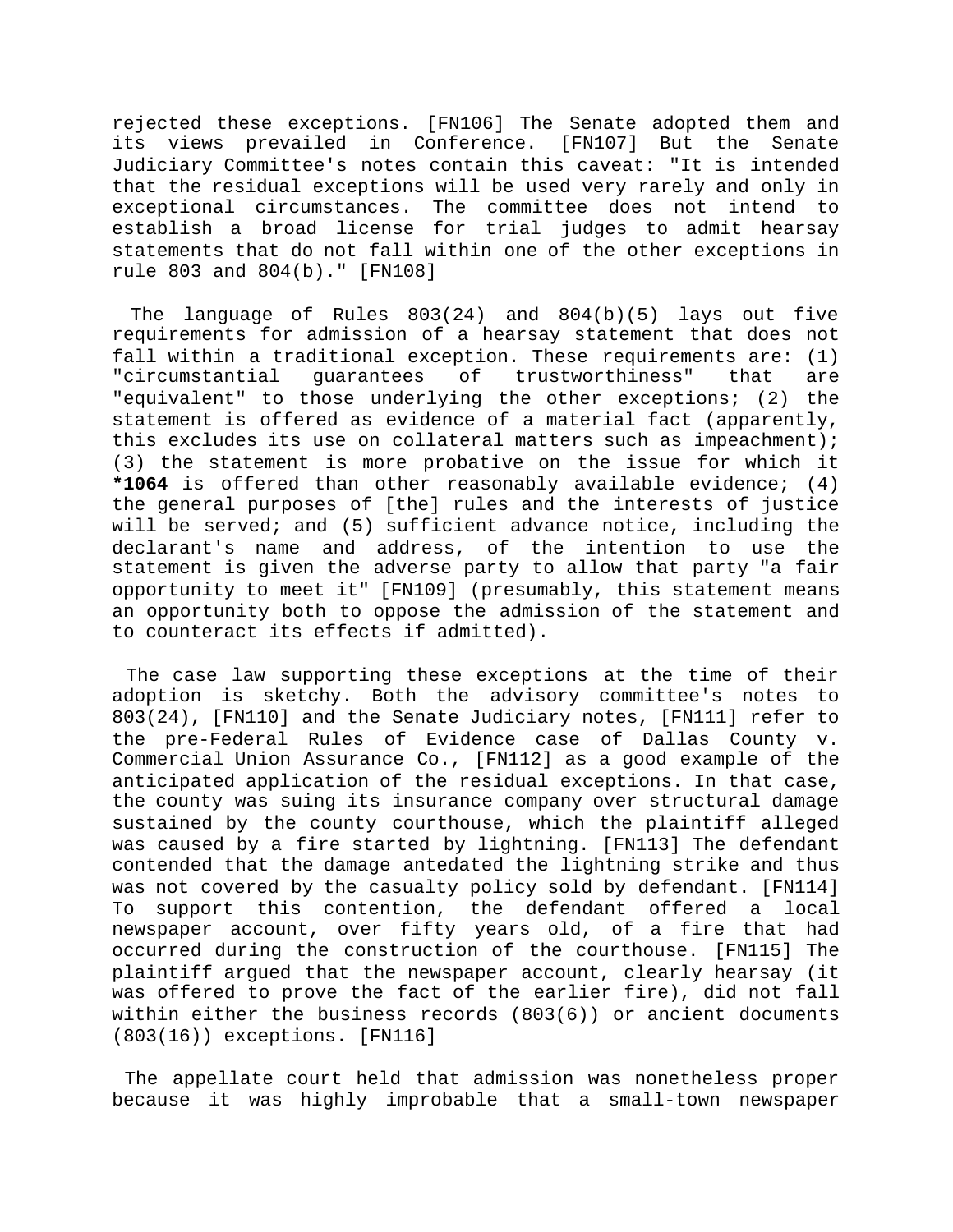reporter would fabricate such a story. [FN117] This result constitutes the "equivalent circumstantial guarantee of trustworthiness" required by the present rules. [FN118] The evidence was highly probative of a material fact--the cause of the damage to the courthouse--and was likely more probative than calling witnesses to testify about their memories of a relatively unremarkable fire that occurred more than fifty years before. [FN119] Finally, it was in "the interests of justice" [FN120] that the jury should hear the statement (the **\*1065** account in the paper) and evaluate its weight because the story would not likely inflame or confuse the jury.

A leading post-Federal Rules of Evidence case applying the residual exceptions is United States v. Leslie. [FN121] The defendant's accomplices had given testimony exonerating the accused. [FN122] The prosecution sought to impeach this testimony with incriminating statements made by the accomplices at the time of their arrest. [FN123] The appellate court held that the prior statements were admissible as substantive evidence (for the truth of the matter asserted, i.e., the defendant's guilt), despite not being made under oath as required by Federal Rule of Evidence  $801(d)(1)(A)$ . [FN124] The statements were found sufficiently trustworthy because they were made after a valid waiver of Miranda rights, they were close in time to the events in question, and the declarants were on the stand. [FN125] The statements of the defendant's accomplices were also highly probative. [FN126]

Grand jury testimony, not subject to cross-examination and thus not within  $804(b)(1)$ , is an area with conflicting case law. One court rejected the use of grand jury testimony at trial under the residual exceptions because the prosecutor's use of leading questions and high-pressure tactics at the grand jury proceedings made the statement's reliability questionable. [FN127] In different factual settings, however, the statements have been admitted. [FN128]

A major issue surrounding the use of the residual exceptions is whether statements that just miss falling within a traditional exception can nonetheless be admitted under Rules 803(24) or 804(b)(5). In a leading federal trial court decision, Zenith Radio Corp. v. Matsushita Electric Industrial Co., [FN129] the judge decided that Congress intended the residual exceptions to be used only in "exceptional and unanticipated" situations, and therefore should not be used in most "near miss" cases. [FN130] The Zenith court drew a distinction between "well-defined" traditional exceptions and "amorphous" ones, however, and opined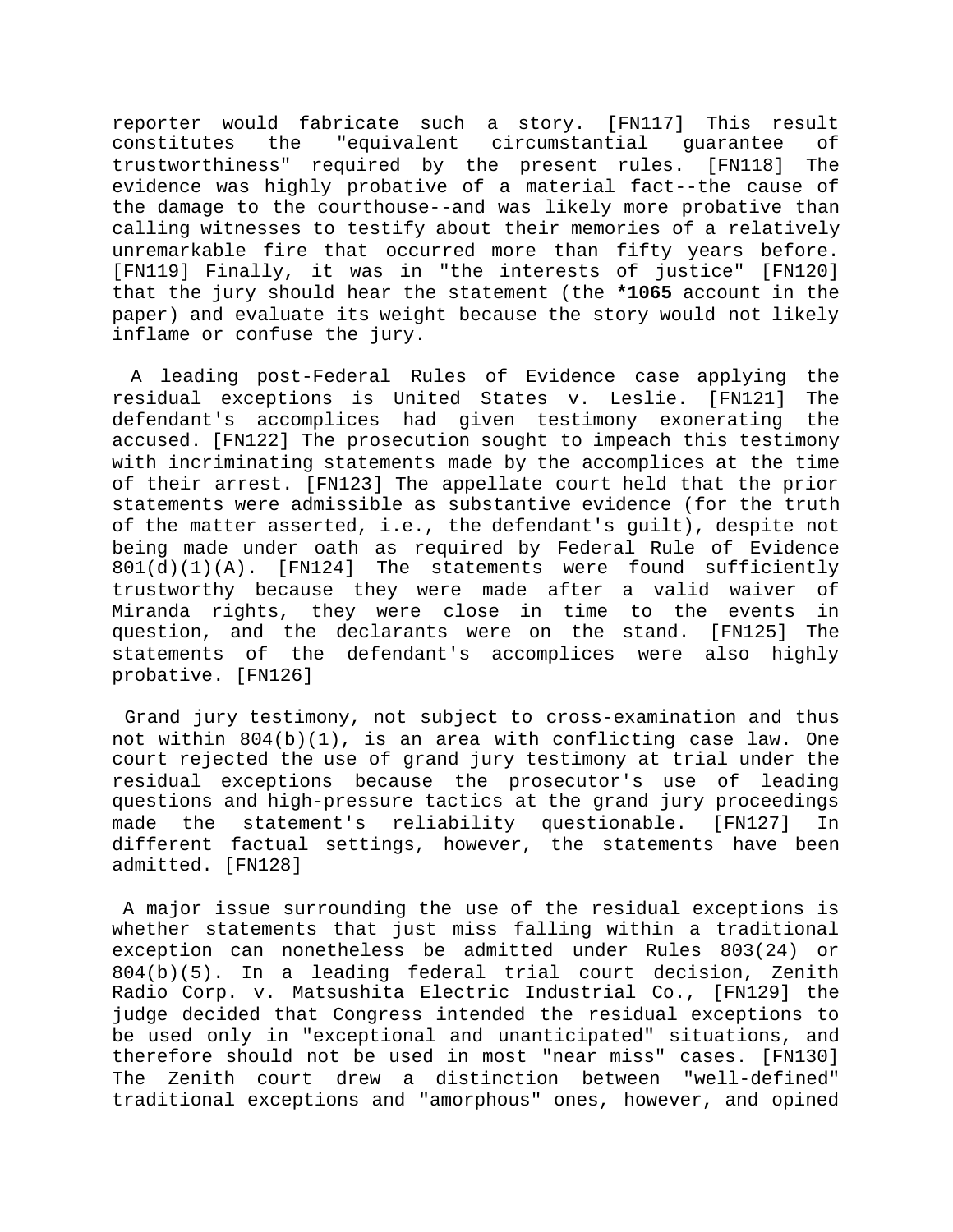that "near misses" in the latter situations could be admissible. [FN131] The Third Circuit rejected **\*1066** this formulation because it "puts the federal evidence rules back into the straitjacket from which the residual exceptions were intended to free them." [FN132] The status of the near miss doctrine was recently summarized by Professor Myrna Raeder: "Although many judges cannot recognize a near miss when they see it, those who can do not hesitate to apply the residual clauses to evidence that the drafters specifically considered and rejected. The rare language supporting the near miss theory is either in dicta [FN133] or has been overruled." [FN134]

The availability of the declarant, or an "equivalent" witness, to testify at trial is also an important factor. Obviously, the declarant's unavailability is an express condition to the use of 804(b)(5).

The "unavailability" criterion may be injected into 803(24) without separate explanation by the requirement that the statement be more probative on the issue than other reasonably available evidence. If the declarant is available to testify, the argument is that the declarant's live testimony is more probative than an out-of-court, hearsay statement. [FN135] Courts have also held that the availability of other, comparable witnesses, precludes the use of Rules 803(24) and 804(b)(5). [FN136] These areas must be discussed in an analysis of Rules 803(24) and 804(b)(5)--policy-based argument is mandated.

First, focus on the circumstances surrounding the declarant when the statement was made. Look for "circumstantial guarantees of trustworthiness." Does the situation lend peculiar reliability to the statement? Does any bias or vested interest exist that would undermine the declarant's veracity? Please note that the United States Supreme Court's recent decision in Idaho v. Wright specifically held that corroboration is not a factor to be considered when evaluating trustworthiness for confrontation clause challenges. [FN137] Thus, even if the federal courts were to consider corroboration in deciding trustworthiness under the catch-alls, the courts would be in awkward position if the same evidence could not be introduced in a criminal case when the same court eliminates corroboration from its trustworthiness evaluation for confrontation clause **\*1067** purposes. [FN138]

Second, measure the statement's probative value on a material issue against other available evidence. Is the issue for which the statement is offered in serious dispute? If so, how probative is the statement (i.e., how much does it tend to prove the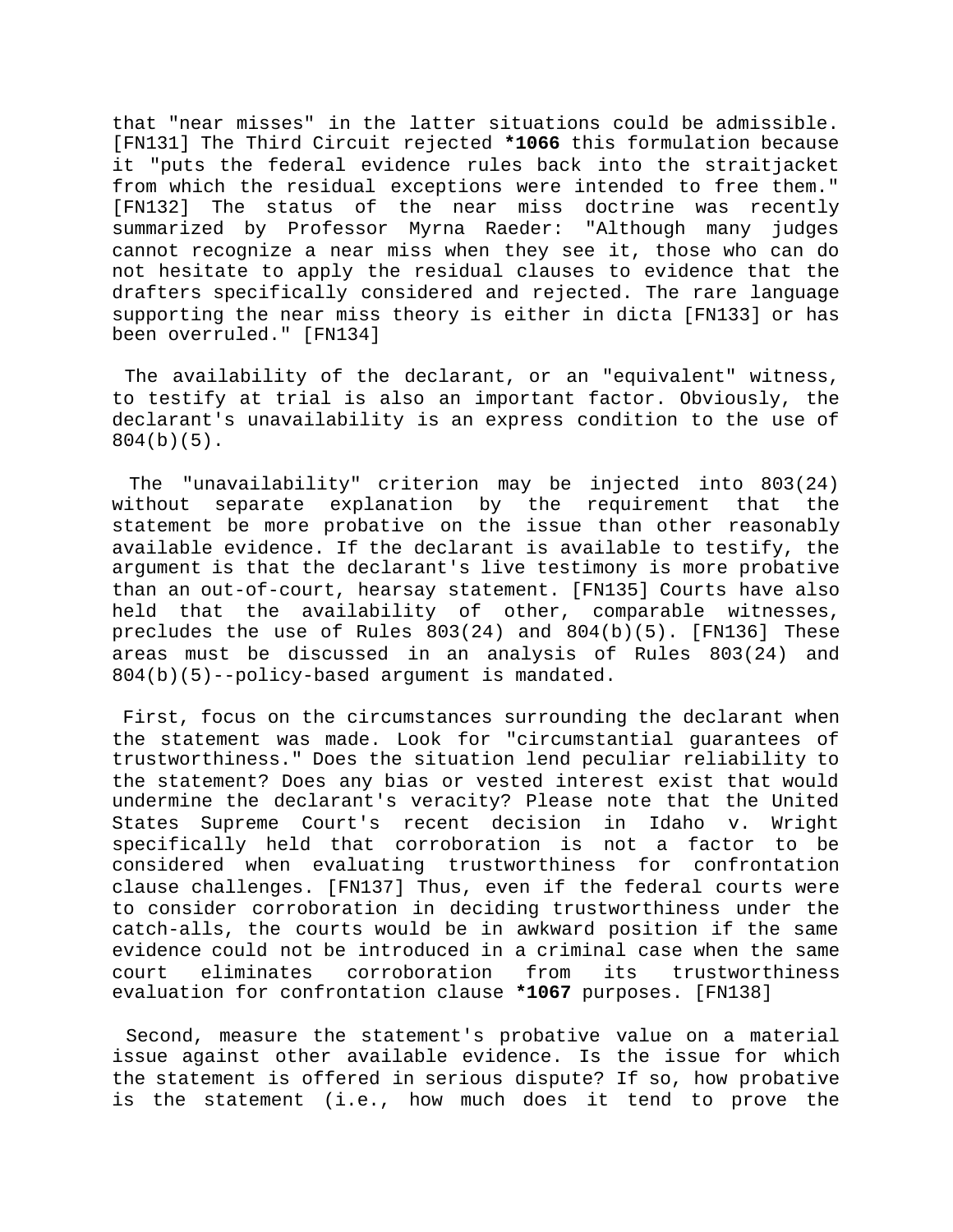proposition)? What other evidence is available to the proponent?

Third, consider the availability of the declarant, or comparable witnesses, to testify. Actually, this consideration falls under the "more probative than other available evidence" requirement. Is a witness, who can be subpoenaed, available who can testify to the events referred to in the hearsay statements? Is there a peculiar significance to the statement that may permit its introduction even though "equivalent" live testimony can be obtained? Did either party contribute to the unavailability of the declarant to testify?

Accordingly, this suggested analysis is heavily fact-dependent. No one knows the exact parameters of Rules  $803(24)$  and  $804(b)(5)$ . In contrast to the known, traditional exceptions, where the preconditions to admissibility are known and the proponent merely must show that the statement was made under those circumstantial preconditions, the residual exceptions allow the proponent to both delineate the preconditions that justify the exception (guarantees of trustworthiness) and show how the particular statement meets the test. This result is simply creating a new exception.

The final step in answering this question is to show how the proposed exception would promote "the interests of justice." Should the jury be allowed to hear the statement because a just verdict would be questionable in its absence? How "fair" is it to all parties? Remember, no conclusion is wrong under Rules 803(24) and 804(b)(5) if one analyzes the facts and advances a plausible argument as to why the statement should or should not be admissible.

In June, 1990, the United States Supreme Court held that Idaho's residual hearsay exception--nearly identical to Federal Rule 803(24)--was not a firmly rooted exception for Confrontation Clause purposes. In Idaho v. Wright, [FN139] the Court held that hearsay statements of a child allegedly molested by the defendant could not be admitted within the state's residual hearsay exception without violating defendant's Confrontation Clause rights. [FN140] This ruling underscores the necessity of coordinating **\*1068** the analysis under the catch-alls with the confrontation clause analysis in a criminal case.

9. In a criminal prosecution, is admission of the hearsay statement forbidden by the Confrontation Clause or required by the Due Process Clause under Chambers v. Mississippi?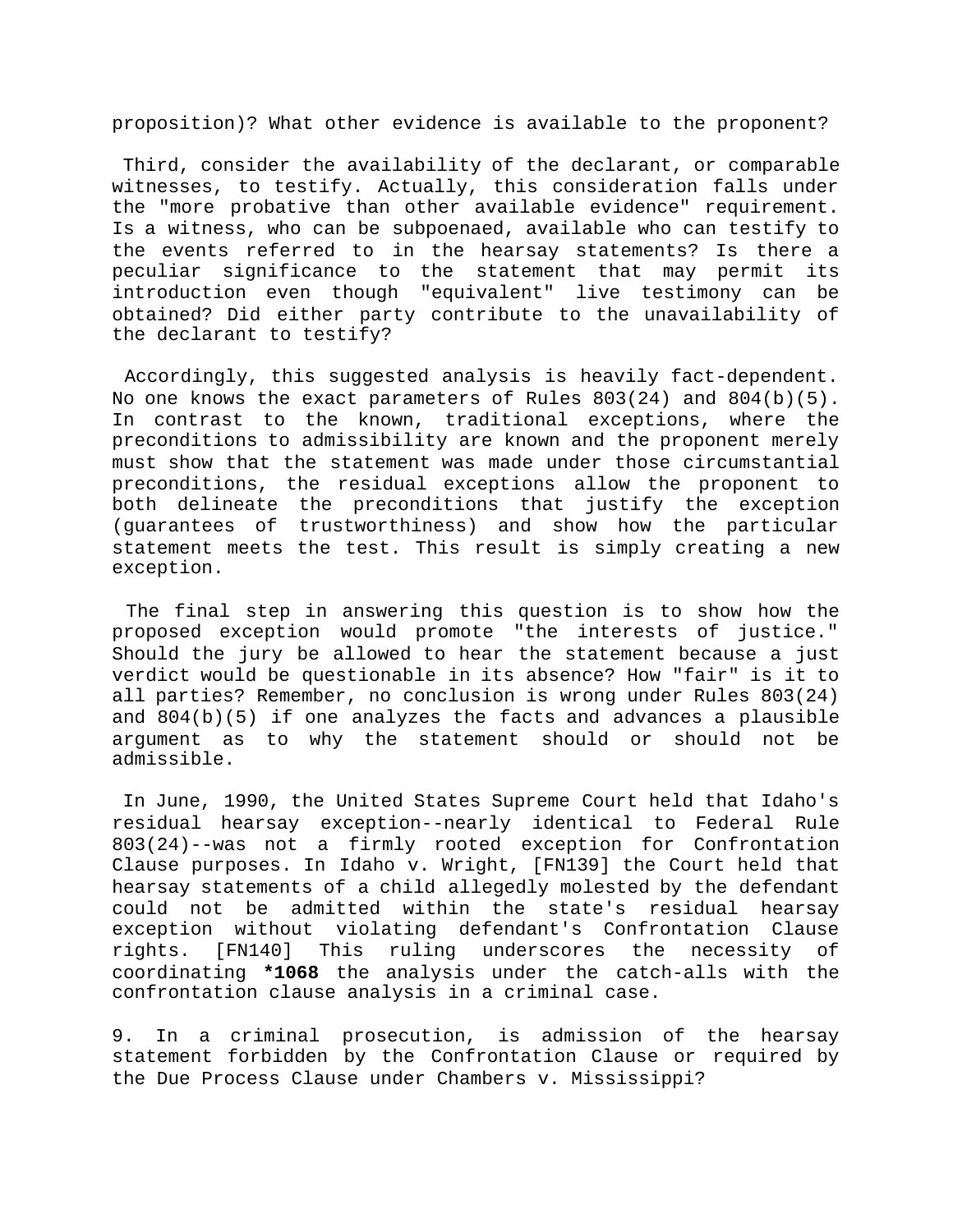A. Confrontation Clause

A literal reading of the Sixth Amendment, which guarantees criminal defendants the right "to be confronted with the witnesses against" them, [FN141] would exclude any use of hearsay statements against the defendant. After all, when a hearsay statement is admitted for the truth of its contents, the declarant is either unavailable to testify by definition (Rule 804), or may be absent (Rule 803 exceptions apply without regard to availability), and thus the defendant cannot "confront" the declarant-witness.

In the case of Ohio v. Roberts, the Supreme Court rejected this interpretation as "unintended and too extreme." [FN142] The Court held:

In sum, when a hearsay declarant is not present for crossexamination at trial, the Confrontation Clause normally requires a showing that he is unavailable. Even then, his statement is admissible only if it bears adequate "indicia of reliability." Reliability can be inferred without more in a case where the evidence falls within a firmly rooted hearsay exception. In other cases, the evidence must be excluded, at least absent a showing of particularized guarantees of trustworthiness. [FN143]

One may have noticed some overlap between this language and the analysis under question eight regarding the residual hearsay exceptions, e.g., "particularized guarantees of trustworthiness;" a "showing that [the declarant] is unavailable," and "indicia reliability." In a prior case, the Court rejected the theory "that the overlap [between hearsay evidentiary rules and the constitutional right] is complete and that the confrontation clause is nothing more or less than a codification of the rules of hearsay ... as they existed at common law." [FN144] For all of Justice White's protestations in that case, one should note that in practice many statements that are admissible under the Federal Rules of Evidence will likely be admissible under the Confrontation Clause.

**\*1069** However, the rule laid down in Roberts [FN145] appeared to have added a requirement that the prosecution must show that the declarant was unavailable before a hearsay statement was admissible. [FN146] In Roberts, the Ohio prosecution had introduced preliminary hearing testimony of the witness against the accused. [FN147] The United States Supreme Court found sufficient indica of reliability in that testimony to satisfy its newly fashioned Confrontation Clause test, but with the required showing of unavailability satisfied. [FN148] However, Rule 803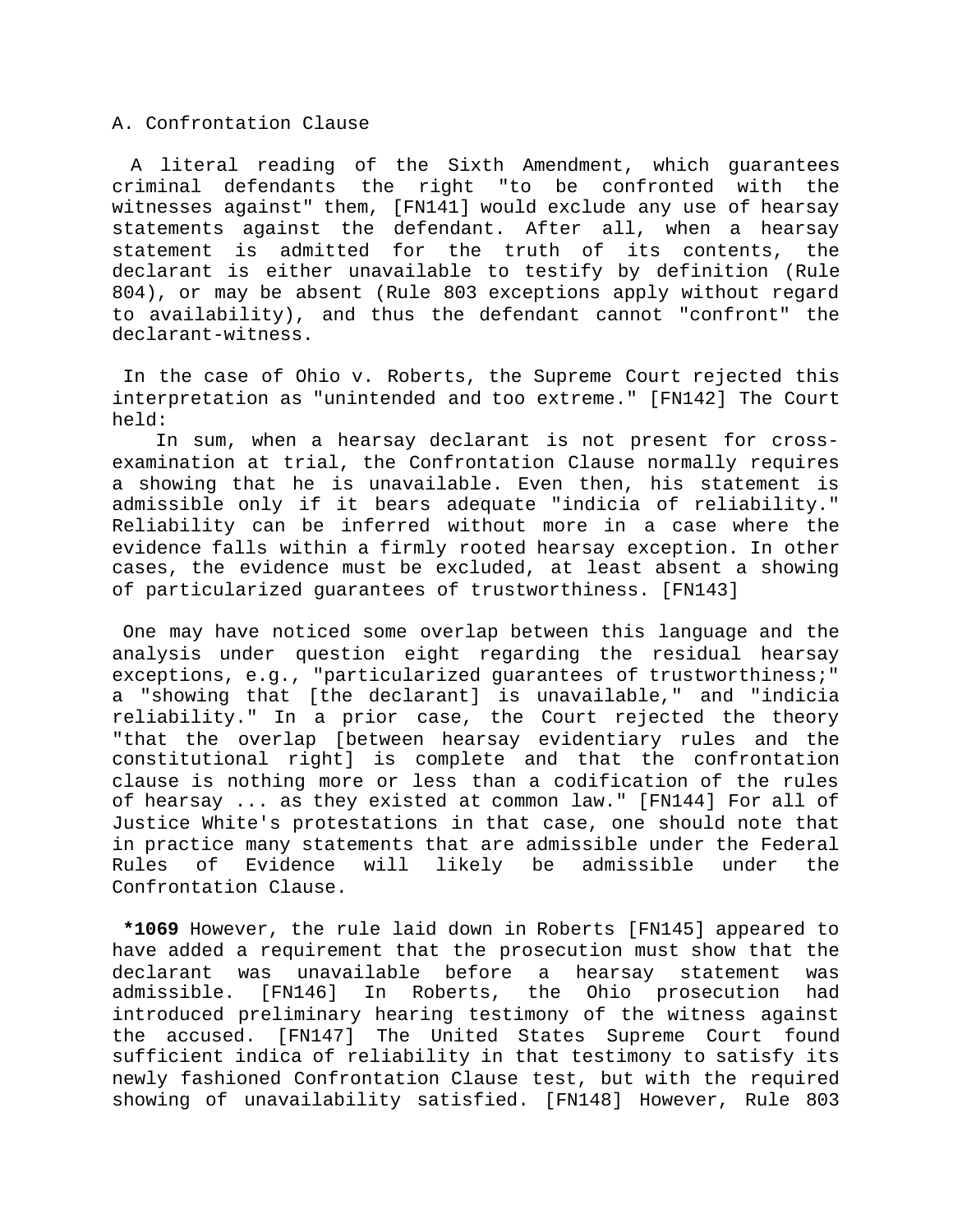exceptions and Rule 801(d)(2) exemptions apply without regard to declarant's availability to testify at trial.

Thus the Court, in United States v. Inadi [FN149] had to face the argument that the confrontation clause requires a showing of unavailability even though Federal Rule of Evidence  $801(d)(2)(E)$ does not. In Inadi, the defendant argued that the government must, under the principles of Roberts, demonstrate that the defendant's alleged co-conspirators, whose statements were sought to be used against the defendant under  $801(d)(2)(E)$ , were unavailable to testify before admission of their statements was proper. [FN150] The Court rejected that argument, holding that "Roberts cannot fairly be read to stand for the radical proposition that no out-of-court statement can be introduced by the government without a showing that the declarant is unavailable." [FN151] The Court reasoned that co-conspirators' out-of-court statements, unlike former testimony, are not "only a weaker substitute for live testimony"; [FN152] rather, such coconspirators' statements, have "independent evidentiary significance," [FN153] "derive much of their value from the fact they are made in a context very different from trial," [FN154] and are "usually irreplaceable as substantive evidence." [FN155] Finally, the Court engaged in a benefits and burdens analysis in concluding that such statements are admissible without a showing of unavailability. [FN156]

A number of important questions were left unanswered by Inadi. First, when, if ever, does the Confrontation Clause require a showing of **\*1070** unavailability before an out-of-court declarant's statement, (other than those of co-conspirators) may be admitted at trial? Further, what is the relationship, if any, between the finding of reliability for satisfaction of the hearsay exceptions or exemptions and the finding of reliability for Confrontation Clause purposes? The Inadi Court used a reliability standard [FN157] to decide whether an unavailability rule for Confrontation Clause purposes should exist, while the Roberts Court utilized a reliability standard to answer Confrontation Clause questions, assuming a showing of unavailability.

In Bourjaily v. United States, [FN158] decided the year after Inadi, the Supreme Court again considered the admissibility of co -conspirators' statements over a claim of confrontation clause violation. Bourjaily argued that the "bootstrapping" [FN159] effect of considering the questioned co-conspirators' statements in order to decide whether to admit the same statements, caused the modern co-conspirators' exemption under the Federal Rules of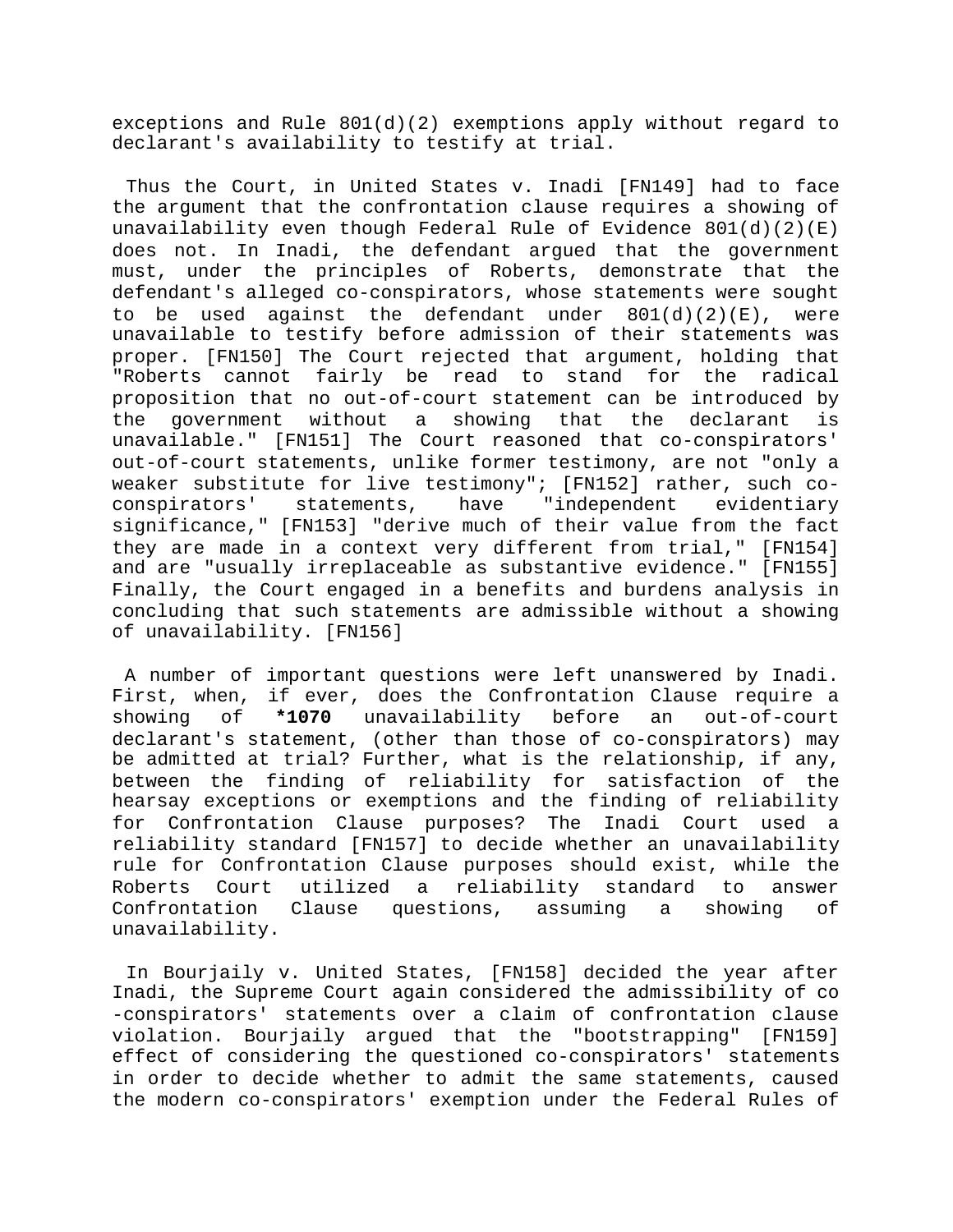Evidence not to be a "firmly rooted" exception to the hearsay rule. [FN160] The result would be to require a finding of indicia of reliability in the questioned statement independent of the statement being qualified under the Federal Rules exemption. In Bourjaily, the Court held that the second prong of Roberts, independent indicia of reliability, was "not mandated by the Constitution," [FN161] since the "co-conspirator exception [sic] to the hearsay rule is firmly enough rooted in our jurisprudence ... [to meet the test] under this Court's ruling in Roberts...." [FN162]

Most recently, the United States Supreme Court considered the rules laid down in Roberts and Inadi as they relate to other "firmly rooted" exceptions to the hearsay rule. In White v. Illinois, [FN163] the Court rejected the appellant's assertion that Roberts required a declarant be produced at trial or be found unavailable before his out of court statement is admissible, unless the testimony was being introduced under the co-conspirator exception under Inadi. The White Court stated that the **\*1071** testimony, which had been admitted at trial under both the spontaneous declarations and statements made for medical treatments exceptions, was admissible because it had sufficient guarantees of reliability and trustworthiness to satisfy the Confrontation Clause. [FN164] As in Inadi, the statements at issue were made in a context that could not be replicated in court. [FN165] Further, little benefit was to be gained by requiring availability. [FN166] Because the testimony was considered admissible under "firmly rooted" hearsay exceptions, the statements satisfied the Inadi criteria. [FN167]

White thus appears to establish the rule that Inadi implied; that the Confrontation Clause is satisfied so long as the proferred hearsay testimony comes within a firmly rooted exception. The question then becomes what qualifies as "firmly rooted." What remains to be seen is whether a showing of unavailability is necessary for all of the exceptions under Federal Rule 803 [FN168] (excluding the catch-alls under 803(24)), or whether the list is limited to common law exceptions in existence before the Federal Rules.

In the recent case of Idaho v. Wright, [FN169] the United States Supreme Court considered questions relating to catch-all exceptions, unavailability requirements and Confrontation Clause complaints, in relation to hearsay evidence admitted against a defendant in a child molestation case. The Wright Court reaffirmed the principles set forth in Roberts and Inadi, and elucidated in Bourjaily. [FN170] Since the trial court had found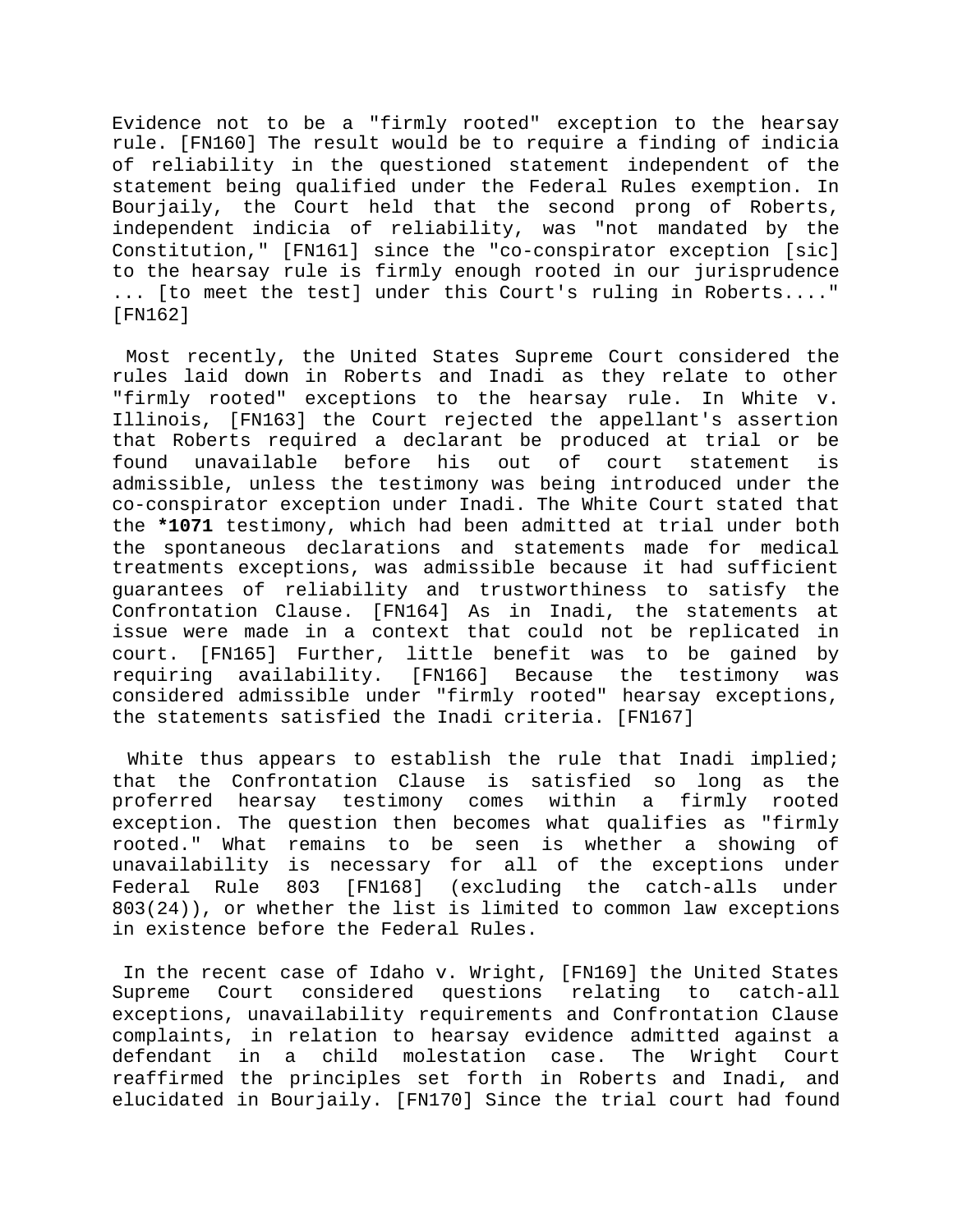the child declarant in Wright incapable of communicating with the jury, no issue existed regarding the required showing of unavailability. [FN171] The Wright Court then considered whether the hearsay had been admitted under a firmly rooted hearsay exception. [FN172] The child's statements regarding **\*1072** the molestation incident, made to a pediatrician, had been admitted under Idaho's residual exception that was identical to Federal Rule 803(24). [FN173] The Court specifically noted that "Idaho's residual hearsay exception ... is not a firmly rooted hearsay exception for Confrontation Clause purposes." [FN174]

Thus, the Court moved to the second prong of the Roberts test, and determined that the State had not borne its burden of showing "particularized guarantees of trustworthiness" in the child's statements. [FN175] Although the Court affirmed the Idaho Supreme Court's reversal of the accused's conviction, the Wright Court held that the particularized guarantees of trustworthiness must be assessed from a totality of the circumstances but limited to those circumstances "that surround the making of the statement and that render the declarant particularly worthy of belief." [FN176]

Thus, under these rulings, if one determines that a statement is admissible under a traditional hearsay exception or exemption, then the constitutional rules may be satisfied, unless the evidence is admissible under the catch-alls. Notwithstanding the similar language of the residual exceptions, 803(24) and 804(b)(5), and the constitutional rules laid down in the Roberts-Inadi-Wright-White line of cases, no overlap arises between the two, so that a statement that satisfies the residual exceptions' admission standards will not necessarily satisfy the Roberts rule. [FN177] Moreover, although statements falling within traditional hearsay exceptions or exemptions, which could be deemed "firmly rooted," and would not require a showing of independent indicia of reliability (particularized**\*1073** guarantees of trustworthiness), it remains to be seen which such categories of statements have no required showing of unavailability.

Confrontation Clause problems arise especially with Rule 804 exceptions, particularly when prior testimony of an unavailable declarant is sought to be introduced under  $804(b)(1)$ . Again, Rule 804 exceptions apply only if the declarant is unavailable, as defined in Rule 804(a). The Supreme Court's rulings appear to mandate a stronger showing of unavailability when a criminal defendant's confrontation rights are at issue.

In Barber v. Page, [FN178] the Court found a Confrontation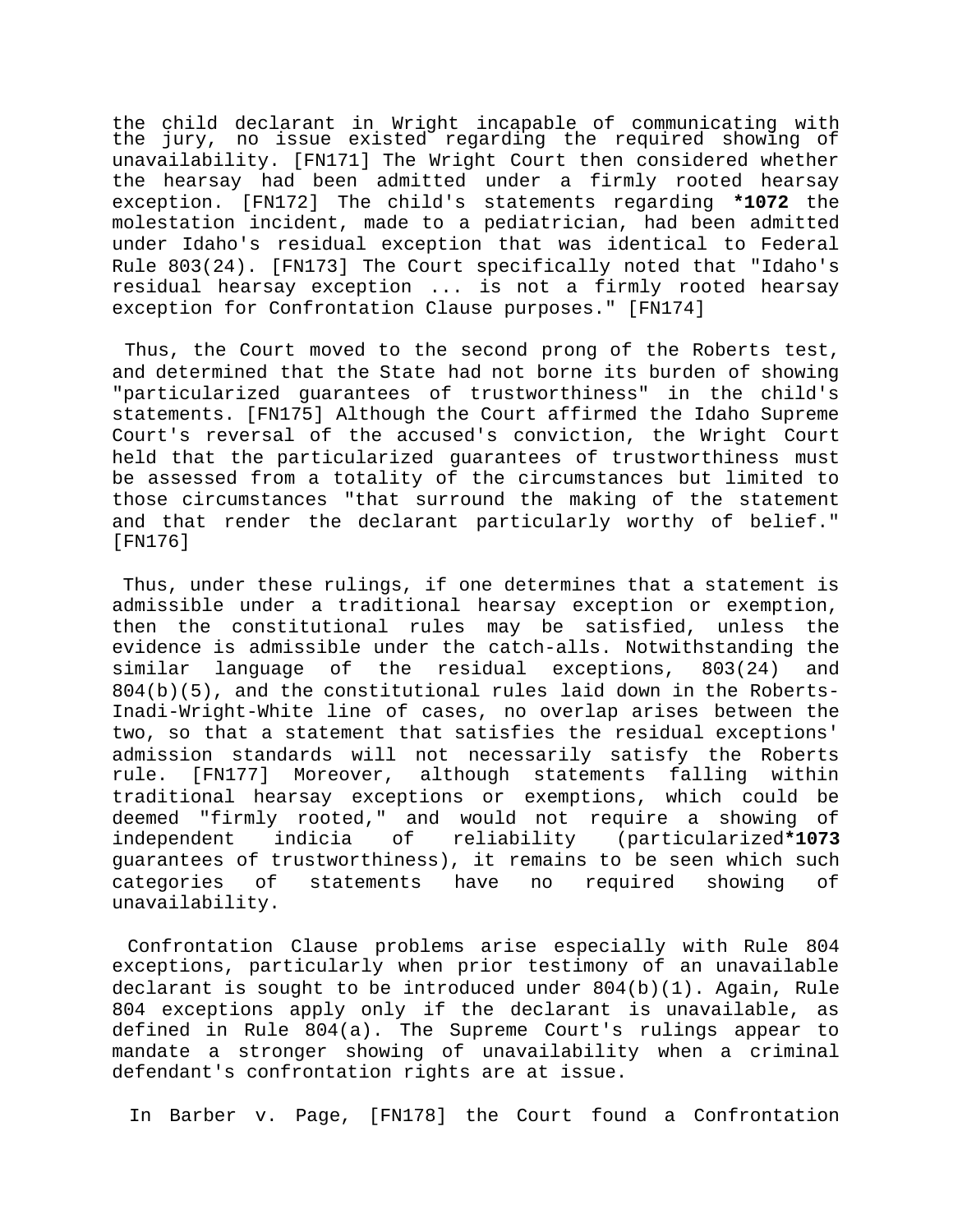Clause violation where prior testimony of a declarant, who was imprisoned in another state, was admitted at trial. [FN179] Under Rule  $804(a)(5)$ , a declarant is unavailable if his presence at the proceeding cannot be obtained "by process or other reasonable means." [FN180] The declarant in Barber was not subject to compulsory process since he was in another state. [FN181] However, the Court held that the prosecutor could have secured the declarant's presence by other means and that failure to do so was short of the necessary "good faith" effort. [FN182] In a criminal case, therefore, the declarant's unavailability under Rule 804 must be real, not strategic or feigned.

The other consideration under the Confrontation Clause and the use of prior testimony is the defendant's opportunity to crossexamine the declarant at the prior hearing. Under Rule  $804(b)(1)$ , "the party against whom the testimony is now offered" (the defendant) must have "had an opportunity and similar motive to develop the testimony by direct, cross, or redirect examination." [FN183] This formulation appears to satisfy the Court's interpretation of the confrontation clause as well. Dicta in the Roberts decision strongly hinted that the Court would find a meaningful "opportunity to ... develop the testimony" by the defendant sufficient to satisfy the Confrontation Clause even if actual questioning by the defendant was not undertaken. [FN184] But the Court has never expressly adopted that rule.

The defendant must have a meaningful chance to develop the testimony, however. In Pointer v. Texas, [FN185] the Court held the defendant's rights were violated because he was not represented by counsel at the **\*1074** prior hearing and therefore could not have effectively cross-examined the declarant. [FN186]

A final consideration exists: State rules of evidence which allow wider use of statements by unavailable declarants than do the Federal Rules may face strict judicial scrutiny. In Douglas v. Alabama, [FN187] the trial court allowed the state to use a confession by the defendant's alleged accomplice which incriminated the defendant. [FN188] Such a statement would not be admissible against the defendant under the Federal Rules. The Court rejected its use under Alabama's law of evidence as well, since the declarant had exercised his Fifth Amendment privilege not to testify and thus the defendant never had any opportunity to examine the declarant. [FN189]

B. Is the Statement's Admission Required Under the Due Process Clause (Chambers v. Mississippi)?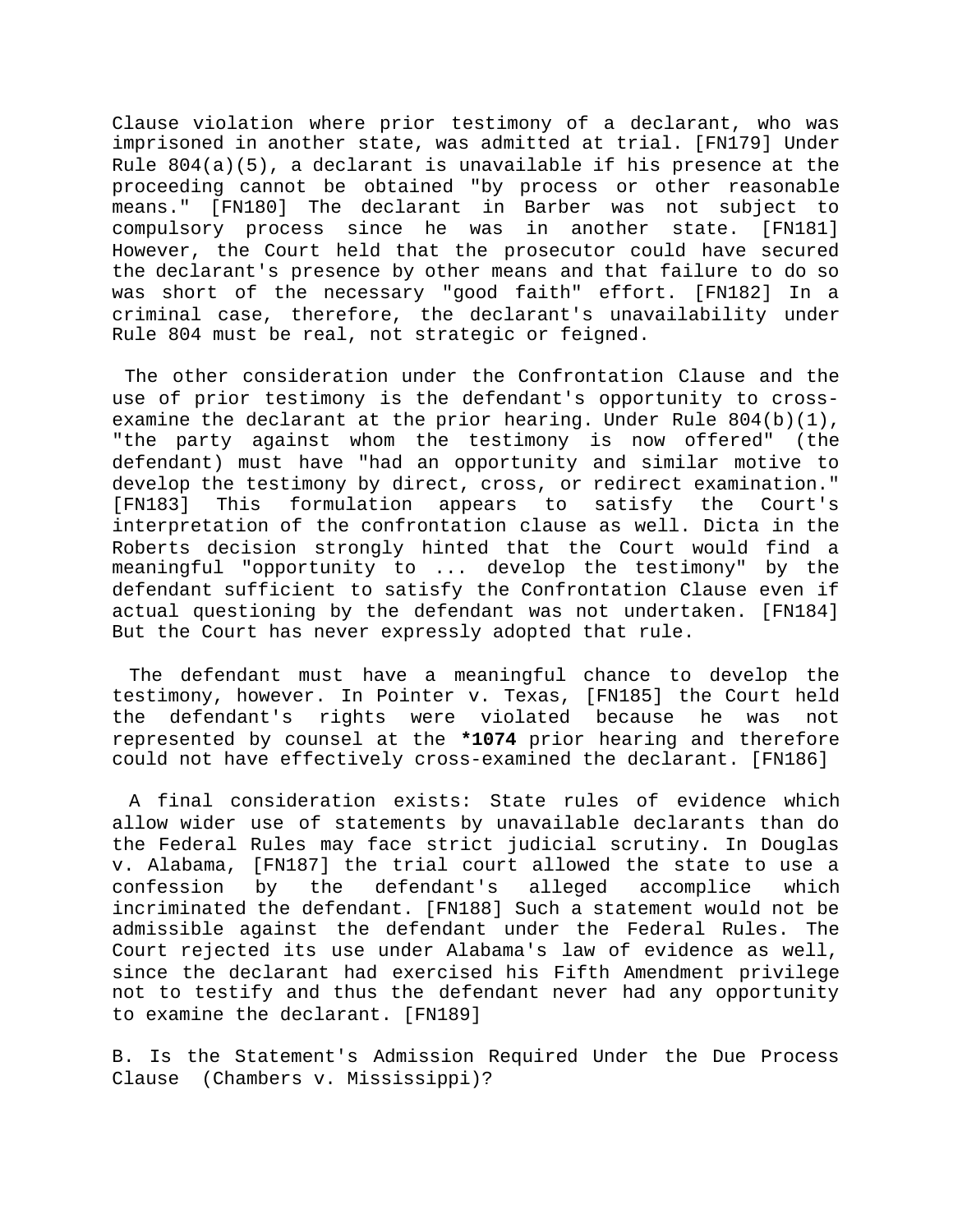This final question (or second part of the final question) has more of an academic than practical significance; this step is included in this guide for academic purposes. It is important to understand that the Supreme Court's decision in Chambers v. Mississippi [FN190] would not have been necessary had Mississippi been using the Federal Rules of Evidence in 1973.

In Chambers, the Court held that the defendant's Fourteenth Amendment due process rights were violated because highly reliable and probative hearsay statements that impliedly exonerated the accused were excluded from evidence. [FN191] Chambers had been convicted of killing a police officer; the primary evidence against him was that the dying officer had fired down an alley where gunfire had originated, wounding the defendant, who was then arrested. [FN192]

The defendant sought to prove that Gable McDonald had shot Officer Liberty. [FN193] McDonald had signed a sworn confession of his guilt; he later repudiated it, saying he had been influenced by promises that he **\*1075** would not be prosecuted. [FN194] This evidence was admitted when McDonald testified at trial. [FN195]

The defendant then sought to have McDonald declared an adverse witness so that he could be cross-examined as to other statements McDonald had made which incriminated him. [FN196] The trial court refused because McDonald's repudiations of his confession did not directly "point the finger" at Chambers and thus was not technically adverse. [FN197] Under Mississippi law at that time, the "party voucher" rule prevented the defendant from crossexamining McDonald, since the defendant had called McDonald to the stand. [FN198] Thus, extrinsic evidence that would discredit McDonald's story that he had fabricated the confession could not be introduced. [FN199] Federal Rule of Evidence 607 abolished the party voucher rule.

The defendant's attempts to introduce McDonald's incriminating statements through the testimony of the persons to whom the statements were made were thwarted because of the hearsay rule. [FN200] Mississippi law allowed against- interest statements into evidence only if the statement was adverse to the declarant's pecuniary or proprietary interests. Once again, the statements would have been admissible under Federal Rule of Evidence 804(b)(3), which includes statements contrary to penal interest. The end result was that the only evidence Chambers managed to get to the jury was "a single written confession countered by an arguably acceptable renunciation," [FN201] and he was convicted.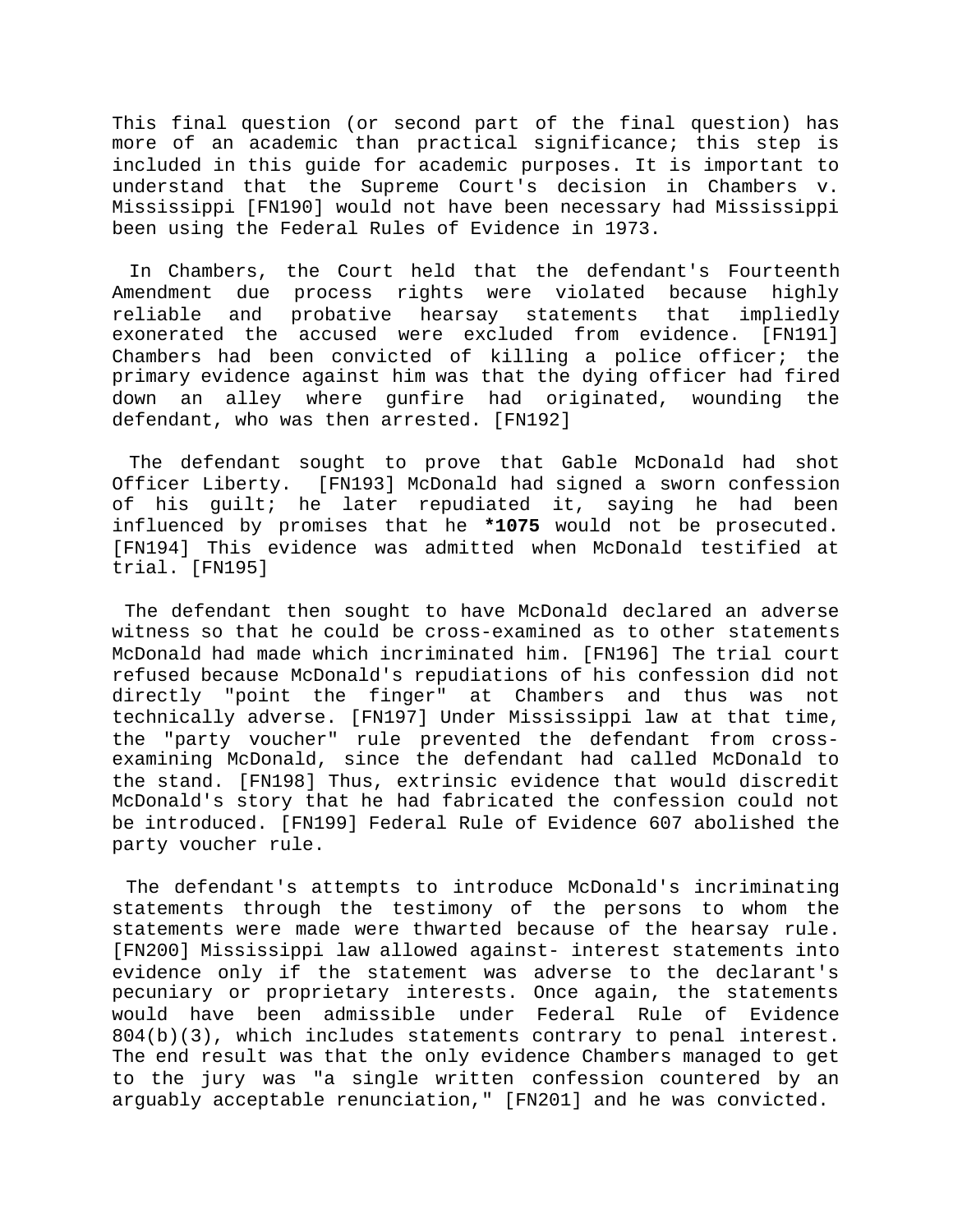The Supreme Court reversed on due process grounds:

We conclude that the exclusion of this critical evidence, coupled with the State's refusal to permit Chambers to crossexamine McDonald, denied him a trial in accord with the traditional and fundamental standards of due process. In reaching this judgment, we establish no new principles of constitutional law. Nor does our holding signal any diminution in the respect traditionally accorded to the States in the establishment and implementation of their own criminal trial rules and procedures. Rather, we hold quite simply that under the facts and circumstances of this case the rulings of the trial court deprived Chambers **\*1076** of a fair trial. [FN202]

It is difficult to know what application Chambers may have. It is nearly inconceivable that a due process violation could occur under the Federal Rules of Evidence, which are steadily being adopted in the states (including Mississippi). One should at least be aware that such a result has occurred and is a good argument for abandoning the archaic party voucher rule.

Conclusion

This concludes the analysis of hearsay and relevance using this introductory nine step guide. Use of it as a process will yield an answer on admissibility that should square with the prevailing standards under the Federal Rules of Evidence as interpreted by the courts.

FNd1. Buchalter Professor of Law, Southwestern University School of Law; B.S.B.A., J.D. Northwestern University; LL.M. Georgetown University.

I am indebted to: Jay A. Schmitz, Southwestern University School of Law, Class of 1989; Stephanie C. Yost, Southwestern University School of Law, Class of 1993; Raymond E. McKown, Southwestern University School of Law, Class of 1990; and Susan C. Keenberg, Southwestern University School of Law, SCALE, Class of 1992, for their insightful observations; and professors Myrna Raeder, Southwestern University School of Law, and David E. Aaronson, American University School of Law, for their helpful comments. This Article is the result of a summer research grant from Southwestern University School of Law.

FN1. The formulation of these questions, particularly questions two and three, are based upon an approach taken by the late John Kaplan in his teacher's manual for David W. Louisell et al., Cases and Materials on Evidence (1st ed.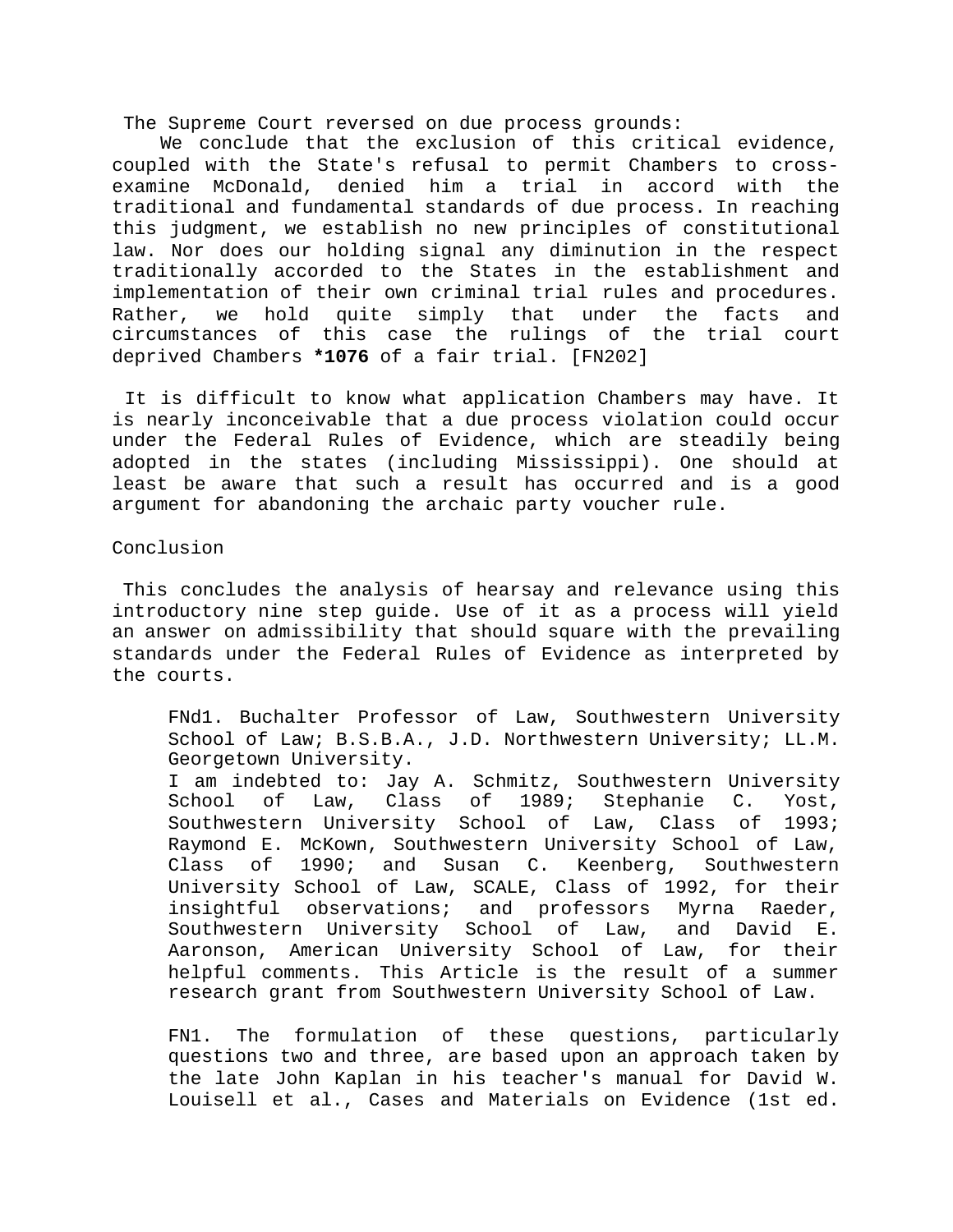1968).

FN2. This hypothetical, used to explain probative value, is from Edmund M. Morgan, Basic Problems of Evidence 185-88 (1961), reprinted in John Kaplan et al., Cases and Materials on Evidence 70-71 (7th ed. 1992).

FN3. Fed.R.Evid. 401.

FN4. Fed.R.Evid. 403. As will be more fully discussed later, Rule 403 is sometimes referred to as legal relevance and is the subject of the fourth question.

FN5. Fed.R.Evid. 402.

FN6. Fed.R.Evid. 401.

FN7. Fed.R.Evid. 403 (emphasis added).

FN8. See Fed.R.Evid. 403 advisory committee's note.

FN9. It is useful here to consider the distinction between direct and circumstantial evidence. Direct evidence, usually testimony, is evidence that, if believed, resolves a matter in issue. Circumstantial evidence may also be in the form of testimony, but even if the circumstances depicted as true are true, additional reasoning is required to accept the proposition to which it is directed. John W. Strong et al., McCormick on Evidence § 185, at 369 (4th ed., student ed., 1992). As McCormick notes, in terms of the distinction between circumstantial and direct evidence, "direct evidence from a qualified witness offered to help establish a provable fact can never be irrelevant. Circumstantial evidence, however, can be offered to help prove a material fact, yet be so unrevealing as to be irrelevant to that fact." Id. Finally, note that the value of direct and circumstantial evidence is the same: "Both direct evidence and circumstantial evidence are acceptable as a means of proof. Neither is entitled to any greater weight than the other." California Jury Instructions Criminal No. 2.00, at 21-22 (5th ed. 1988).

FN10. Strong, supra note 9, § 185, at 339.

FN11. The question of the sufficiency of proof is interesting because it is not specifically covered by any of the rules of the Federal Rules of Evidence. Rather, the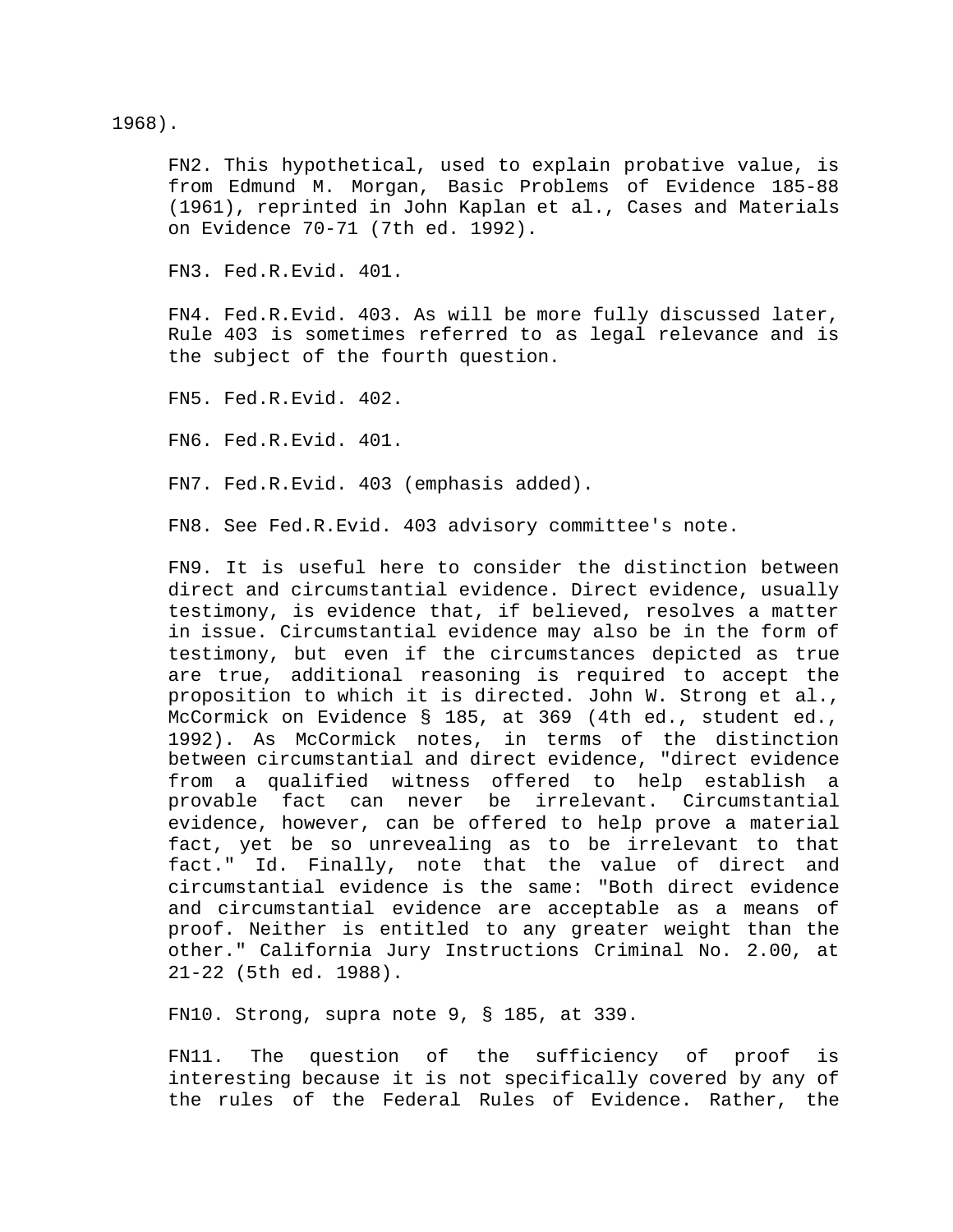sufficiency is determined by the definition of the standard of proof, as determined by the procedural rules governing the type of case and trial in which the evidence is offered. For example, in a typical civil trial in state or federal court the standard of proof is by a preponderance. The "law" with respect to the burden of proof is, likewise, generally not treated by the Federal Rules of Evidence, or comparable state statutes. But see Fed.R.Evid. 301, 302 (relating to presumptions for reference to some aspects of the burden of proof).

FN12. However, the evidence on a particular issue may be so overwhelming that further evidence is unnecessary. In that event, even if the evidence "tips the scale" a little more, the judge may exclude it as cumulative and unnecessary under Rule 403.

FN13. Acceptance of a premise that cannot be proven absolutely, but is grounded in human experience, is a form of judicial notice, albeit judicial notice of nonevidentiary facts. More precisely, judicial notice of adjudicative facts, as governed by Fed.R.Evid. 201, is just the opposite of the unprovable premise; while judicial notice of legislative or evaluative facts, not governed by any rules of evidence or proof, are just like the unprovable premises discussed in the text accompanying this note. See Fed.R.Evid. 201 advisory committee's note (quoting Thayer, " '[i]n conducting a process of judicial reasoning, as of other reasoning, not a step can be taken without assuming something which has not been proved; and the capacity to do this with competent judgment and efficiency, is imputed to judges and juries as part of their necessary mental outfit."); see also Fed.R.Evid. 401 advisory committee's note ("Whether the relationship [relevancy of evidence to fact to be proven] exists depends upon principles evolved by experience or science, applied logically to the situation at hand.").

FN14. Wigmore argued that the inductive form is sufficient and that it is unnecessary to express the reasoning in deductive form. See George F. James, Relevancy, Probability and the Law, 29 Cal.L.Rev. 689, 694-99 (1941), for a discussion and criticism of Wigmore's view. The discussion in the text here is predicated upon James' analysis. The portion of James' article containing this discussion, although included in earier editions, (David W. Louisell et al., Cases and Materials on Evidence 12-16 (2d ed. 1972)),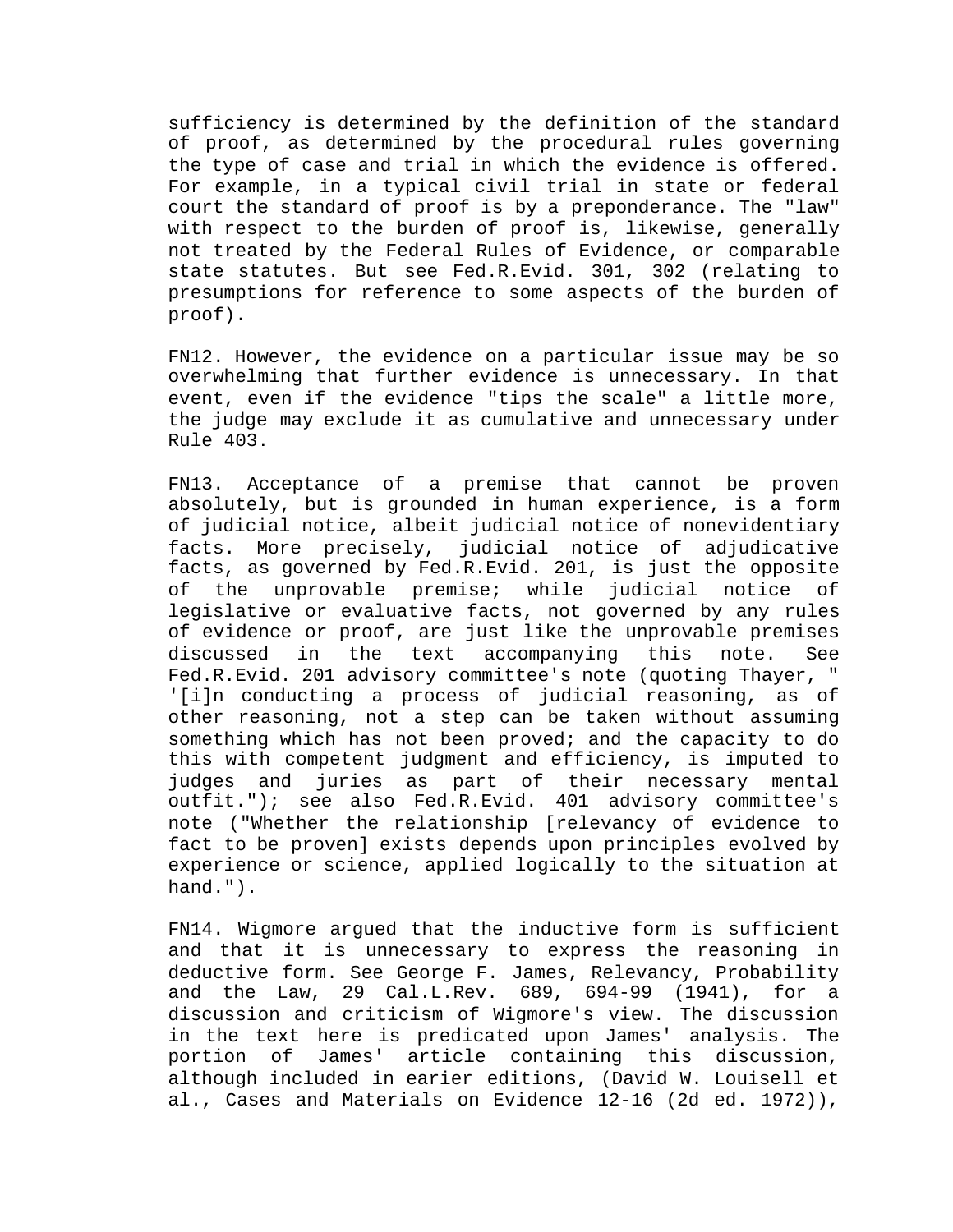is no longer included in John Kaplan et al., Cases and Materials on Evidence (7th ed. 1992).

FN15. One might be troubled over the question of who decides that the "common sense" of the premise is "true." Since the judge decides questions of admissibility (competency) of evidence, most of the arguments over the validity of the premise (articulated or not) will be answered by the judge's ruling on an objection as to relevance. See Fed.R.Evid. 104(a).

FN16. "The variety of relevancy problems is coextensive with the ingenuity of counsel in using circumstantial evidence as a means of proof.... Relevancy is not an inherent characteristic of any item of evidence but exists only as a relation between an item of evidence and a matter properly provable in the case." Fed.R.Evid. 401 advisory committee's note.

FN17. James, supra note 14, at 694-99.

FN18. Actually, there may be a number of other premises upon which this premise is built: One who repairs machinery after an accident thereby acknowledges that the machinery is in need of repair, that the repair could be made, and therefore the failure to repair previously constitutes negligence.

FN19. Note that Fed.R.Evid. 407 would require this otherwise logically relevant evidence of a subsequent remedial measure to be inadmissible on policy grounds. As will be examined in the section dealing with the fourth step, whether the evidence is legally relevant, Rule 407 represents a predetermined answer to a recurring problem balancing policy grounds for excluding evidence against logical relevance grounds for admitting the evidence.

FN20. Fed.R.Evid. 403 advisory committee's note.

FN21. Fed.R.Evid. 403.

FN22. See Strong, supra note 9, § 185, at 340 n. 27. Both McCormick and the advisory committee's note to Rule 403 observe that the Rule does not include surprise as a ground for exclusion. A continuance is noted as the appropriate remedy for a claim of surprise.

FN23. See Fed.R.Evid. 401 advisory committee's note ("[S]ome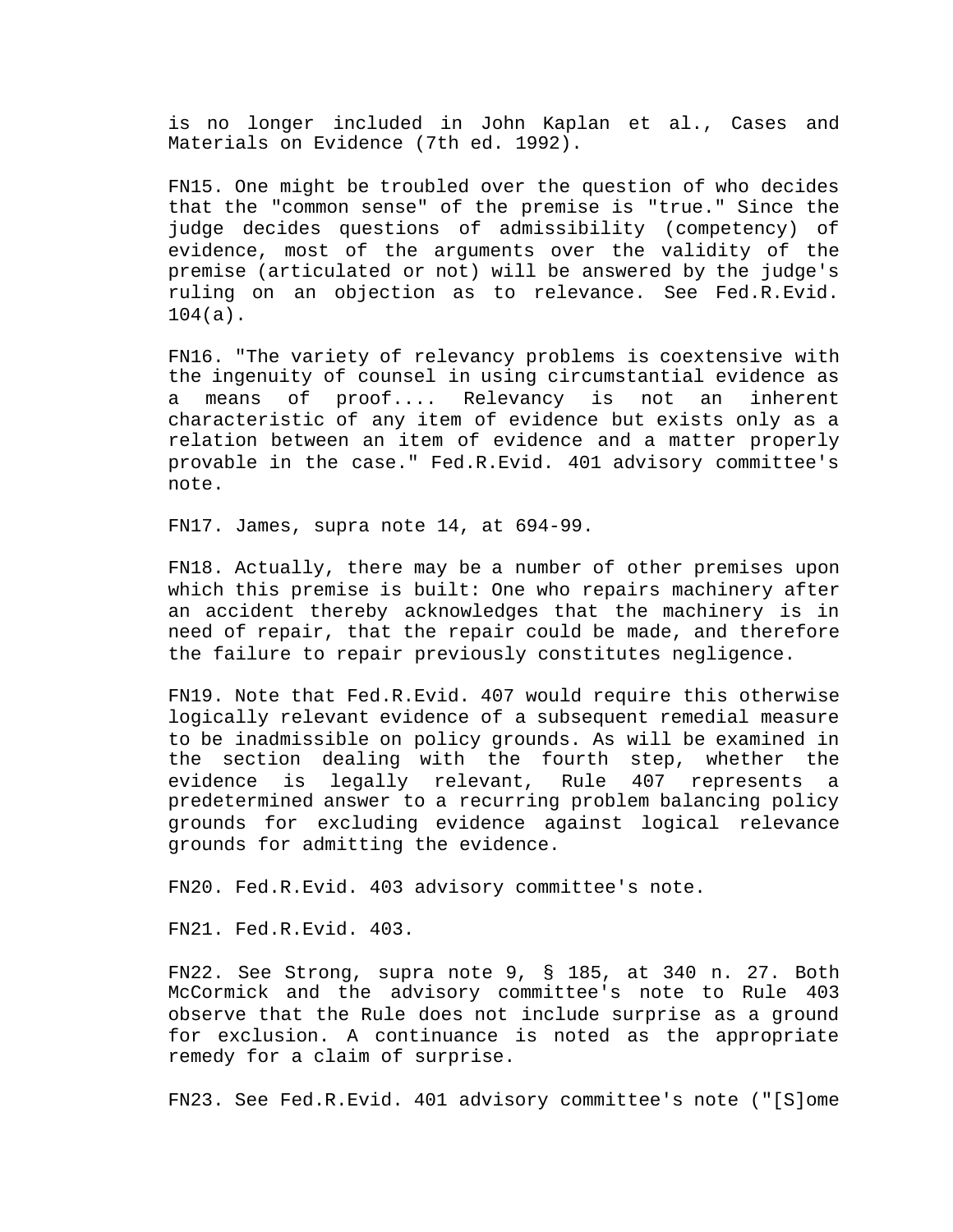situations recur with sufficient frequency to create patterns susceptible of treatment by specific rules. Rules 404 and those following it are of that variety; they also serve as illustrations of the application of the present rule as limited by the exclusionary principles of Rule 403.").

FN24. See Fed.R.Evid. 404, 405.

FN25. See Fed.R.Evid. 406.

FN26. See Fed.R.Evid. 407.

FN27. See Fed.R.Evid. 408.

FN28. See Fed.R.Evid. 409.

FN29. See Fed.R.Evid. 410.

FN30. See Fed.R.Evid. 411.

FN31. See Fed.R.Evid. 412.

FN32. Strong, supra note 9, § 185, at 341.

FN33. This is a paraphrase of the basic definition of hearsay contained in Fed.R.Evid. 801(c).

FN34. Fed.R.Evid. 801(a).

FN35. Note that the person who has the intent to assert and makes a "statement" is known as the hearsay declarant. The hearsay declarant is the person who made the statement outof-court, not the in-court witness who now wishes to repeat the statement.

FN36. Fed.R.Evid. 801(a) advisory committee's note.

FN37. For a wonderful analysis of the definition of assertion in the Federal Rules of Evidence, see Roger C. Park, "I Didn't Tell Them Anything About You": Implied Assertions Under the Federal Rules of Evidence, 74 Minn.L.Rev. 783, 793-801 (1990).

FN38. This hypothetical is an enhanced version of that used by Baron Parke in his opinion in Wright v. Doe dem. Tatham, 112 Eng.Rep. 488 (Exch.Ch.1837). See also Laurence H. Tribe,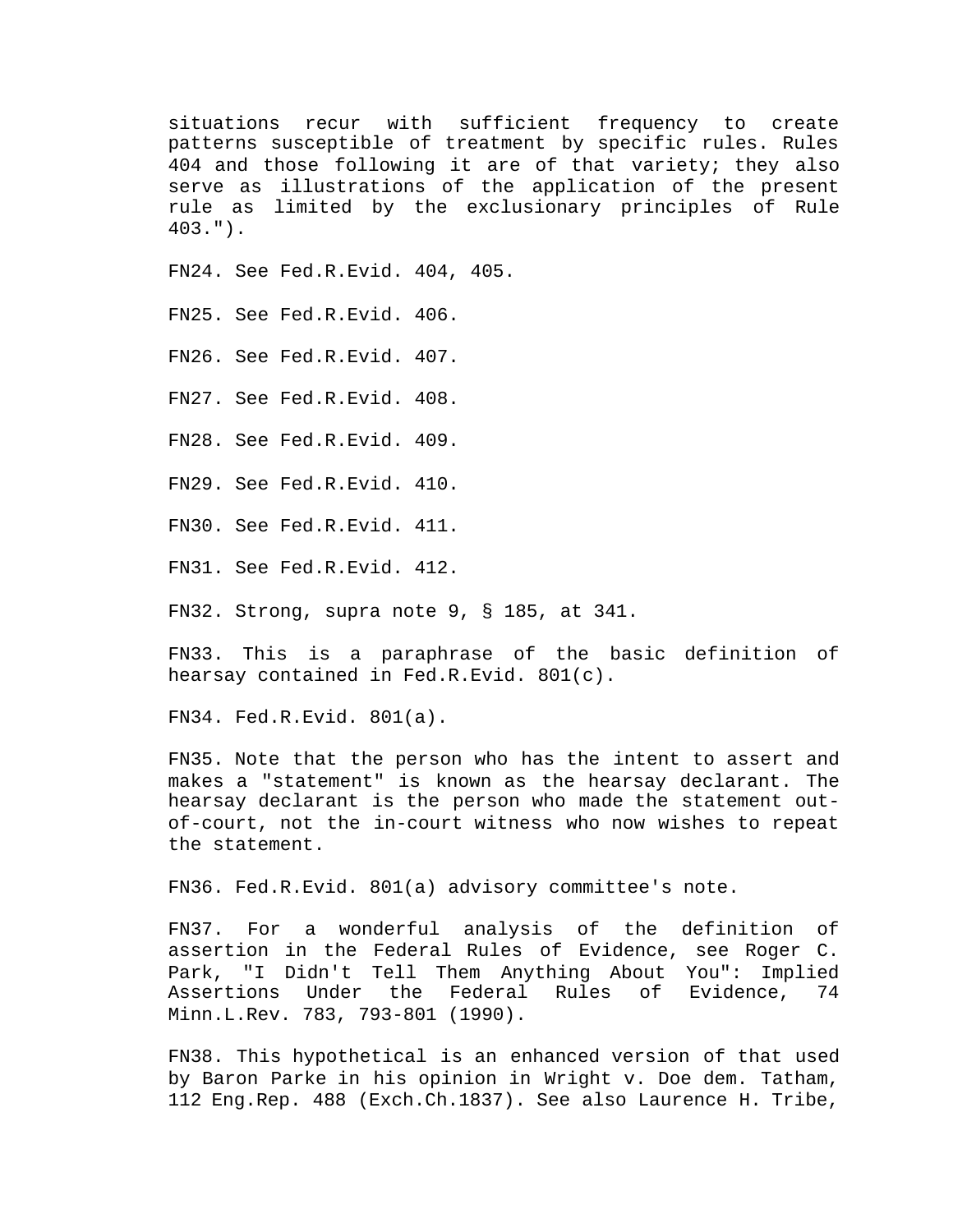Triangulating Hearsay, 87 Harv.L.Rev. 957, 960 (1974) (discussing a similar hypothetical and refering to Baron Parke's hypothetical).

FN39. The evidence is the conduct of the captain. The evidence is offered to prove that the vessel is seaworthy. It does tend to do so because a captain of a seagoing vessel would only take his family out in the vessel on the sea if he believed it was seaworthy. Therefore the vessel is more likely seaworthy than if we had no evidence of the captain's conduct. Of course, the next inquiry-- the one focused on in the text--is whether the captain's conduct was intended as an assertion and hence a statement for purposes of the hearsay rule.

FN40. One should note that the result under Fed.R.Evid. 801(a) of the ship captain's conduct not being a statement is just the opposite of the result under the common law as Wright v. Doe dem. Tatham articulated. See also Charles T. McCormick, The Borderland of Hearsay, 39 Yale L.J. 489, 502- 04 (1930). As the Advisory Committee states:

Other non-verbal conduct, however, may be offered as evidence that the person acted as he did because of his belief in the existence of the condition sought to be proved, from which belief the existence of the condition may be inferred. This sequence is, arguably, in effect an assertion of the existence of the condition and hence properly includible within the hearsay concept.... Admittedly evidence of this character is untested with respect to the perception, memory and narration (or their equivalents of the actor, but the Advisory Committee is of the view that these dangers are minimal in the absence of an intent to assert and do not justify the loss of the evidence on hearsay grounds.

Fed.R.Evid. 801(a) advisory committee's note (emphasis added).

FN41. See Fed.R.Evid. 801(a) advisory committee's note.

FN42. "[B]ut words not of assertion, but of action, such as the offer of a position (to show the offeree's skill) or the letters in Wright v. Tatham itself." McCormick, supra note 40, at 502-03. The example of the offer of a position to show the skill of the offeree means that the inherent belief of the offeror in the skill of the offeree is taken as evidence that the offeree has such skill. Thus, the president of a bank offered John a position as Chief Teller,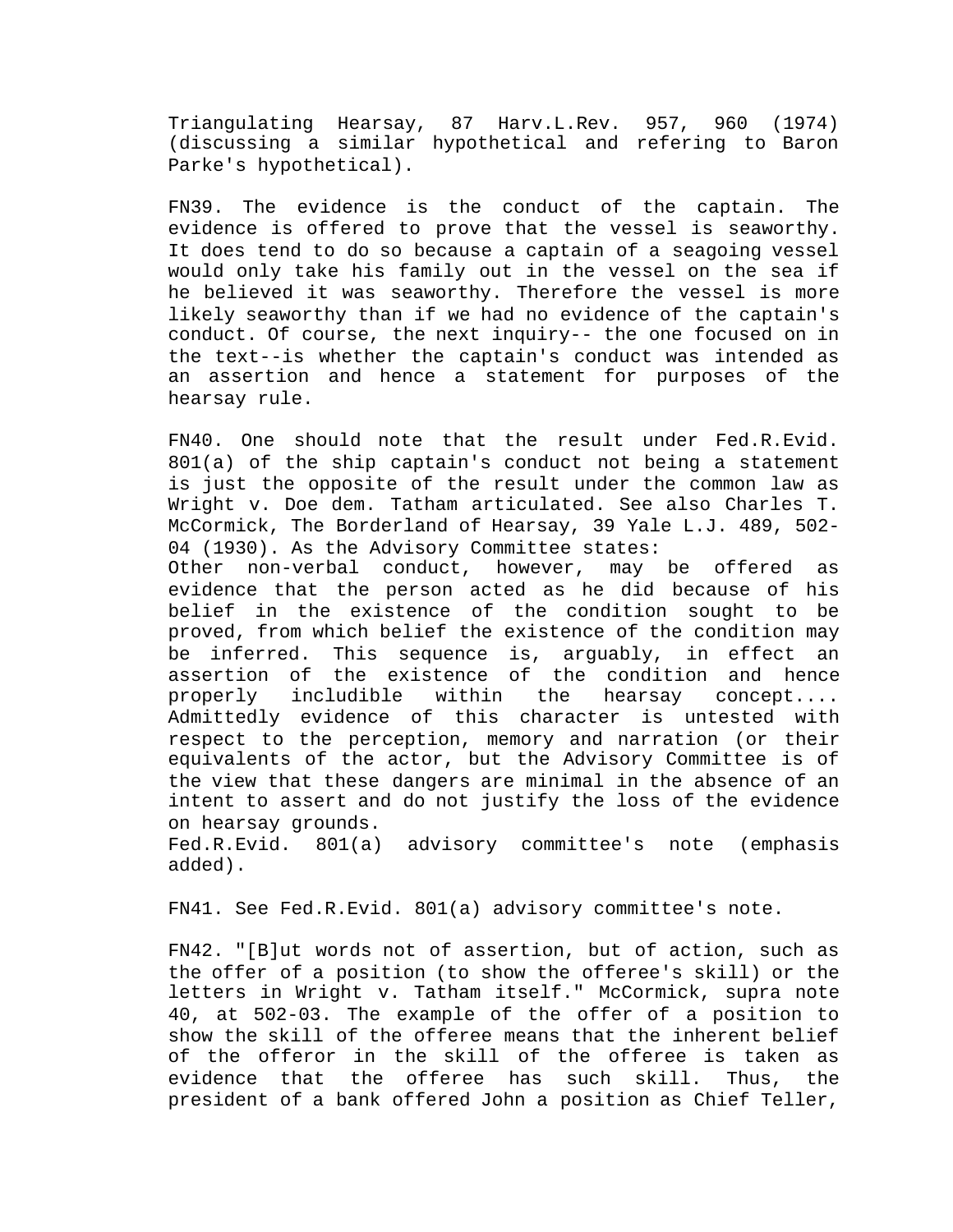such offer is evidence that John is possessed of the skills and character traits, which a trusted Chief Teller would require, such as honesty. Under the Federal Rule definition, the words of the offer by the president of the bank would not be a statement since they were not intended by the president to assert that belief, but rather merely to extend the offer to John. Please note that Professor Park points out that this type of example is really a case of an assertion (statement) offered for something other than the matter asserted, and thus not hearsay within the definition of Fed.R.Evid. 801(c). Park, supra note 37, at 797-98. In Wright v. Doe dem. Tatham, letters were sent to the testator treating the testator as though he were capable of making business and social decisions (thus evidencing a belief on the part of the writers of the letters that the testator had sufficient mental capacity as would equal testamentary capacity). These letters were offered as evidence that the testator was of sound mind and thus that his will was valid. The court held that the letters were inadmissible for this purpose. Under the Federal Rules, Wright would be decided differently--the letters would be admitted as nonassertive conduct (here verbal conduct).

FN43. The Advisory Committee speaks of "verbal assertions" (which "can scarcely be doubted" as being intended as an assertion), "nonassertive nonverbal conduct" (which is treated as non-statement/non-hearsay) and "nonassertive verbal conduct" (which is governed by "similar considerations" as is nonverbal conduct). Fed.R.Evid. 801(a) advisory committee's note. For discussion, criticism, and compilation of commentators' comments see Olin G. Wellborn, The Definition of Hearsay in the Federal Rules of Evidence, 61 Tex.L.Rev. 49 (1982).

FN44. Wellborn, supra note 43, at 55-64.

FN45. McCormick, supra note 40, at 504.

FN46. Fed.R.Evid. 801(a) advisory committee's note (citing John M. Maguire, The Hearsay System: Around and Through the Thicket, 14 Vand.L.Rev. 741, 765-67 (1961)).

FN47. For a full discussion of the distinction between Fed.R.Evid. 104(a) and Fed.R.Evid. 104(b) questions, see Norman Garland & Jay Schmitz, Of Judges and Juries: A Proposed Revision of Federal Rules of Evidence 104, 23 U.C. Davis L.Rev. 77 (1989).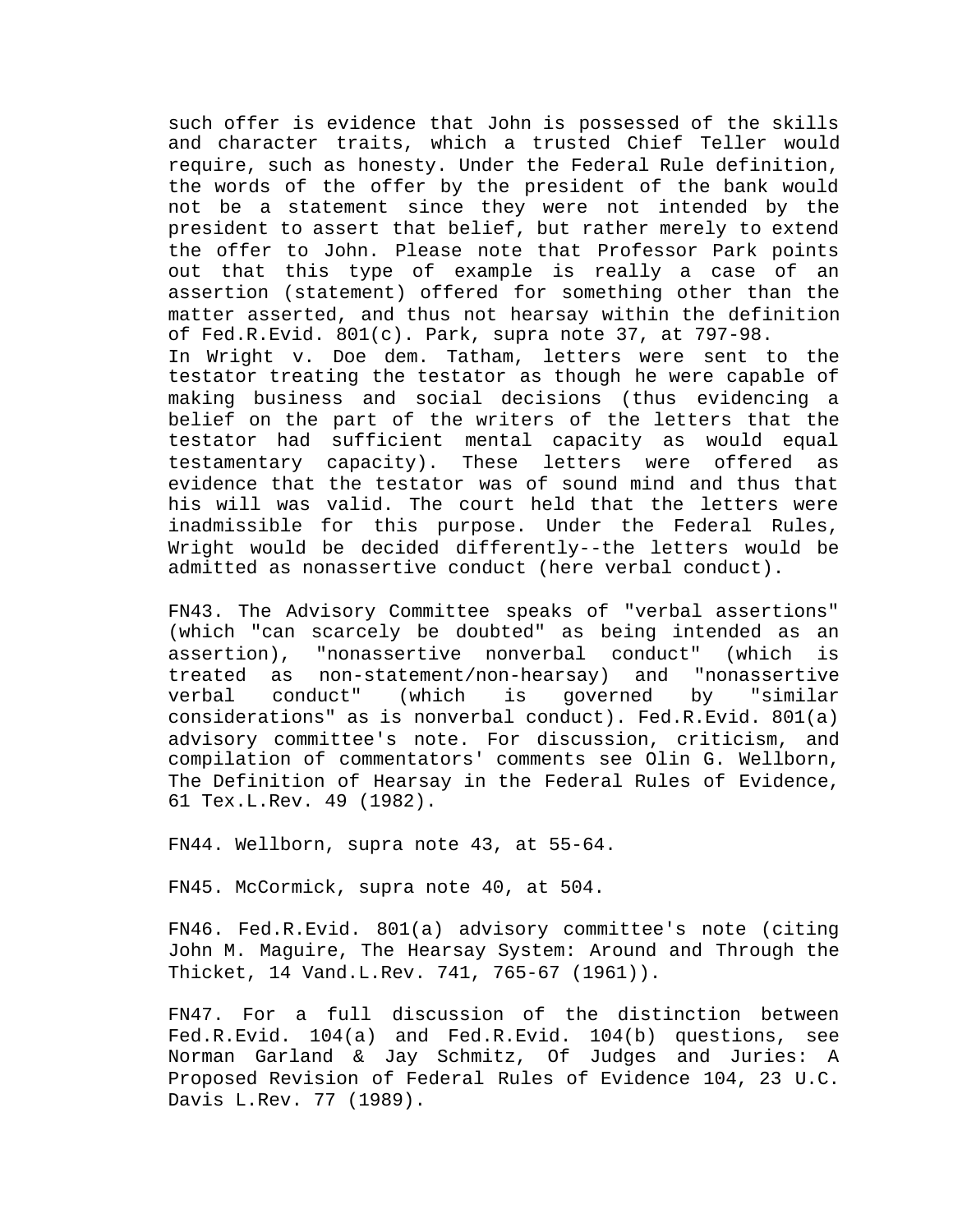FN48. This use of the term "exclusion" in conjunction with the hearsay rule will be referred to again. "Exclusion" means that the evidence under consideration is excluded from the definition of hearsay, under the hearsay rule, by its terms; exclusions also exist from the hearsay definition. Exclusions are not to be confused with exceptions to the hearsay rule. Exceptions apply to statements that are hearsay but are nonetheless admissible in evidence because they are within certain categories of evidence that the law allows for various policy reasons.

FN49. Fed.R.Evid. 801(c) provides that "[h]earsay is a statement, other than one made by the declarant while testifying at the trial or hearing offered in evidence to prove the truth of the matter asserted."

FN50. The reference in Rule 801(c) "other than one made by the declarant while testifying at the trial or hearing" seems to confuse many students. However, it simply acknowledges that a witness testifying in court does not give evidence that is hearsay merely because his or her testimony constitutes evidence in the form of statements. Such a witness's testimony is not violative of the hearsay rule, unless the witness repeats a statement that was made out of court and which is offered for the truth of the matter contained in the out- of-court statement.

FN51. The definition of hearsay in Rule 801(c) incorporates the notion of relevance. The language, "offered to prove" the truth of the matter, requires a determination of what the questioned item of evidence is being offered for. That, in turn, triggers the process discussed in the first three steps presented here.

FN52. The distinction between alternatives (1) and (2) is illustrated by an example. In a negligence action, the evidence is a statement by an employee of defendant who is not available to testify: "The floor is wet and slippery." If the plaintiff offers the statement to show that the floor of defendant's store was dangerously unsafe (i.e., wet and slippery), the statement is hearsay; it is relevant to the issue of breach of duty/unreasonable risk of harm only if the statement is true (disregarding for purposes of this analysis of whether the statement is hearsay or not, that the statement may be admissible as an admission by a party opponent or a present sense impression).

On the other hand, if the defendant offers the same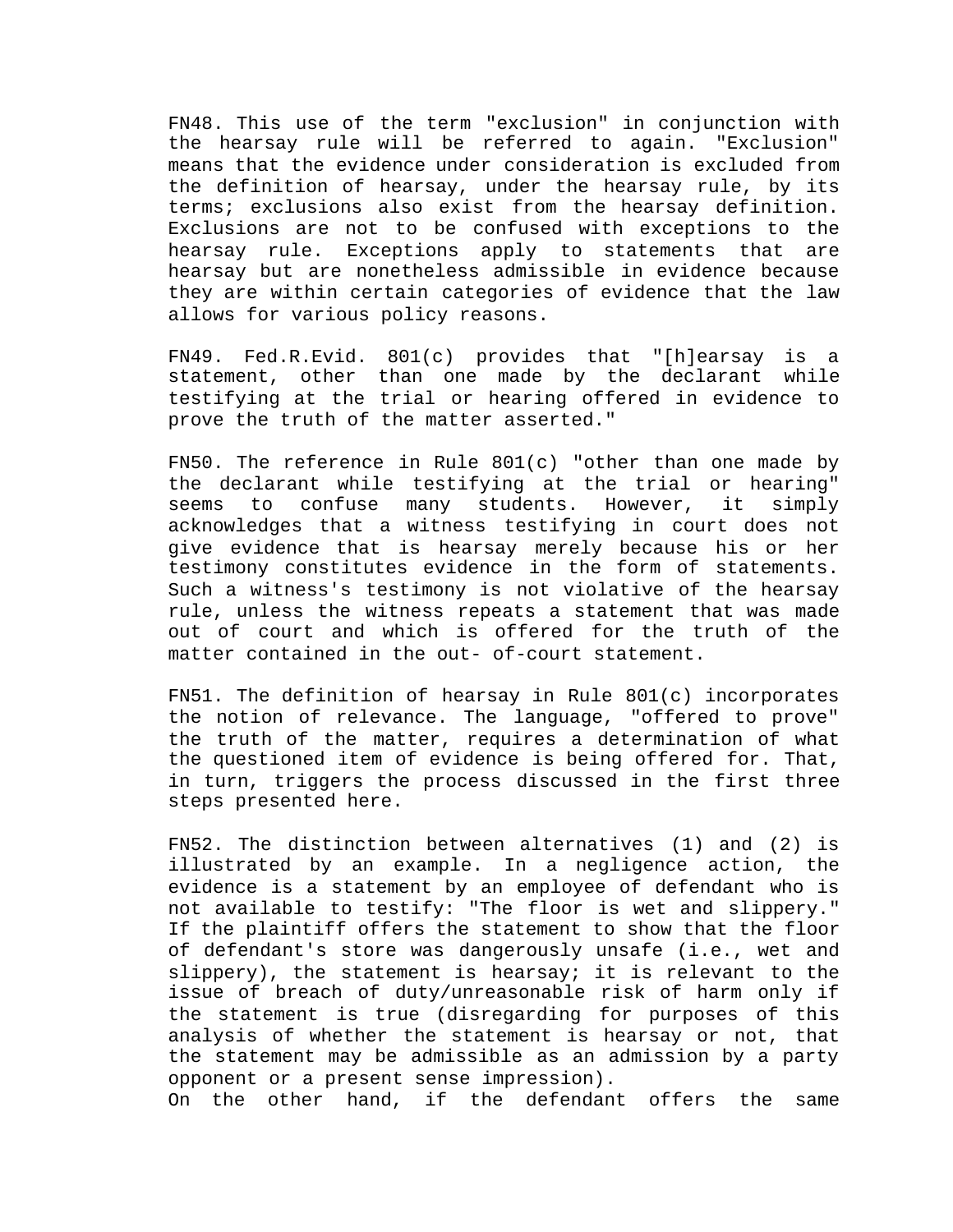statement to show that the plaintiff had notice of the slippery floor and thus either was contributorily negligent or assumed the risk of injury, the statement is not hearsay. If the plaintiff heard the warning (a conditioning fact), it is logically relevant to the issue of notice, regardless of the statement's truth or falsity. The reason is that the statement is not offered to prove that the floor was wet and slippery (that fact must be shown by other evidence, e.g., the plaintiff's testimony); rather, its purpose is to show that a statement was made to plaintiff, that, in ordinary human experience, would cause the person who heard it to exercise appropriately greater caution, regardless of the statement's truth. Any person who heard this statement could testify to that fact. This illustration is loosely based on the case of Safeway Stores, Inc. v. Combs, 273 F.2d 295 (5th Cir.1960).

FN53. Wigmore called cross-examination "the greatest legal engine ever invented for the discovery of truth." 5 John H. Wigmore, Evidence § 1367 (Chadbourn rev. 1974).

FN54. Fed.R.Evid. art. VIII advisory committee's note (introductory note refers to only three factors: perception, memory, and narration; sincerity is said to be "merely an aspect" of the other three).

FN55. The hearsay risks may be "overcome" by falling within an exception to the hearsay rule (or a definitional exclusion) in that the circumstances of the making of the statement may be such as to be inherently trustworthy. Or, the evidence may be so necessary that, under the circumstances, and in combination with the increased inherent trustworthiness of the situation, the law provides for that class of statements to be admitted within an exception to the hearsay rule. Or, as with admissions by a party opponent, the rules have permitted the evidence to come in as a product of the adversary system. See Fed.R.Evid. art. VII advisory committee's note (introductory note to Article VIII of the Federal Rules of Evidence). Of course, considerations of confrontation and due process must be ameliorated within this approach. See discussion infra part 9.

FN56. The Federal Rules of Evidence also create categories of statements that are not hearsay. These categories are specified in Fed.R.Evid. 801(d). Two species of statements are defined: Prior statements by a witness and admissions by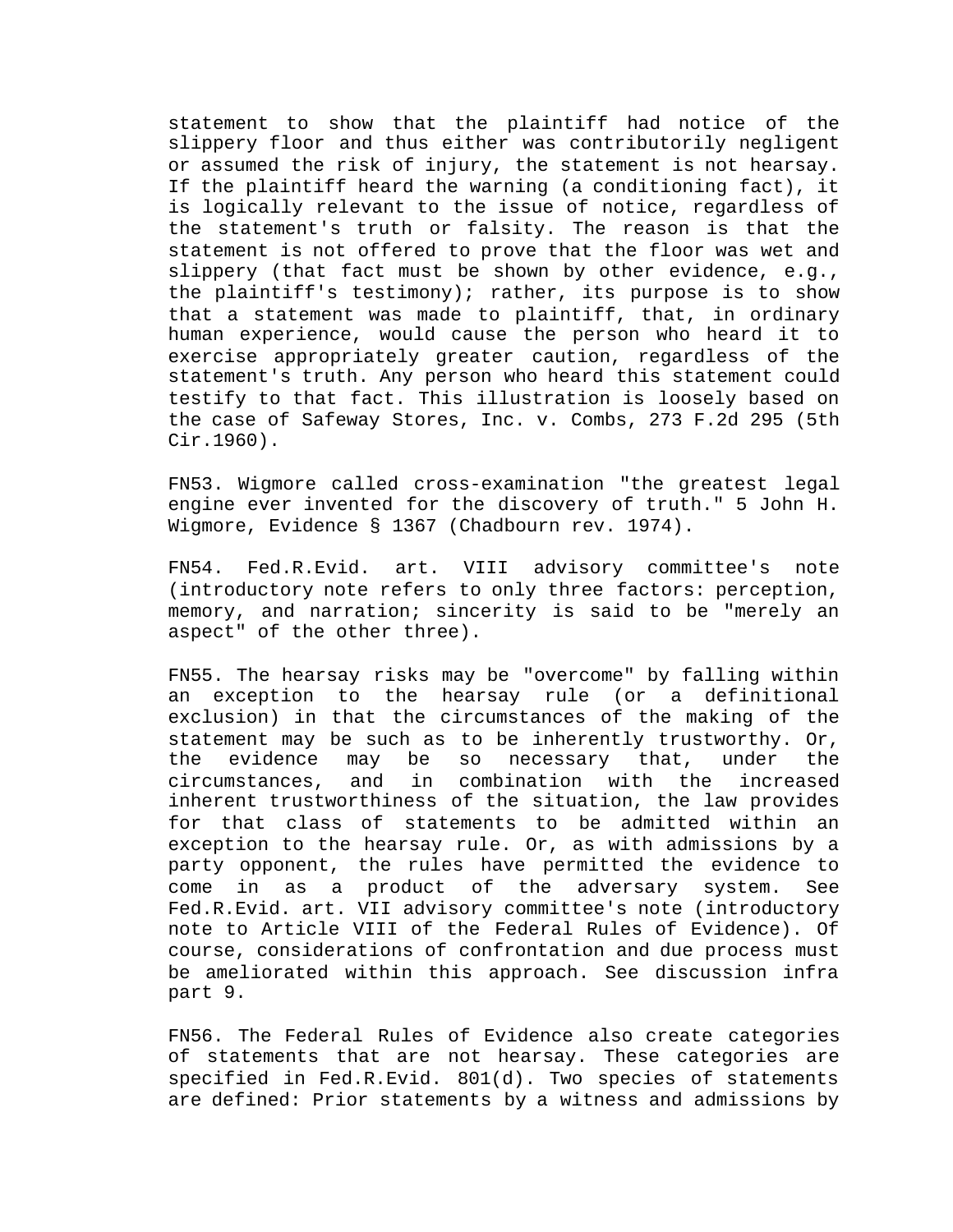a party-opponent. These species of statements were treated as hearsay at common law and were considered admissible as exceptions to the hearsay rule. See, e.g., Cal.Evid.Code § 1235 (prior inconsistent statements); Cal.Evid.Code § 1238 (statements of identification); Cal.Evid.Code § 1220 (a party's own admission); Cal.Evid.Code § 1223 (coconspirator's admissions). For ease of understanding, this category of statements, defined as nonhearsay by the Federal Rules of Evidence shall be called exemptions from the hearsay rule.

FN57. See Fed.R.Evid. 801(c) advisory committee's note.

FN58. Park, supra note 37, at 794.

FN59. See Fed.R.Evid. 801(c) advisory committee's note. One should note, however, that the expressions "verbal acts" or "verbal parts of an act" are confusing, to say the least. Often, these expressions are used interchangeably with another confusing expression, res gestae. It is far more accurate to use the more specific terminology that is applicable; in this case, for instance, the term operative legal fact.

FN60. Id.

FN61. McCormick refers to res gestae, the term often applied to verbal acts, and other aspects of the hearsay rule and its exceptions, as a "nebulous concept." Edward W. Cleary et al., McCormick on Evidence § 249, at 733 n. 6 (3d ed. 1984). See also Strong, supra note 9, § 249, at 471-72 (discussing the term res gestae as it applies to spontaneous statements). The third edition of McCormick on Evidence contains a Westlaw Reference for the term res gestae as a "useless harmful shibboleth." Edward W. Cleary et al., McCormick on Evidence § 288, at 836 (3d ed. 1984).

FN62. Strong, supra note 9, § 249, at 471-72.

FN63. In other words, the witness could be questioned and satisfy all the requirements that the hearsay rule is aimed at recognizing. See Fed.R.Evid. art. VIII advisory committee's note (introductory note).

FN64. Examples of this form of operative legal fact appear in Kaplan, supra note 2, at 126 in the reproduced examination of Professor Morgan's 1946 Summer Term Harvard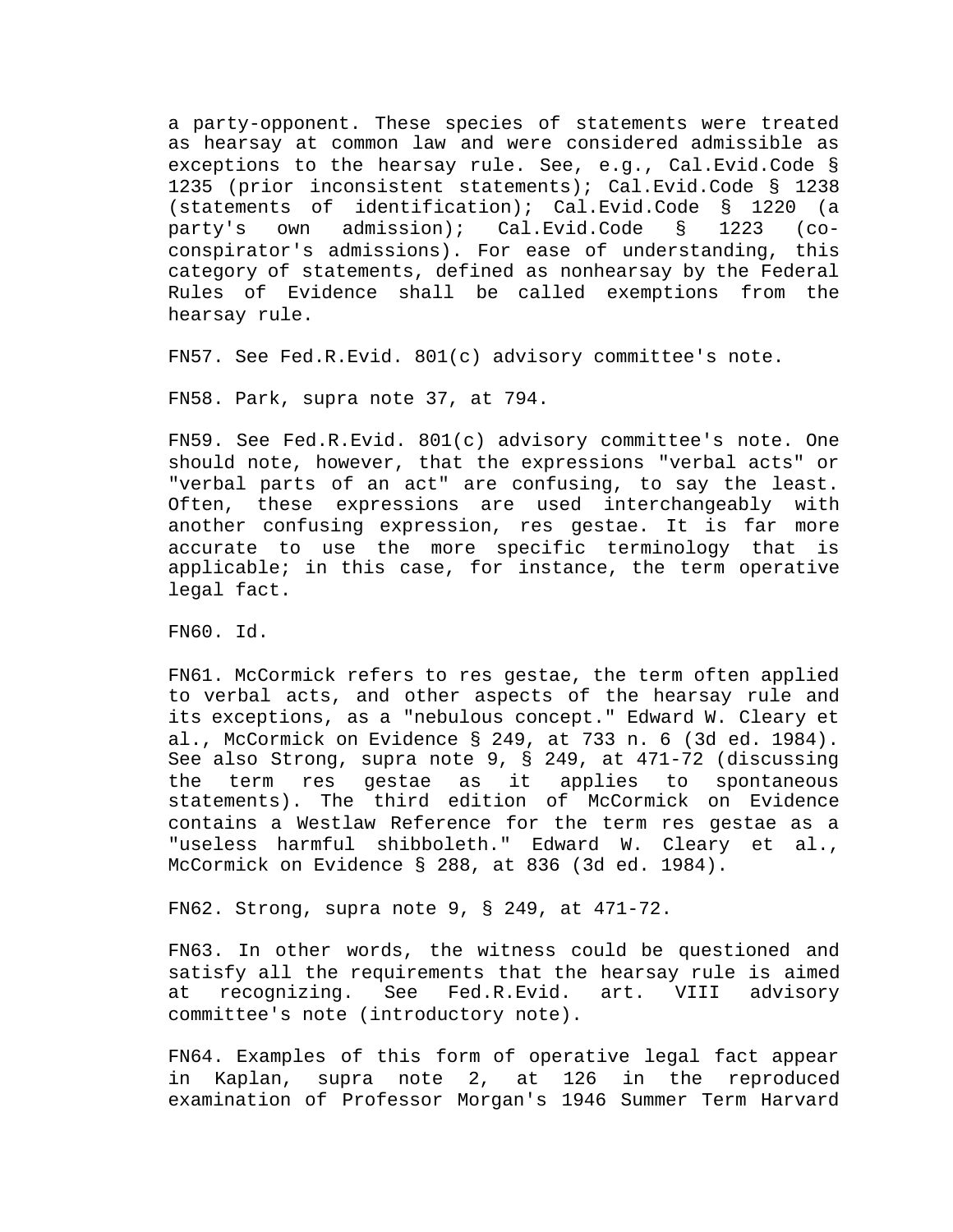Law School Examination. Question 10 asks: "On the issue whether a transfer of a chattel from D to X was a sale or a gift, D's statement accompanying the transfer, 'I am giving you this chattel as a birthday present.' " Question 11, on the same examination asks: "On the issue in 10, D's statement the day following the transfer, 'I gave you the chattel as a birthday present.' "

FN65. See Los Robles Motor Lodge, Inc. v. Department of Alcoholic Beverage Control, 54 Cal.Rptr. 547 (Ct.App.1966).

FN66. See Kaplan, supra note 2, at 126 (Prof. Morgan's exam question no. 1).

FN67. No specification of this exclusion exists in the Federal Rules of Evidence, or the accompanying Advisory Committee's Notes. McCormick includes a category covering this matter, Strong, supra note 9, § 249, at 430-31 (entitled "Some Out-of-Court Utterances Which Are Not Hearsay"; the pertinent portion is sub-headed "Utterances and writings offered to show effect on hearer or reader"). See also 6 John H. Wigmore, Evidence § 1789 (Chadbourn rev. 1976).

FN68. See discussion infra part 7.

FN69. Kaplan, supra note 2, at 93.

FN70. 100 Sol.J. 566 (P.C.1956), reprinted in Kaplan, supra note 2, at 93.

FN71. Id.

FN72. Id.

FN73. Id.

FN74. Id.

FN75. See, e.g., Safeway Stores, Inc. v. Combs, 273 F.2d 295 (5th Cir.1960) (statement by store manager "Lady, please don't step in that ketchup," just before she did and slipped); Player v. Thompson, 193 S.E.2d 531 (S.C.1972) (testimony that inspector said in presence of defendants that tires were defective, to prove notice of that condition).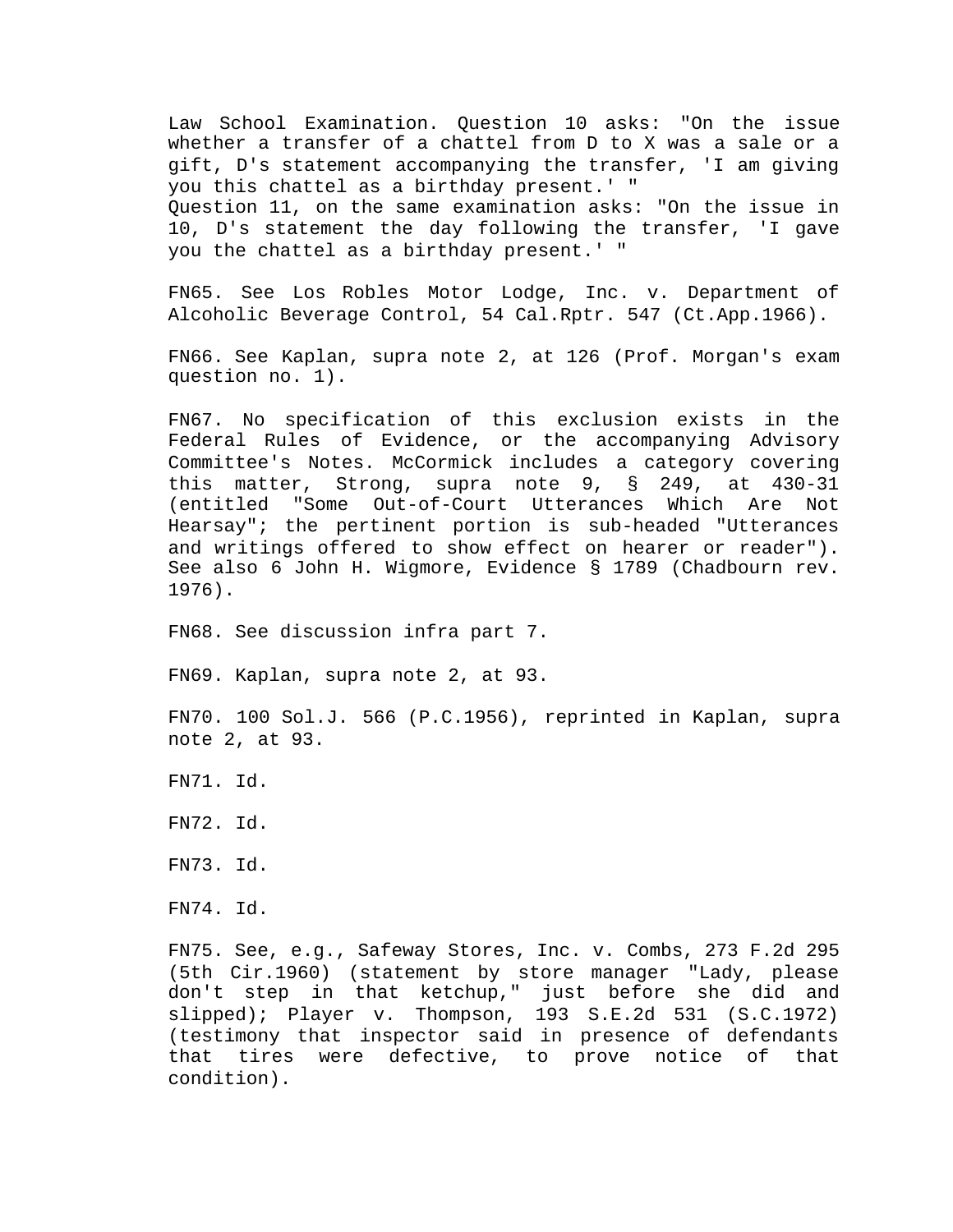FN76. See Fed.R.Evid. 801(c) advisory committee's note (citing Emich Motors v. General Motors, 181 F.2d 70 (7th Cir.1950), rev'd on other grounds, 340 U.S. 558 (1950)) (letters of complaint from customers offered as a reason for cancellation of dealer's franchise, to rebut contention that franchise was revoked for refusal to finance sales through affiliated finance company).

FN77. See, e.g., Johnson v. Misericordia Community Hosp., 294 N.W.2d 501 (Wis.Ct.App.1980) (action for negligence in hiring physician and granting surgical privileges; records and reports of other hospital's committee not hearsay to show information available to defendant).

FN78. See, e.g., Knapp v. State, 79 N.E. 1076 (Ind.1907), reprinted in Kaplan, supra note 2, at 72.

FN79. See Fed.R.Evid. 105 (limited admissibility) and Fed.R.Evid. 403 (exclusion of relevant evidence on grounds of prejudice, etc.).

FN80. A wife saying such a thing to her husband at least satisfies the requirements of the definition of logical relevance on the issue of loss of affection. The fact of the utterance makes it more likely that the wife lacks affection for her husband than if the utterance had not been made. This hypothetical is used by Strong, supra note 9, § 269, at 462, and is based upon a case appearing in Kaplan, supra note 2, at 210 (appearing in the casebook under the section treating the state of mind exception to the hearsay rule; nonetheless it is an appropriate vehicle to demonstrate the distinction between the exclusion and the exception). In this case, Adkins v. Brett, 193 P. 251 (Cal.1920), an action for damages for alienation of affection, plaintiff sought to introduce evidence that his wife stated, among other things, that she had gone automobile riding with the defendant, had dined with him, had received flowers from him, and that he was able to give her a good time, and the plaintiff was not.

FN81. See Edmund M. Morgan, Basic Problems of Evidence 248- 50 (1961), reprinted in Kaplan, supra note 2, at 70-71. See also Strong, supra note 9, § 274, at 482. McCormick uses the example of the utterance, "I am King Henry the Eighth."

FN82. Morgan, supa note 81, at 248-50. McCormick notes that in this area (i.e., proof of mental condition) whether the utterance is assertive or nonassertive matters not, for the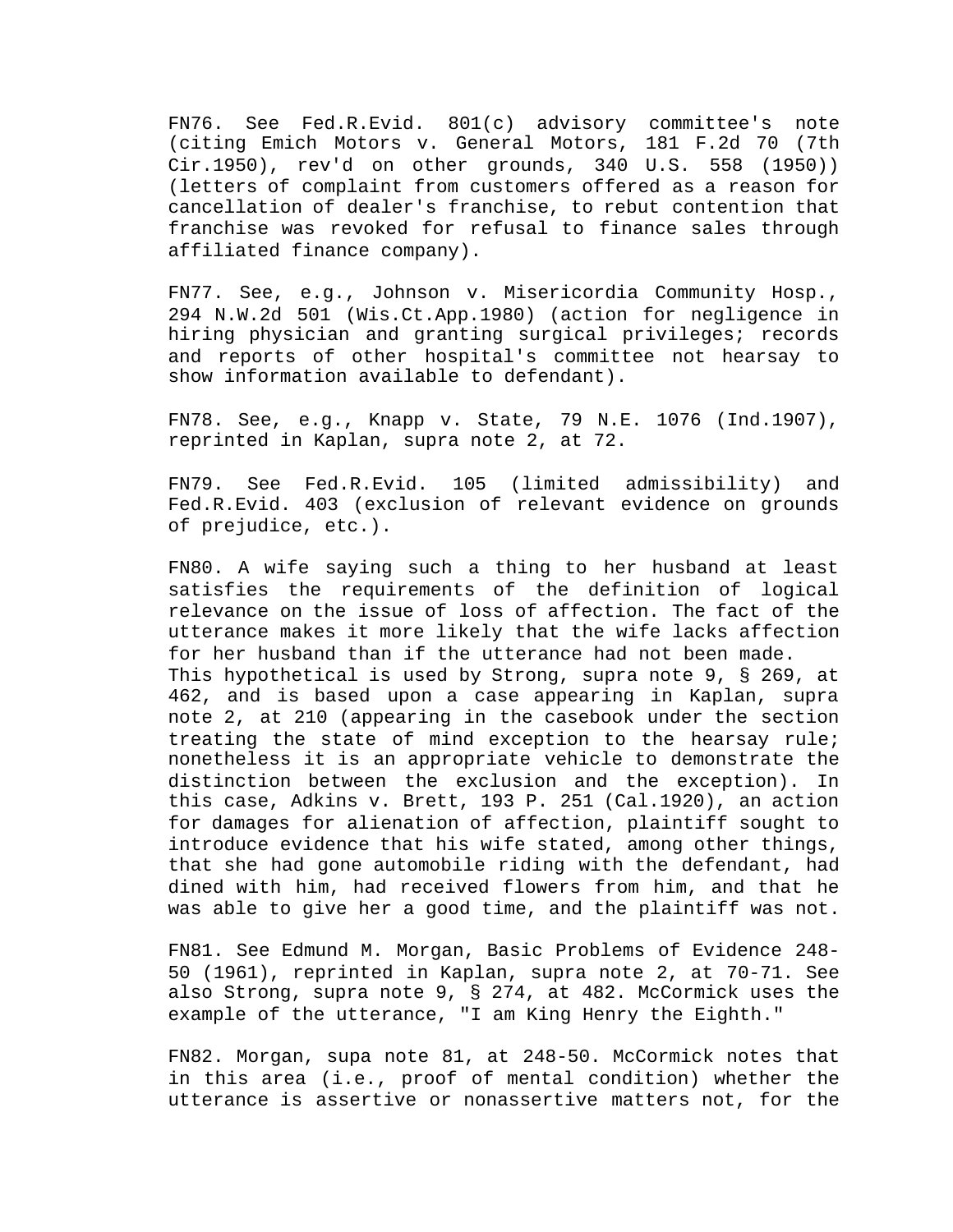evidence will come in to prove the speaker's mental state: Thus it makes no difference whether declarant says, "I am Henry the Eighth," or "I believe that I am Henry the Eighth. Both are offered as evidence of irrationality, and niceties of form should not determine admissibility. If, nevertheless, it is argued that abnormal conduct can be simulated, thereby becoming assertive and therefore hearsay, a short answer is that in that event the evidence would be admissible under the hearsay exception [for state of mind].... Id.

FN83. Id.

FN84. See supra notes 36-47 and accompanying text.

FN85. Here, just as with other nonassertive communication, the words or conduct are offered to show belief, to show the fact believed. But, as with other nonassertive communication, the utterance is not taken to prove its content in order to prove the belief. See supra notes 40, 45 and accompanying text. For example, the utterance: "I have been happier in New York than in any other place," when offered to prove the speaker's intent to remain in New York is nonassertive, and thus not offered for the truth of the matter contained in the utterance. See Strong, supra note 9, § 269, at 472. On the other hand, if the speaker had said, "I intend to spend the rest of my life here in New York," then that utterance would be a statement of intent and if offered to prove the intent would be assertive and hearsay.

FN86. Id.

FN87. 19 N.W.2d 529 (Wis.1945), reh'g denied, 19 N.W.2d 862 (Wis.1945). The Bridges principle was applied in United States v. Muscato, 534 F.Supp. 969, 975-78 (E.D.N.Y.1982), which discusses Bridges in detail. See also excerpt from Grahm C. Lilly, An Introduction to the Law of Evidence 213- 14 (2d ed. 1987), reprinted in Kaplan, supra note 2, at 87.

FN88. See Strong, supra note 9, § 250, at 435. The reference to the "trace" of the mind was eliminated in the third edition of McCormick, now the subject is dealt with under the heading of "knowledge." Edward W. Cleary et al., McCormick on Evidence § 250, at 741-42 (3d ed. 1984).

FN89. Bridges, 19 N.W.2d at 530.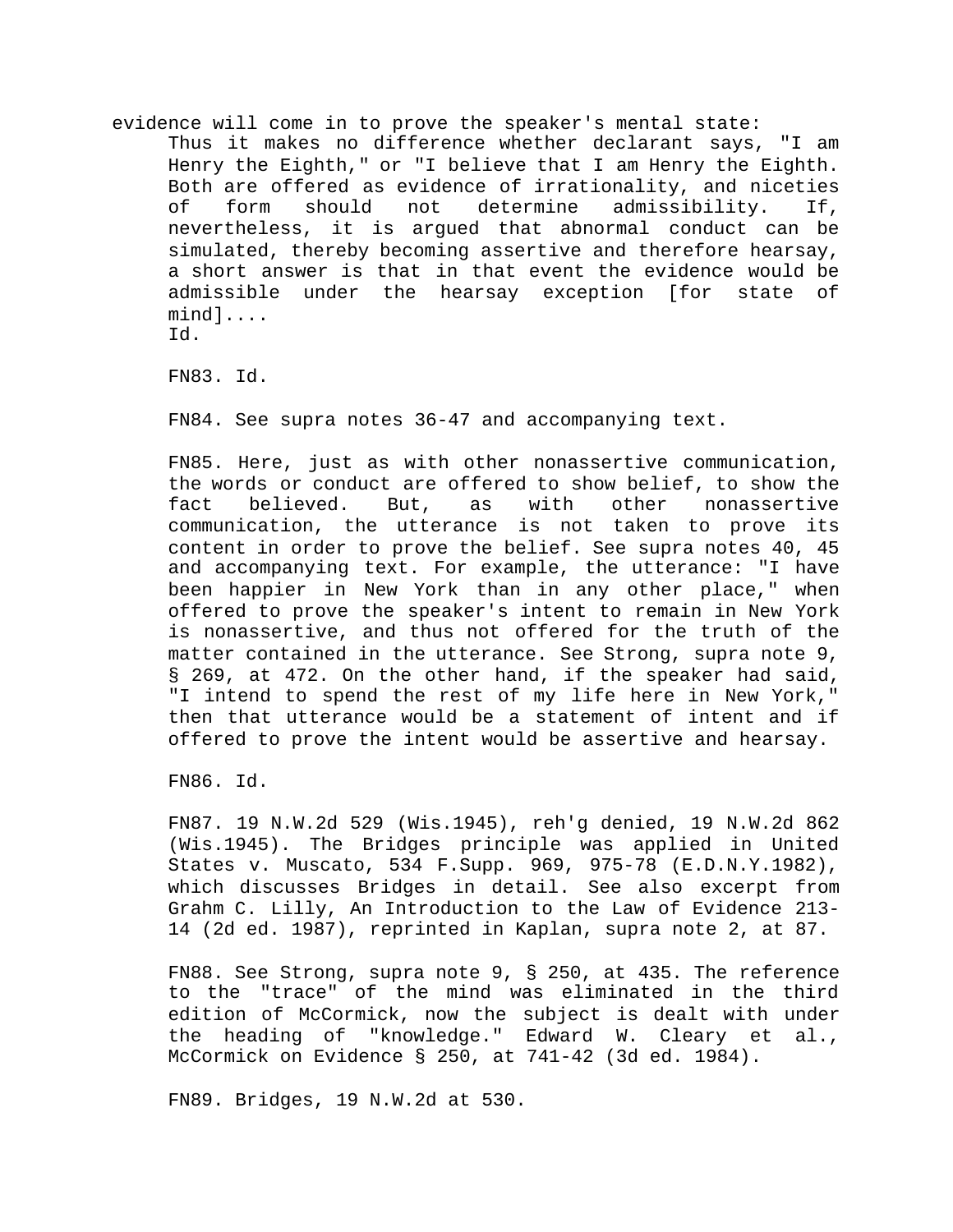FN90. Id. at 534.

FN91. Id. at 536.

FN92. Edward W. Cleary et al., McCormick on Evidence § 250, at 435 (4th ed. 1992).

FN93. Id. § 250, at 436.

FN94. See supra note 79 and accompanying text.

FN95. Strong, supra note 9, § 250, at 435. Here, the author notes that in answering the question whether a person is alive at a particular time, it would not matter whether he said, "I am alive," or "Hi, Joe." No cases are cited to support this example. However, the authors include in the current edition of their casebook a "made-up case" (cited as 32 Muc. 352 (standing for made-up cases)). Kaplan, supra note 2, at 91.

FN96. See, e.g., Fed.R.Evid. art. VIII advisory committee's note (introductory note).

FN97. Fed.R.Evid. 803, 804(b).

FN98. Id. (Rule 804(a) defines unavailability for purposes of the 804 exceptions).

FN99. Id.

FN100. Id.

FN101. See, e.g., Edna S. Epstein et al., Emerging Problems Under the Federal Rules of Evidence, 1983 A.B.A.Sec.Litig. 279-94, reprinted in Kaplan, supra note 2, at 311-17. See also Myrna S. Raeder, Confronting the Catch-Alls, 6 A.B.A.Sec.Crim.Just. 30 (1991) (reviewing the catch-alls in criminal cases).

FN102. Fed.R.Evid. 803(24) advisory committee's note.

FN103. Fed.R.Evid. 803(24), 804(b)(5).

FN104. See supra notes 53-55 and accompanying text.

FN105. The theory underlying the hearsay exemptions under the Federal Rules of Evidence is probably not a balance of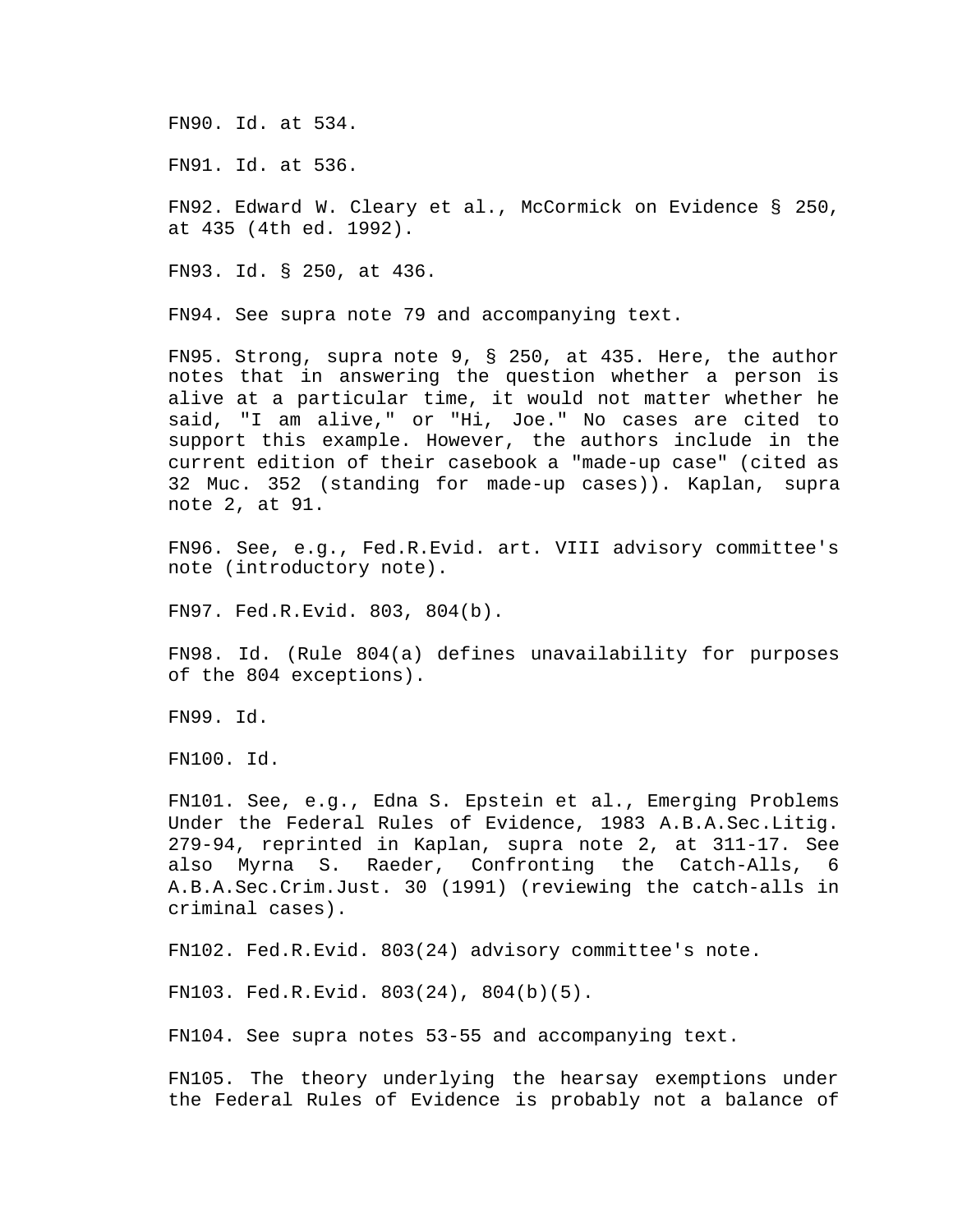trustworthiness over hearsay risks. Rather, admissions by party opponents exempted from the hearsay rule under Fed.R.Evid. 801(d)(2) are grounded upon the nature of the adversary system. See Fed.R.Evid. 801(d)(2) advisory committee's note. The exemption for witnesses' prior inconsistent statements is based more on trustworthiness. See Fed.R.Evid. 801(d)(1)(A) advisory committee's note (citing and quoting a report from the California Law Revision Commission). Prior consistent statements are exempted largely due to the nature of the adversary system. It is mainly within the power of the opponent to determine the admissibility of such statements. See Fed.R.Evid. 801(d)(1)(B) advisory committee's note. The exemption for prior identification manifests a recognition of the need to examine all the surrounding circumstances of an in-court identification. See Fed.R.Evid. 801(d)(1)(C) advisory committee's note.

FN106. Fed.R.Evid. 803(24) Senate Judiciary Committee notes.

FN107. Id.

FN108. Id.

FN109. Fed.R.Evid. 803(24), 804(b)(5).

FN110. Fed.R.Evid. 803(24) advisory committee's note.

FN111. Id.

FN112. 286 F.2d 388 (5th Cir.1961).

FN113. Id. at 390.

FN114. Id.

FN115. Id.

FN116. Id. at 391.

FN117. Id. at 397.

FN118. Fed.R.Evid. 803(24), 804(b)(5).

FN119. Dallas County, 286 F.2d at 396-97.

FN120. Fed.R.Evid. 803(24)(c), 804(b)(5)(c).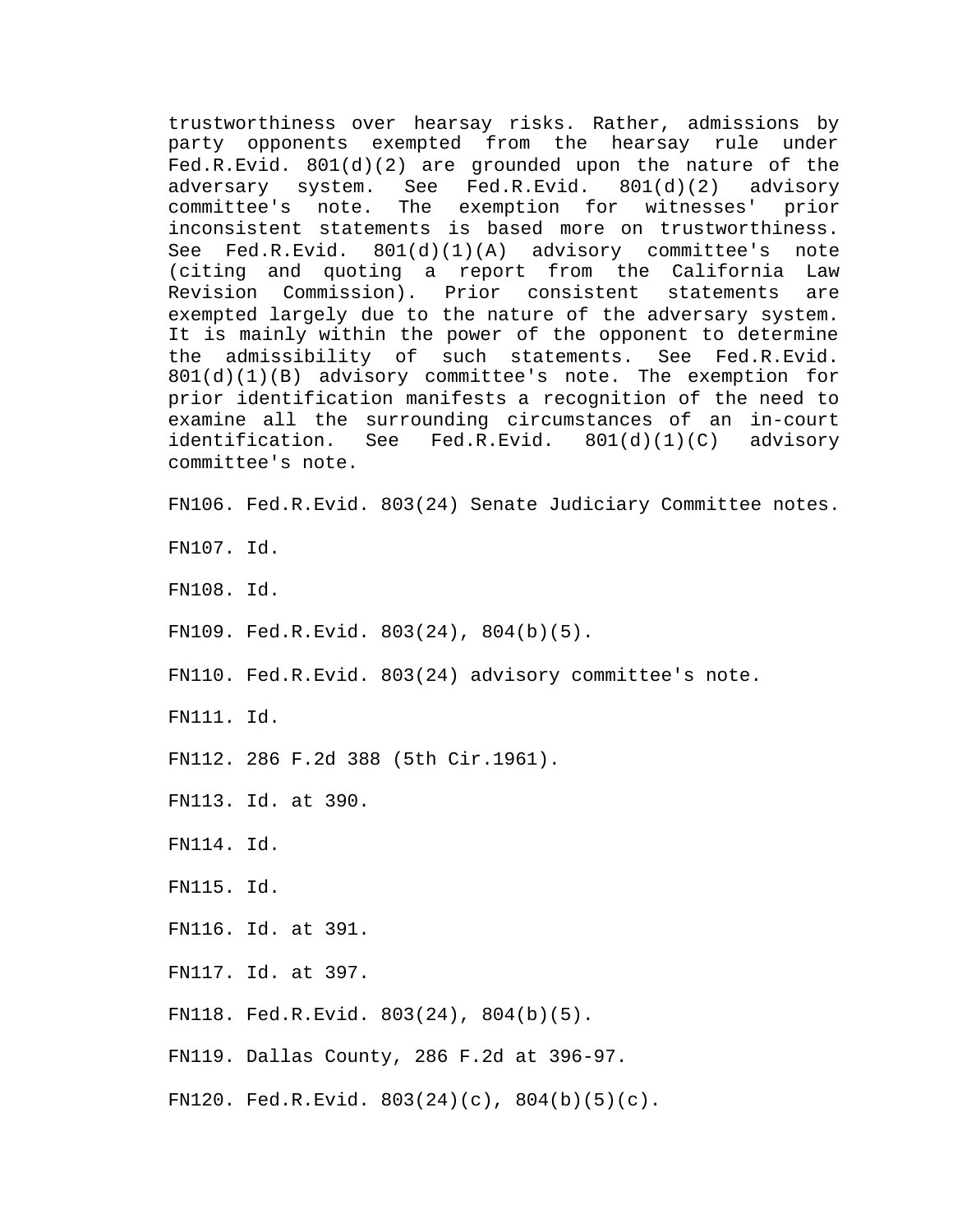FN121. 542 F.2d 285 (5th Cir.1976).

FN122. Id. at 287.

FN123. Id.

FN124. Id. at 289-90.

FN125. Id.

FN126. Id.

FN127. United States v. Gonzalez, 559 F.2d 1271 (5th Cir.1977).

FN128. United States v. Carlson, 547 F.2d 1346 (8th Cir.1976), cert. denied, 431 U.S. 914 (1977); United States v. Garner, 574 F.2d 1141 (4th Cir.1978), cert. denied, 439 U.S. 936 (1978).

FN129. 505 F.Supp. 1190 (E.D.Pa.1980).

FN130. Id. at 1263.

FN131. Id. at 1264. See also United States v. Oates, 560 F.2d 45 (2d Cir.1977).

FN132. In re Japanese Elec. Prod. Antitrust Litig., 723 F.2d 238, 302 (3d Cir.1983), rev'd on other grounds, 475 U.S. 574 (1986). See also Raeder, supra note 101, at 33.

FN133. Oates, 560 F.2d at 74, 77-78.

FN134. Raeder, supra note 101, at 33.

FN135. See United States v. Mathes, 559 F.2d 294 (5th Cir.1977).

FN136. See DeMars v. Equitable Life Assur. Soc'y, 610 F.2d 55 (1st Cir.1959) (other medical experts could testify to the facts contained in the unavailable doctor's medical report); United States v. Fredericks, 599 F.2d 262 (8th Cir.1979) (testimony of other eyewitnesses).

FN137. Idaho v. Wright, 497 U.S. 805 (1990).

FN138. See Raeder, supra note 101, at 36.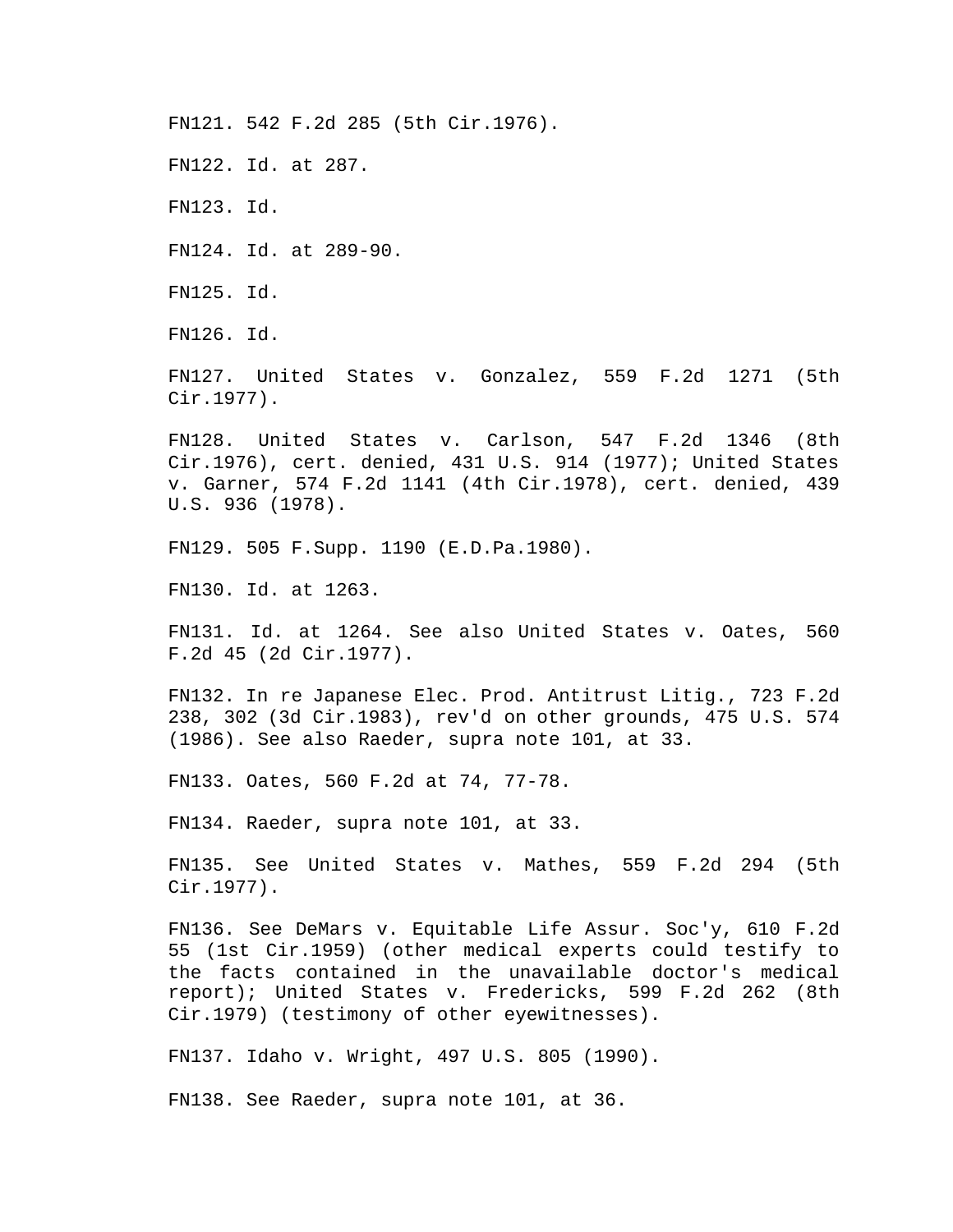FN139. 497 U.S. 805 (1990).

FN140. Id. at 818.

FN141. U.S. Const. amend. VI. This right was made applicable to the states under the Fourteenth Amendment Due Process Clause. See Ohio v. Roberts, 446 U.S. 56 (1980).

FN142. Roberts, 446 U.S. at 63.

FN143. Id. at 66 (citations omitted).

FN144. California v. Green, 399 U.S. 149, 155 (1970).

FN145. See supra notes 142-43 and accompanying text.

FN146. Roberts, 446 U.S. at 65.

FN147. Id. at 59.

FN148. Id. at 75.

FN149. 475 U.S. 387 (1986).

FN150. Id. at 390.

FN151. Id. at 394.

FN152. Id.

FN153. Id.

FN154. Id. at 395-96.

FN155. Id. at 396.

FN156. Id. at 396-400.

FN157. For an interesting discussion of the Roberts and Inadi decisions, see Michael H. Graham, The Confrontation Clause, The Hearsay Rule, and Child Sexual Abuse Prosecutions: The State of the Relationship, 72 Minn.L.Rev. 523 (1988).

FN158. 483 U.S. 171 (1987).

FN159. Id. at 176. "Bootstrapping" in the context of the use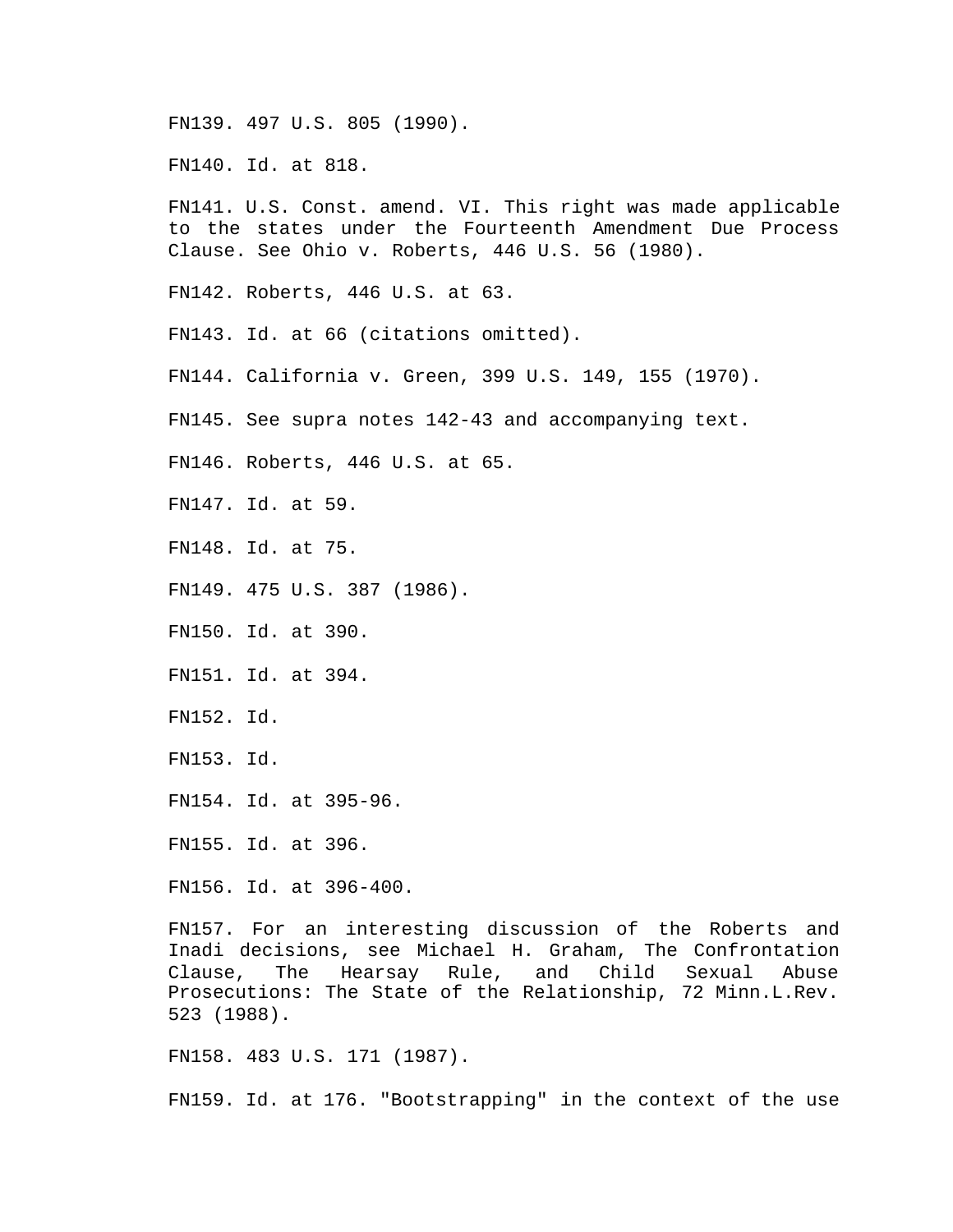of co- conspirators' statements means finding the preliminary facts of existence of the conspiracy, the defendant's and declarant's participation in it, and the making of the questioned co-conspirators' statement in the course of and furtherance of the conspiracy, not by evidence independent of the statement itself, but taking into account the questioned statement.

FN160. Id. at 182-83.

FN161. Id. at 182.

FN162. Id. at 183.

FN163. 112 S.Ct. 736 (1992).

FN164. Id. at 742-43.

FN165. Id. at 742.

FN166. Id.

FN167. Id. at 743.

FN168. One should note that the Court approved the admissibility of evidence falling within the statements for medical diagnosis exception in White even though the statement there involved an assertion of identity of the perpetrator of the injury. Such an expanded version of the exception exceeds the scope intended by the drafters of the Federal Rules of Evidence. See Fed.R.Evid. 803(4) advisory committee's note. Cleary, supra note 61, § 292, at 465 nn.  $10 - 11$ .

FN169. 497 U.S. 805 (1990).

FN170. Namely, the Wright Court restated "[t]he two-pronged test of Roberts, that the Court did not adopt an across-theboard unavailability test in Roberts, and that the coconspirators' 'exception' was 'firmly rooted' enough under the Roberts standard not to require independent indicia of reliability." Id. at 814-15.

FN171. The Wright Court stated "[f]or purposes of deciding this case, we assume without deciding that, to the extent the unavailability requirement applies in this case, the younger daughter was an unavailable witness within the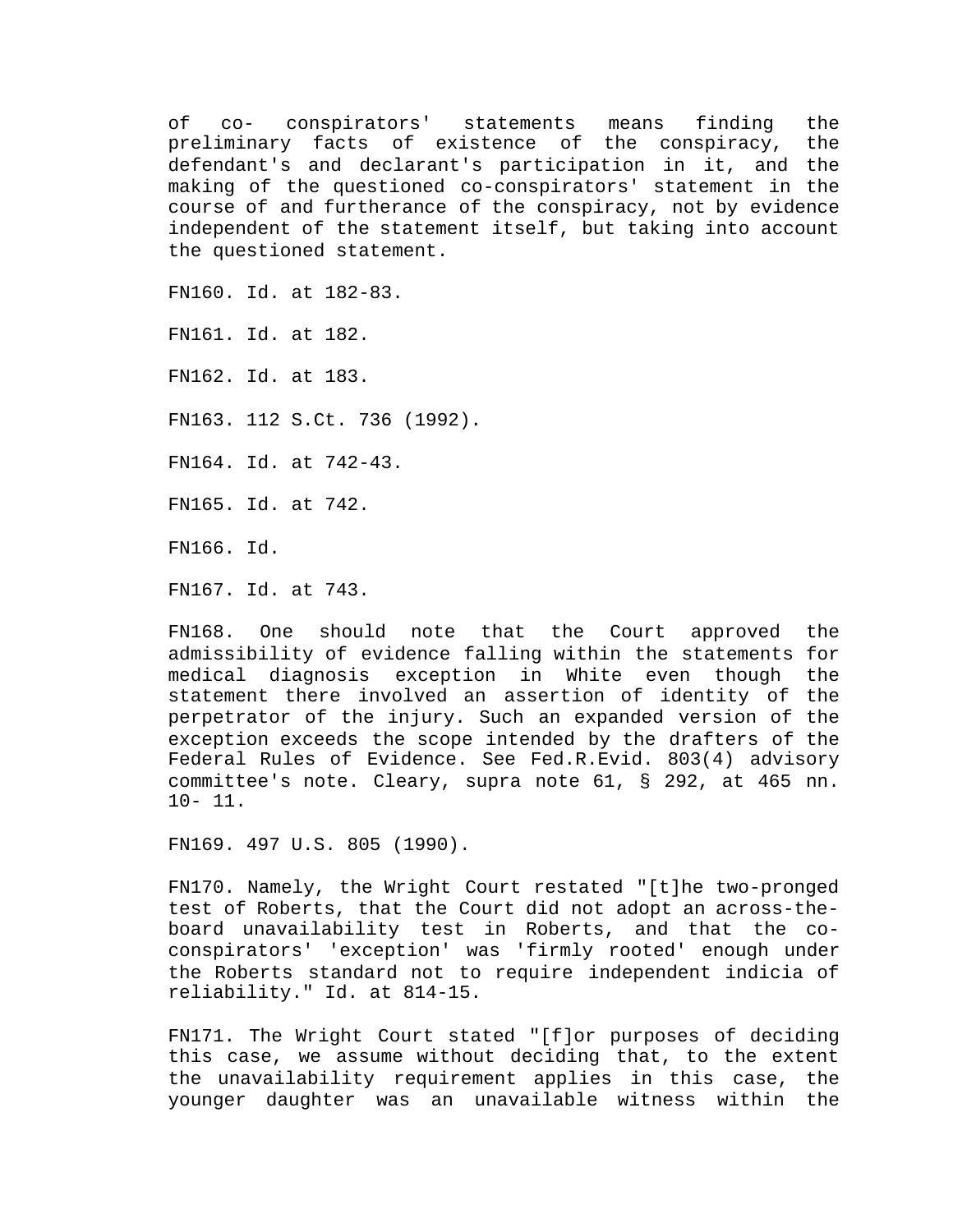meaning of the Confrontation Clause." Id. at 816.

FN172. Id. at 817.

FN173. Id. at 811-12.

FN174. Id. at 817.

FN175. Id. at 818. Note that the Wright Court used the quoted phrase to equate with the "indicia of reliability" prong of Roberts, citing language in Roberts, Bourjaily, and Lee v. Illinois, 476 U.S. 530 (1986). Wright, 497 U.S. at 817.

FN176. Id. at 819. The State argued that particularized guarantees of trustworthiness could be shown by a totality of the circumstances, including other trial evidence corroborating the statement. Id. The Wright Court rejected that argument. Id. Moreover, the state supreme court found that lack of procedural safeguards necessitated the finding of lack of trustworthiness. Id. The Wright Court rejected that reasoning. Id.

FN177. In fact, the Federal Rules of Evidence are, in at least one respect, more restrictive than the requirements of the Confrontation Clause. See, e.g., California v. Green, 399 U.S. 149 (1970) (noting in dictum that prior statements of a witness, subject to cross-examination at trial, were constitutionally admissible for the truth of the matter asserted even though the prior statements were not made under oath). The Federal Rules of Evidence allow a prior inconsistent statement not made under oath to be used only for the purpose of impeaching the credibility of a witness. Fed.R.Evid. 613. See also Dutton v. Evans, 400 U.S. 79 (1970) (Stewart, J., writing a rather elusive plurality opinion regarding the use of co-conspirators' statements).

FN178. 390 U.S. 719 (1968).

FN179. Id. at 720.

FN180. Fed.R.Evid. 804(a)(5).

FN181. 390 U.S. at 720.

FN182. Id. at 724-25.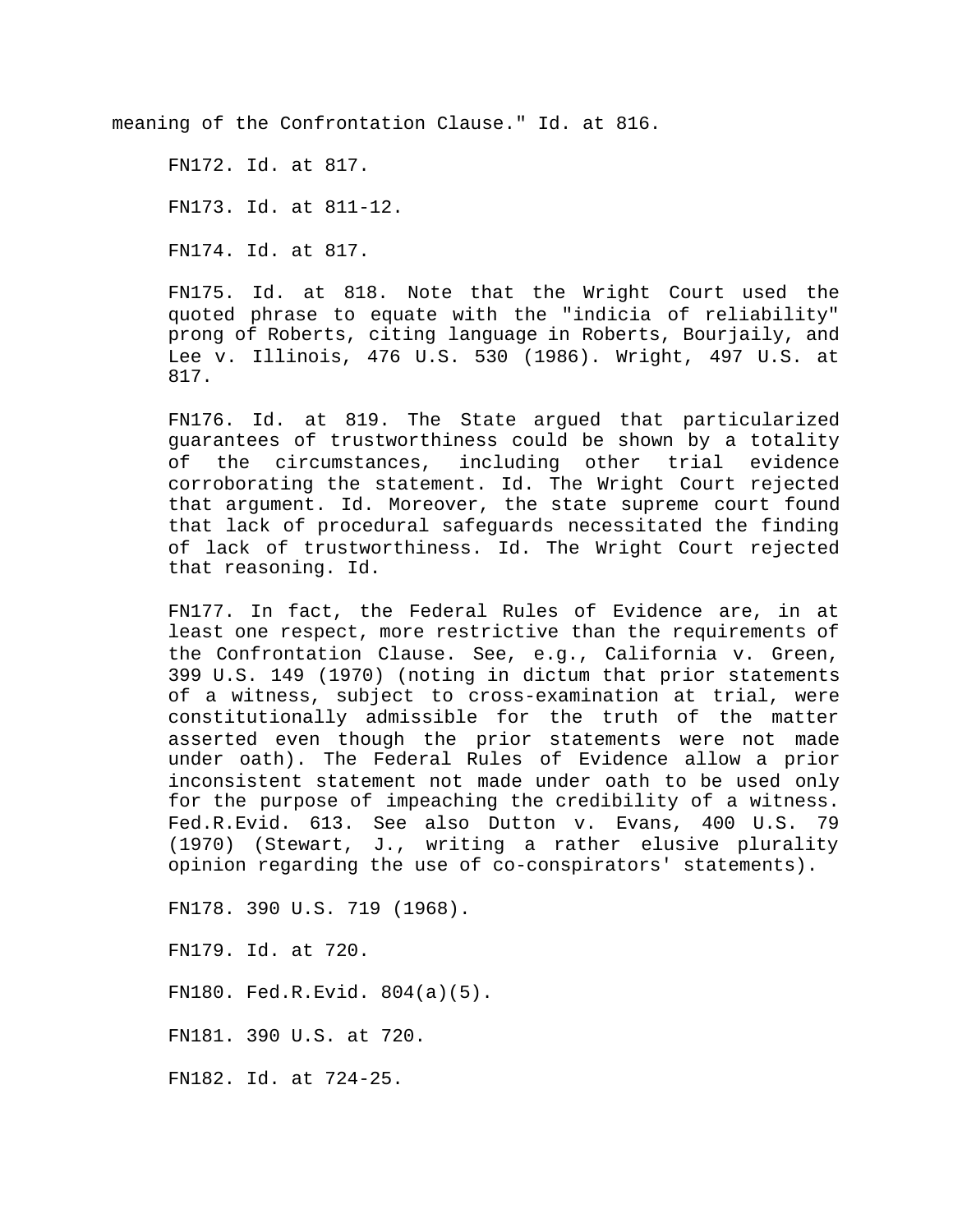FN183. Fed.R.Evid. 804(b)(1).

FN184. Ohio v. Roberts, 446 U.S. 56, 63 (1980).

FN185. 380 U.S. 400 (1965). Pointer made the Confrontation Clause applicable to the states under the Fourteenth Amendment. Id. at 403.

FN186. Id. at 407.

FN187. 380 U.S. 415 (1965) (Douglas was the companion case to Pointer).

FN188. Id. at 416-17.

FN189. Id. at 419-20.

FN190. 410 U.S. 284 (1973).

FN191. Id. at 302.

FN192. Interestingly, the officer's conduct may have been a nonverbal statement; his conduct was an expression of his belief that the gunfire had come from the alley. If the officer intended to communicate that belief, then the conduct would be a statement, and inadmissible unless it was a dying declaration under Fed.R.Evid. 804(b)(7); the question would then be whether the policeman had knowledge of impending death.

FN193. Chambers, 410 U.S. at 289.

FN194. Id. at 287-88.

FN195. Id. at 289.

FN196. Id. at 291.

FN197. Id. at 291-92.

FN198. Id. at 294. The voucher or witness voucher rule holds that the party who calls a witness vouches for the witness' credibility and is bound by the testimony; that party cannot impeach the witness unless the witness is declared "hostile" or "adverse" by the court. Id.

FN199. Id. at 294.